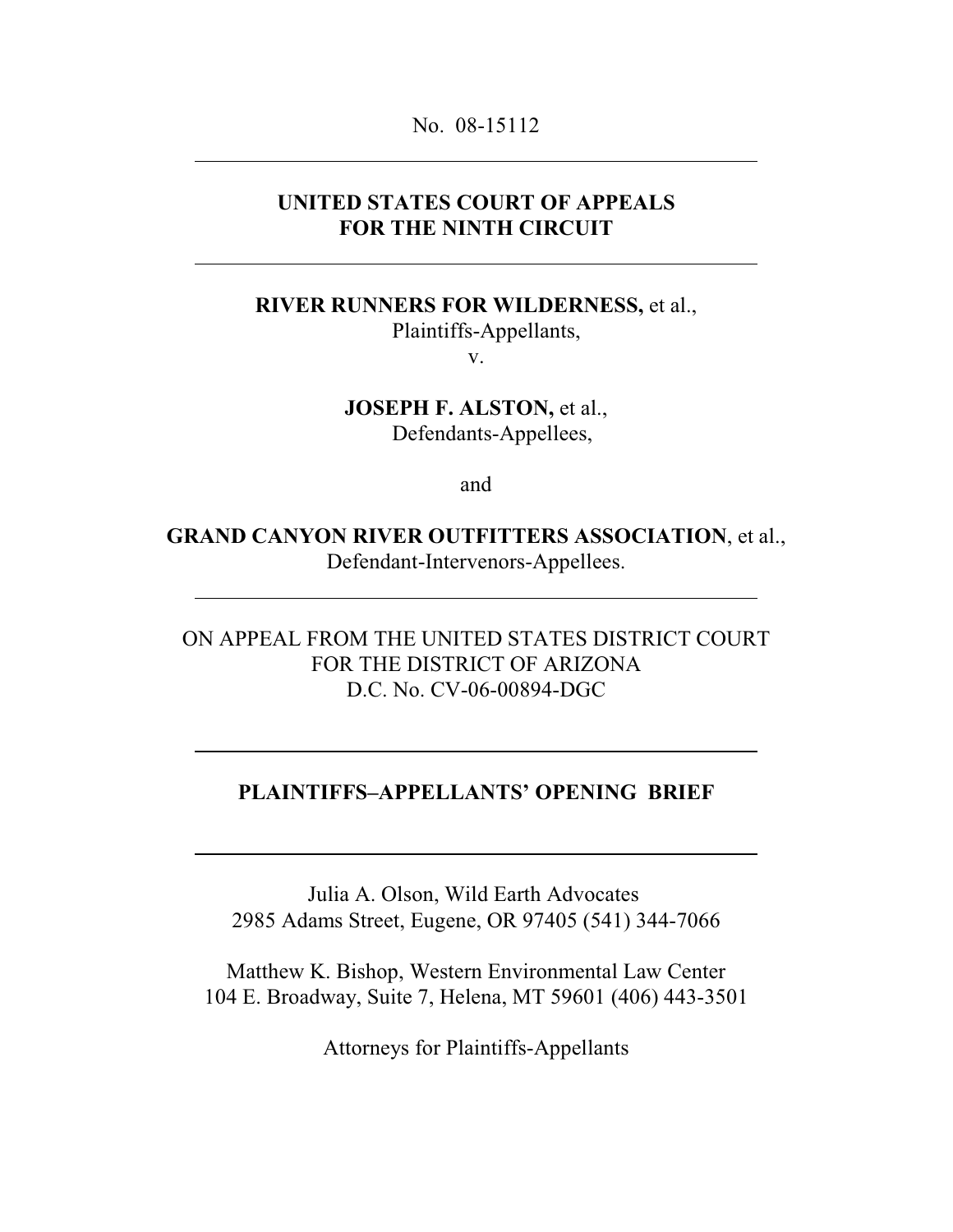# CORPORATE DISCLOSURE STATEMENT

Plaintiffs-Appellants have no parent companies, subsidiaries, or affiliates that have issued shares to the public in the United States or abroad.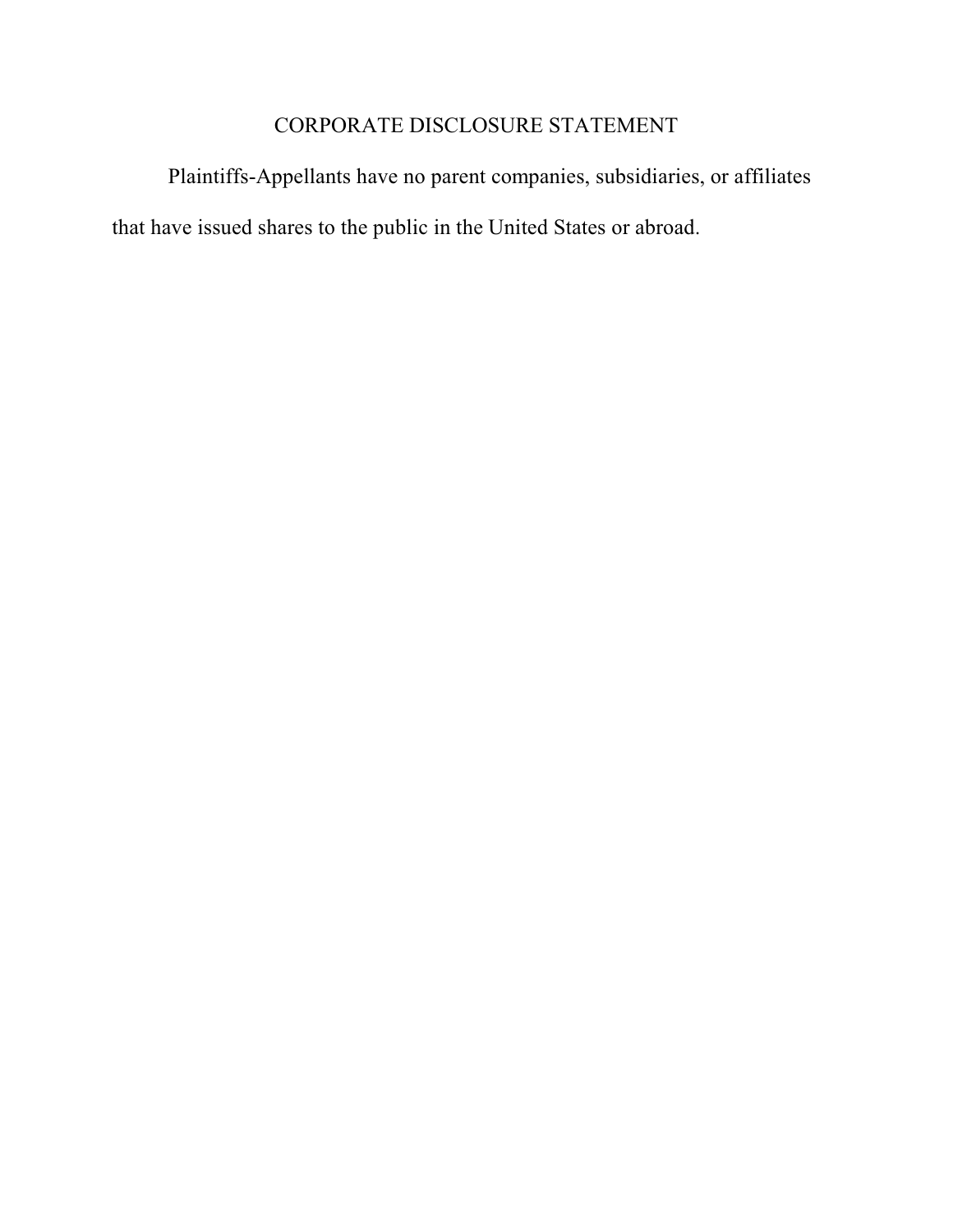# TABLE OF CONTENTS

| I.   |                |                                                                                                                                      |
|------|----------------|--------------------------------------------------------------------------------------------------------------------------------------|
| II.  |                |                                                                                                                                      |
|      | A.             | NPS Never Found that Motorized Commercial Services are                                                                               |
|      | <b>B.</b>      | Motorized Commercial Services are not Necessary and<br>Appropriate for the Public to Use and Enjoy the River  16                     |
|      | $\mathcal{C}.$ | NPS Illegally Authorized Commercial Services Without<br><b>Establishing Any Amounts That May Be Necessary or Appropriate 17</b>      |
|      | D.             | Authorization of Motorized Commercial Services is Inconsistent<br>with Protecting the Values of the River to the Highest Practicable |
| III. |                | NPS FAILED TO PRESERVE THE RIVER'S WILDERNESS                                                                                        |
|      | A.             | NPS Must Preserve the River's Wilderness Character Because                                                                           |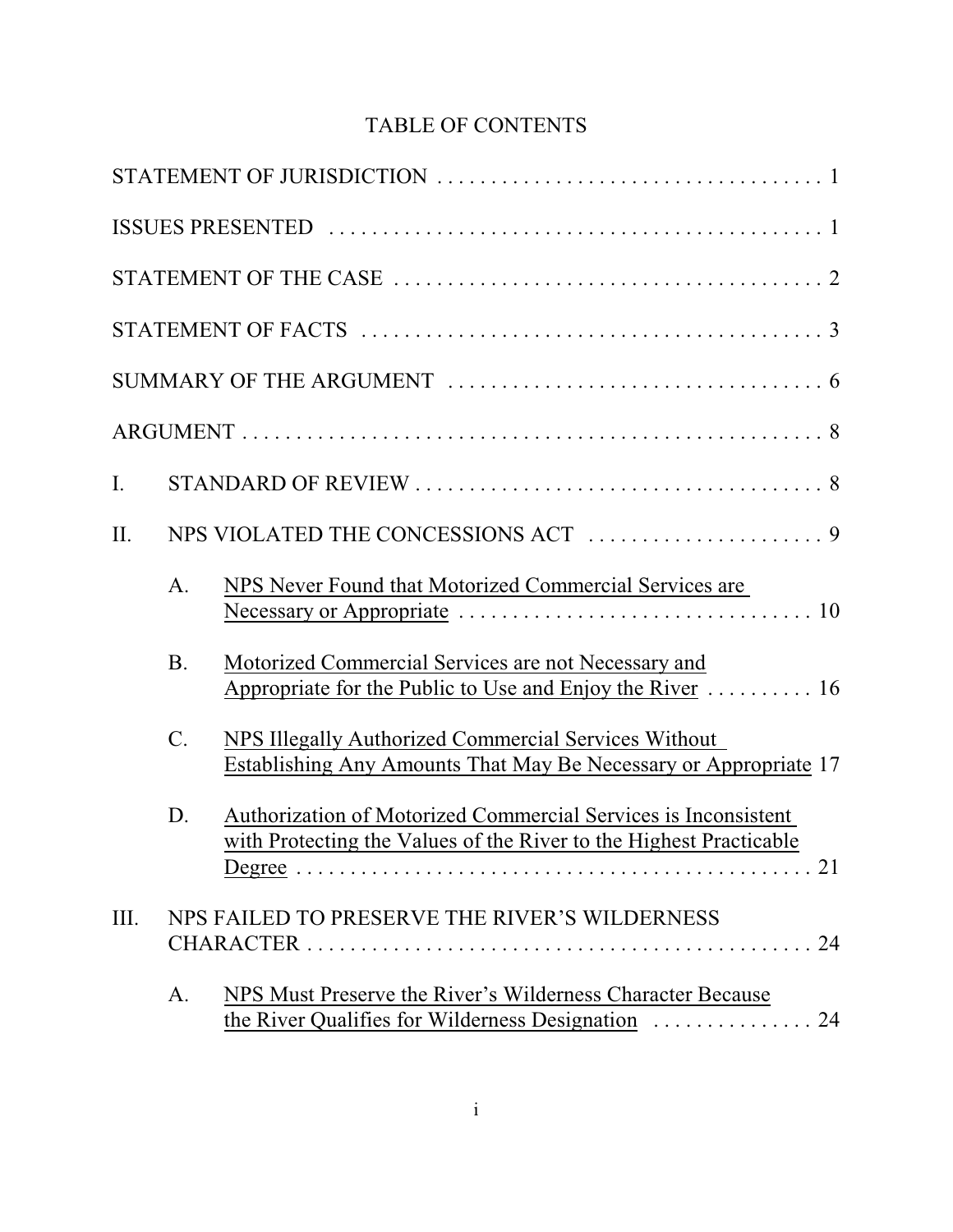|     | <b>B.</b> |    | NPS Failed to Preserve the River's Wilderness Character  27                                                              |
|-----|-----------|----|--------------------------------------------------------------------------------------------------------------------------|
| IV. |           |    |                                                                                                                          |
|     | A.        |    | NPS Violated the Organic Act's Requirement that Commercial<br>Operations Not Interfere With Free Access by the Public 32 |
|     |           | 1. | The Organic Act Mandates Fair Use Allocations  32                                                                        |
|     |           | 2. | NPS Allocated Use Between Concessioners and<br>Noncommercial Users Without a Rational Basis in Equity                    |
|     |           | 3. |                                                                                                                          |
|     |           | 4. | The Record Shows That the Allocations Are Not Fair $\dots$ 43                                                            |
|     | <b>B.</b> |    | NPS's "No-Impairment" to the Natural Soundscape<br>Determination is Arbitrary and Capricious  46                         |
|     |           | 1. | NPS Failed to Follow its Procedures in Determining No                                                                    |
|     |           |    | NPS applied the wrong baseline  49<br>a.                                                                                 |
|     |           |    | NPS failed to incorporate the cumulative impacts to<br>b.<br>the Grand Canyon's natural soundscape when                  |
|     |           |    | NPS ignored the Colorado River Research Program,<br>c.<br>previous EISs, and previous CRMPs 53                           |
|     |           | 2. | NPS's Authorization of Motorized Uses (Added to Other<br>Noise) Impairs the Grand Canyon's Natural Soundscape 55         |
|     |           |    |                                                                                                                          |
|     |           |    | $\mathbf{D}$                                                                                                             |

## ADDENDUM: 2001 MANAGEMENT POLICIES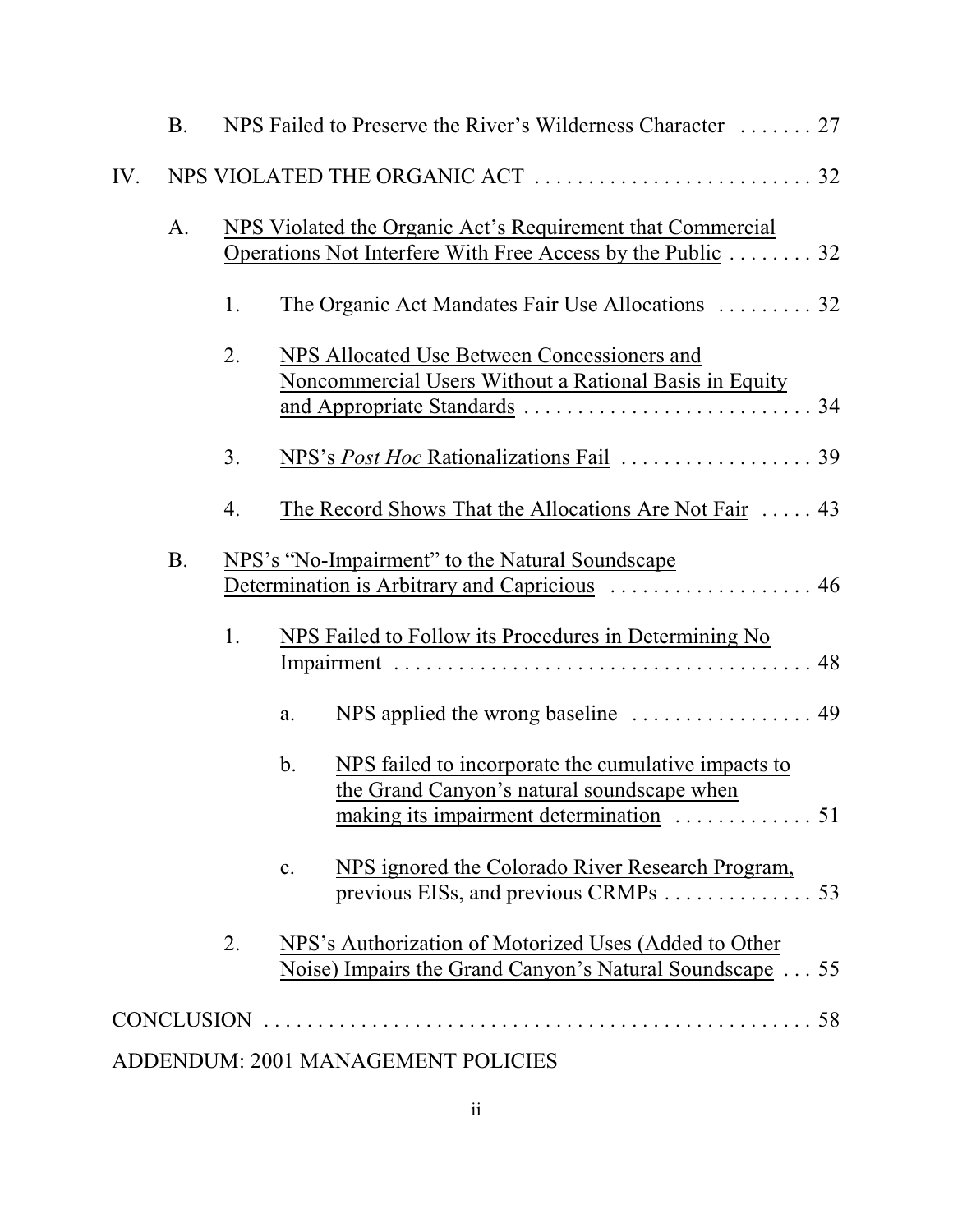# TABLE OF AUTHORITIES

# CASES:

| Blue Mountains Biodiversity Project v. Blackwood, 161 F.3d. 1208                                                                                                                            |
|---------------------------------------------------------------------------------------------------------------------------------------------------------------------------------------------|
| Bush-Qualye '92 Primary Comm. v. Fed. Election Comm'n, 104 F. 3d 448                                                                                                                        |
|                                                                                                                                                                                             |
|                                                                                                                                                                                             |
| Grand Canyon Trust v. FAA, 290 F. 3d 339 (D.C. Cir. 2002) 50, 56, 57                                                                                                                        |
| Half Moon Bay Fisherman's Marketing Ass'n v. Carlucci, 857 F.2d 505                                                                                                                         |
|                                                                                                                                                                                             |
| High Sierra Hikers Assn. v. Weingardt, 521 F.Supp.2d 1065<br>(N.D. Cal. 2007) $\ldots$ $\ldots$ $\ldots$ $\ldots$ $\ldots$ $\ldots$ $\ldots$ $\ldots$ $\ldots$ $\ldots$ $\ldots$ 14, 19, 21 |
| High Sierra Hikers Assoc. v. Blackwell, 390 F.3d 630 (9th Cir. 2004) . 10, 11, 17,<br>20                                                                                                    |
| Louisiana Public Service Corp. v. FERC, 184 F.3d 892 (D.C. Cir. 1999) 55                                                                                                                    |
|                                                                                                                                                                                             |
| Native Ecosystems Council v. U.S. Forest Service, 418 F.3d 953                                                                                                                              |
| Pacific Coast Fed. Of Fisherman's Assoc. v. Nat'l Marine Fisheries Serv.,                                                                                                                   |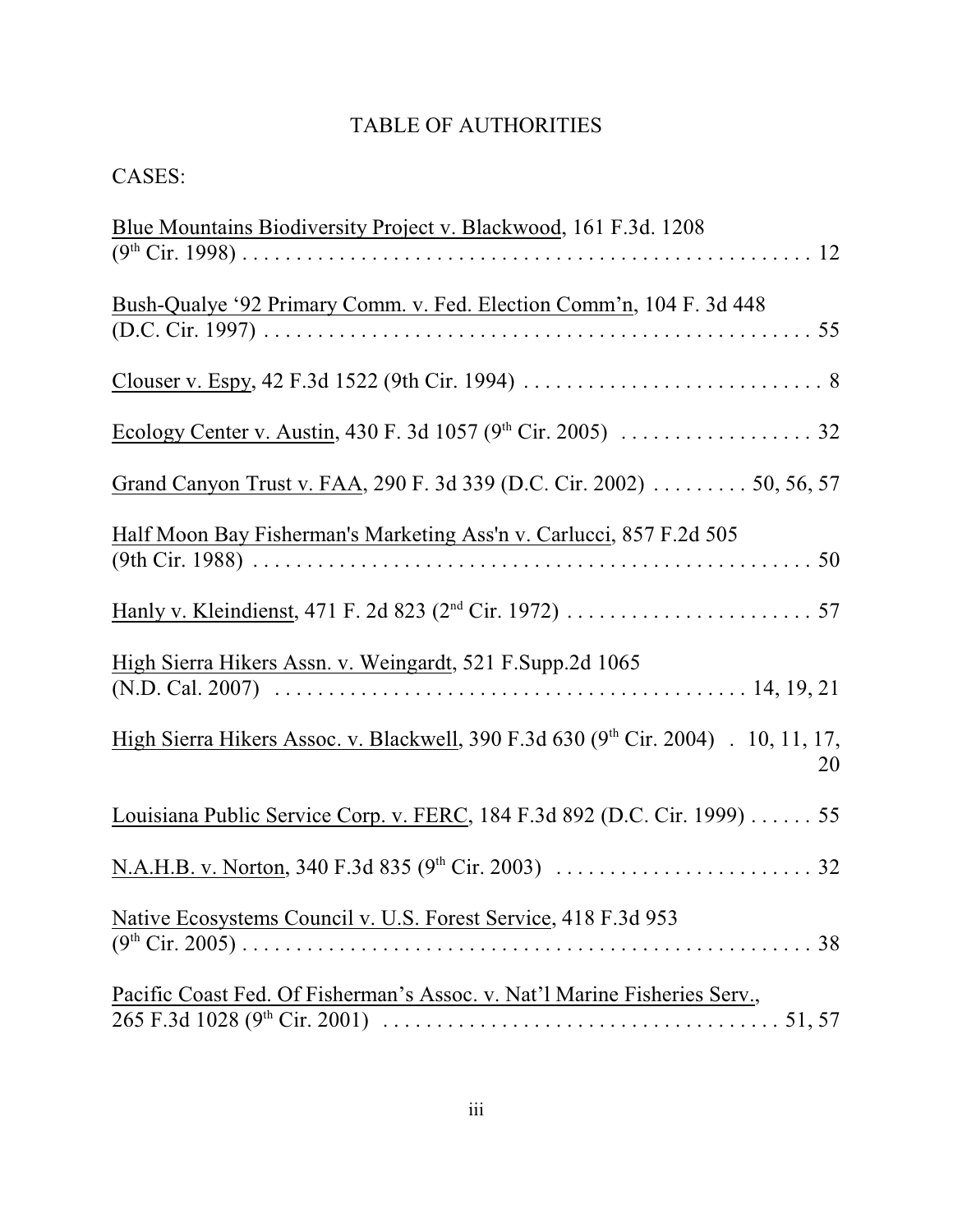| Resources Ltd. v. Robertson, 35 F. 3d 1300 (9 <sup>th</sup> Cir. 1994) 32        |
|----------------------------------------------------------------------------------|
| Sierra Club v. Flowers, 423 F. Supp. 2d 1273 (S.D. Fla. 2006) 53                 |
|                                                                                  |
|                                                                                  |
|                                                                                  |
| SUWA v. National Park Service, 387 F. Supp. 2d 1178 (D. Utah 2005) 31, 47,<br>52 |
|                                                                                  |
| The Wilderness Society v. U.S. Fish & Wildlife Service, 353 F.3d 1051            |
|                                                                                  |
| Wilderness Preservation Fund v. Kleppe,                                          |
| Wilderness Watch v Mainella, 375 F.3d 1085 $(11th Cir. 2004)$ 26, 27             |
| <b>STATUTES:</b>                                                                 |
|                                                                                  |
|                                                                                  |
|                                                                                  |
|                                                                                  |
|                                                                                  |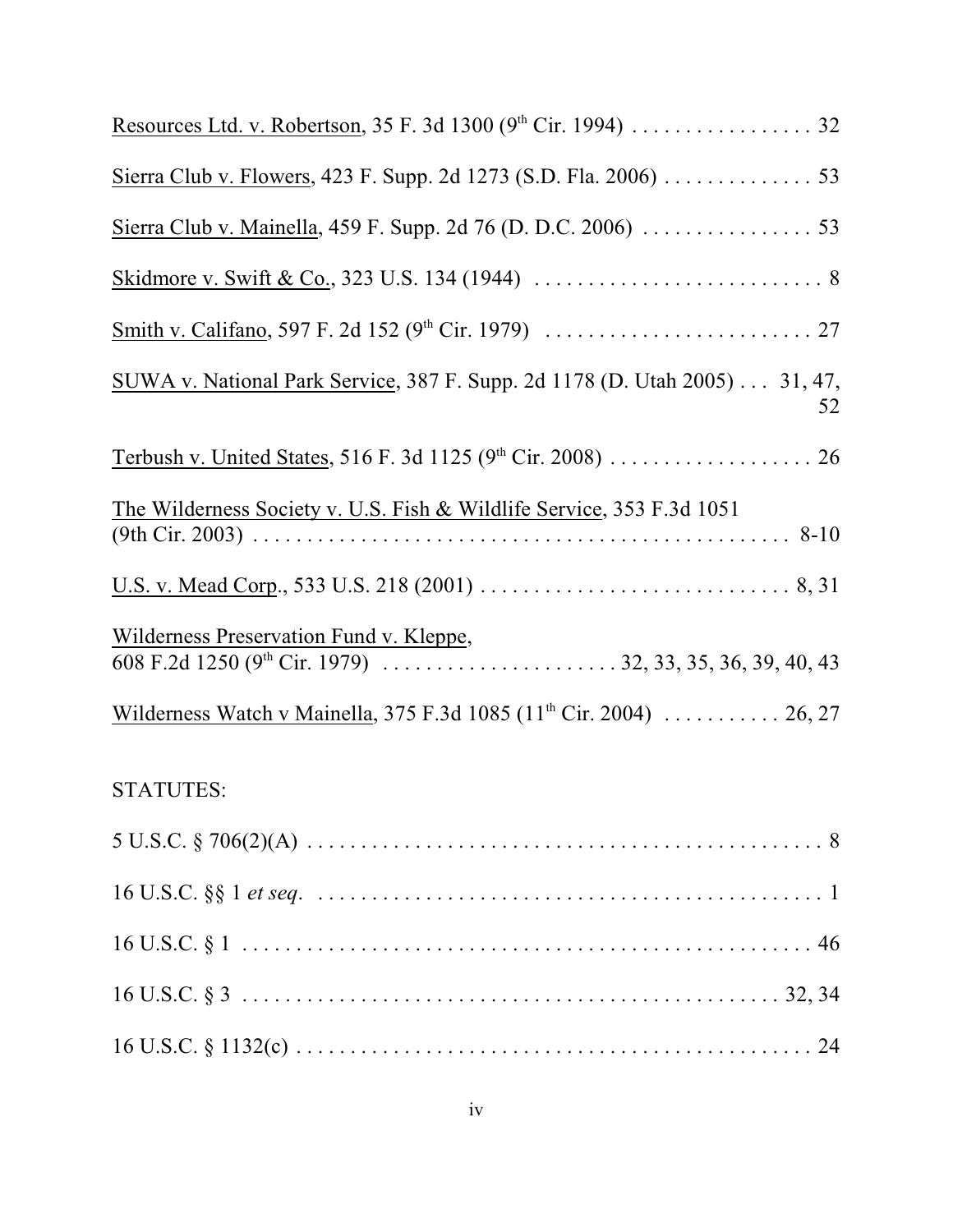| <b>REGULATIONS:</b>         |
|-----------------------------|
|                             |
|                             |
|                             |
| <b>LEGISLATIVE HISTORY:</b> |
|                             |
| <b>OTHER AUTHORITIES:</b>   |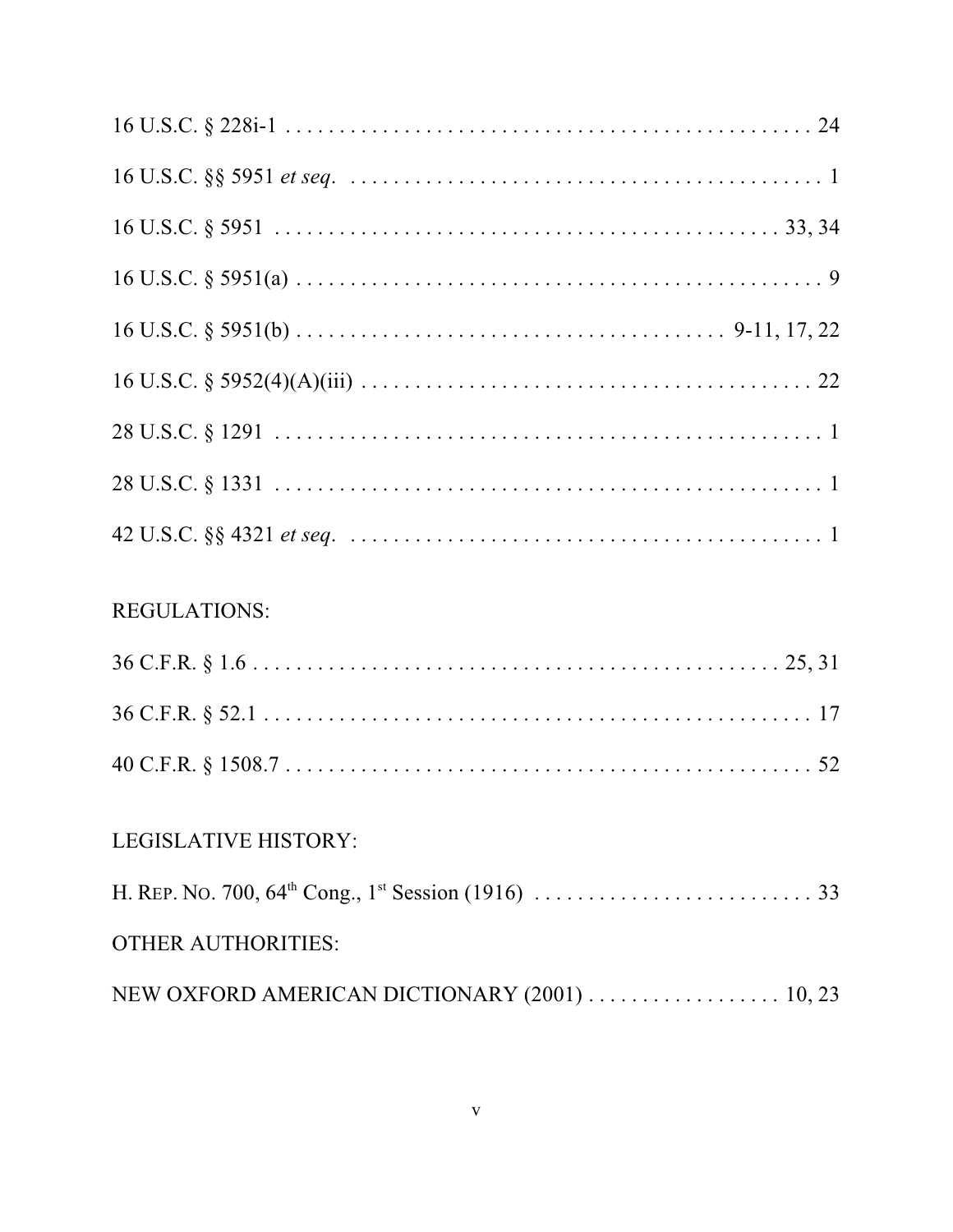#### STATEMENT OF JURISDICTION

Plaintiffs-Appellants River Runners for Wilderness ("River Runners") brought this civil action for declaratory and injunctive relief against Defendants-Appellees Joseph F. Alston ("NPS," or "Agency") for violating the National Park Service Organic Act ("Organic Act"), 16 U.S.C. §§ 1 *et seq*., the National Park Service Concessions Management Improvement Act ("Concessions Act"), 16 U.S.C. §§ 5951 *et seq*., and the National Environmental Policy Act ("NEPA"), 42 U.S.C. §§ 4321 *et seq*. The district court had subject-matter jurisdiction pursuant to 28 U.S.C. § 1331. The district court issued a final judgment that disposed of all claims with respect to all parties. ER 32. River Runners timely filed a notice of appeal on January 11, 2008. ER 459. This Court has jurisdiction pursuant to 28 U.S.C. § 1291.

### ISSUES PRESENTED

1. Whether NPS violated the Concessions Act by failing to determine that motorized commercial services in the Colorado River corridor in the Grand Canyon ("river") are "necessary and appropriate" before authorizing them.

2. Whether NPS violated the Concessions Act by authorizing unnecessary and inappropriate motorized commercial services on the river.

3. Whether NPS violated the Concessions Act by failing to determine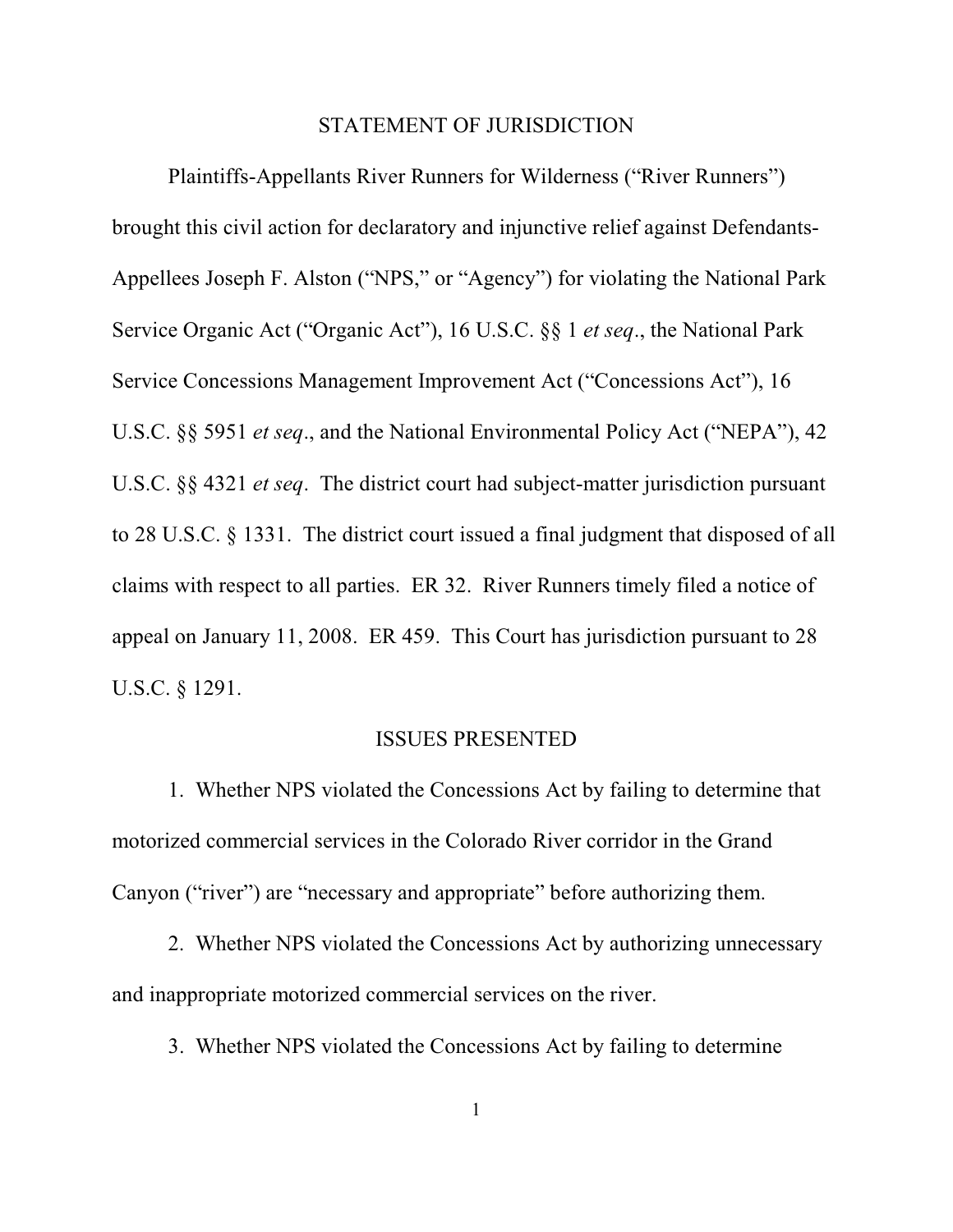amounts of commercial services that are "necessary and appropriate" before authorizing them on the river.

4. Whether NPS violated the Concessions Act by authorizing motorized commercial services that are inconsistent with preserving the wilderness values and resources of the river, to the highest extent practicable.

5. Whether NPS violated its management policies when it failed to preserve the wilderness character of the river by authorizing motorboats, helicopter passenger exchanges, and generators ("motorized uses") on the river.

6. Whether NPS violated the Organic Act when it failed to protect "free access" by the public to the river, in allocating river use between commercial and noncommercial users.

7. Whether NPS violated the Organic Act when it failed to properly define baseline conditions and consider cumulative impacts and previous impact studies when making a "no-impairment" determination.

8. Whether NPS violated the Organic Act when it authorized motorized uses on the river that impair the natural soundscape.

### STATEMENT OF THE CASE

River Runners filed suit to challenge NPS's decision to adopt the Colorado River Management Plan ("CRMP"), which authorizes motorized uses in the river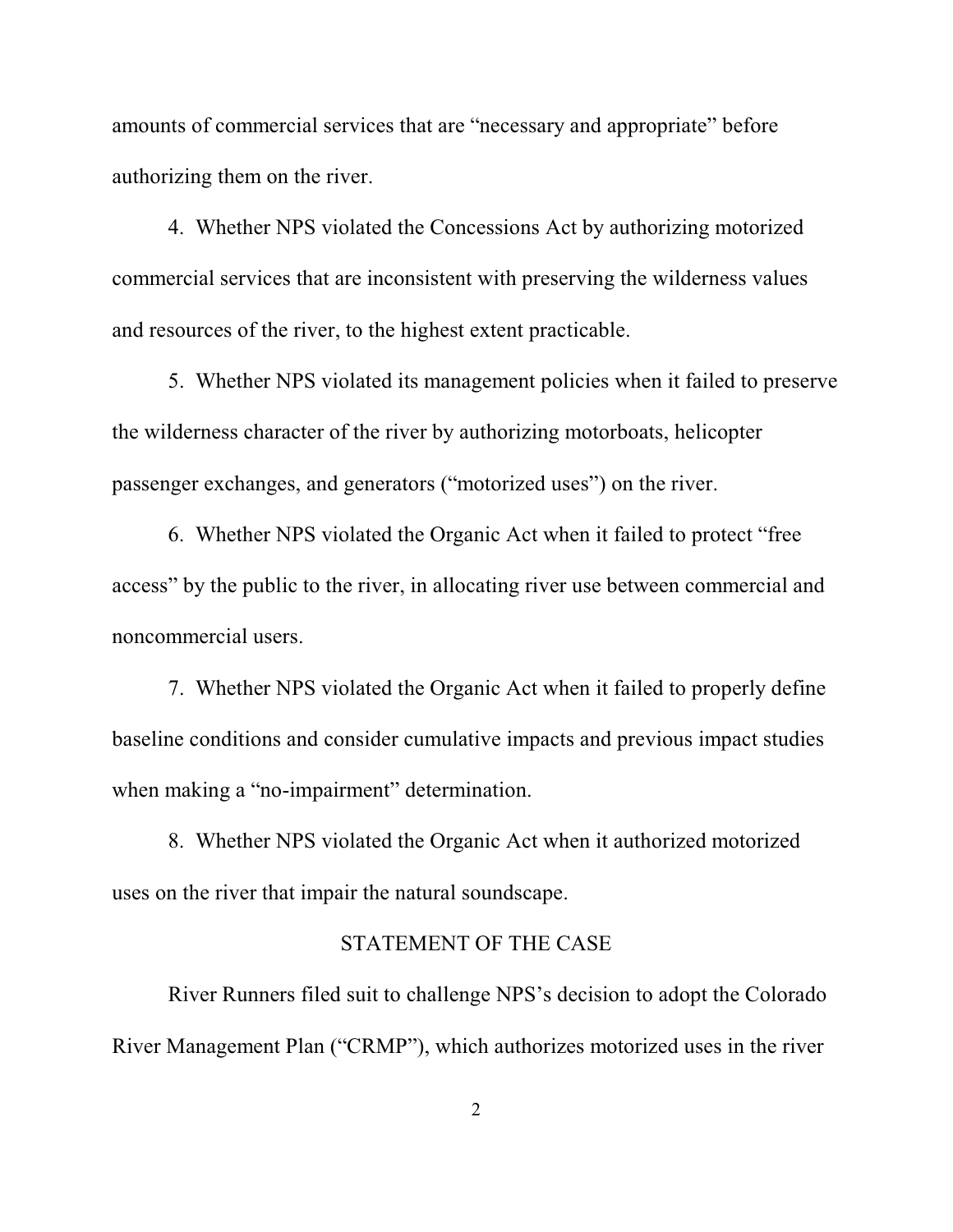corridor, and allocates by permit uses of the river. The district court allowed Grand Canyon River Outfitters Association and Grand Canyon Private Boaters Association ("Intervenors') to intervene as Defendants-Intervenors. ER 455. All parties filed motions for summary judgment. ER 456-457. The district court issued a final judgment and order granting NPS's and Intervenors' motions for summary judgment and denying River Runners' motion for summary judgment. ER 1-32.

### STATEMENT OF FACTS

The Colorado River from Lee's Ferry to Lake Mead in Arizona flows through 277 miles of the heart of America's Grand Canyon. ER 298, 416. It is "the largest and possibly most diverse wilderness on the Colorado Plateau," and one of the most beautiful, unique, and immense canyon systems in the world. ER 247. The river "provides a unique combination of thrilling whitewater adventure and magnificent vistas of a remarkable geologic landscape, including remote and intimate side canyons." ER 298. For these reasons, "a river trip through the Grand Canyon is one of the most sought after backcountry experiences in the country, [with] nearly 22,000 visitors run[ning] the river annually." Id.

Use of the river "has increased exponentially" since the Glen Canyon Dam was constructed in 1963. Id. In "1967, 2,100 recreationists ran the river . . . by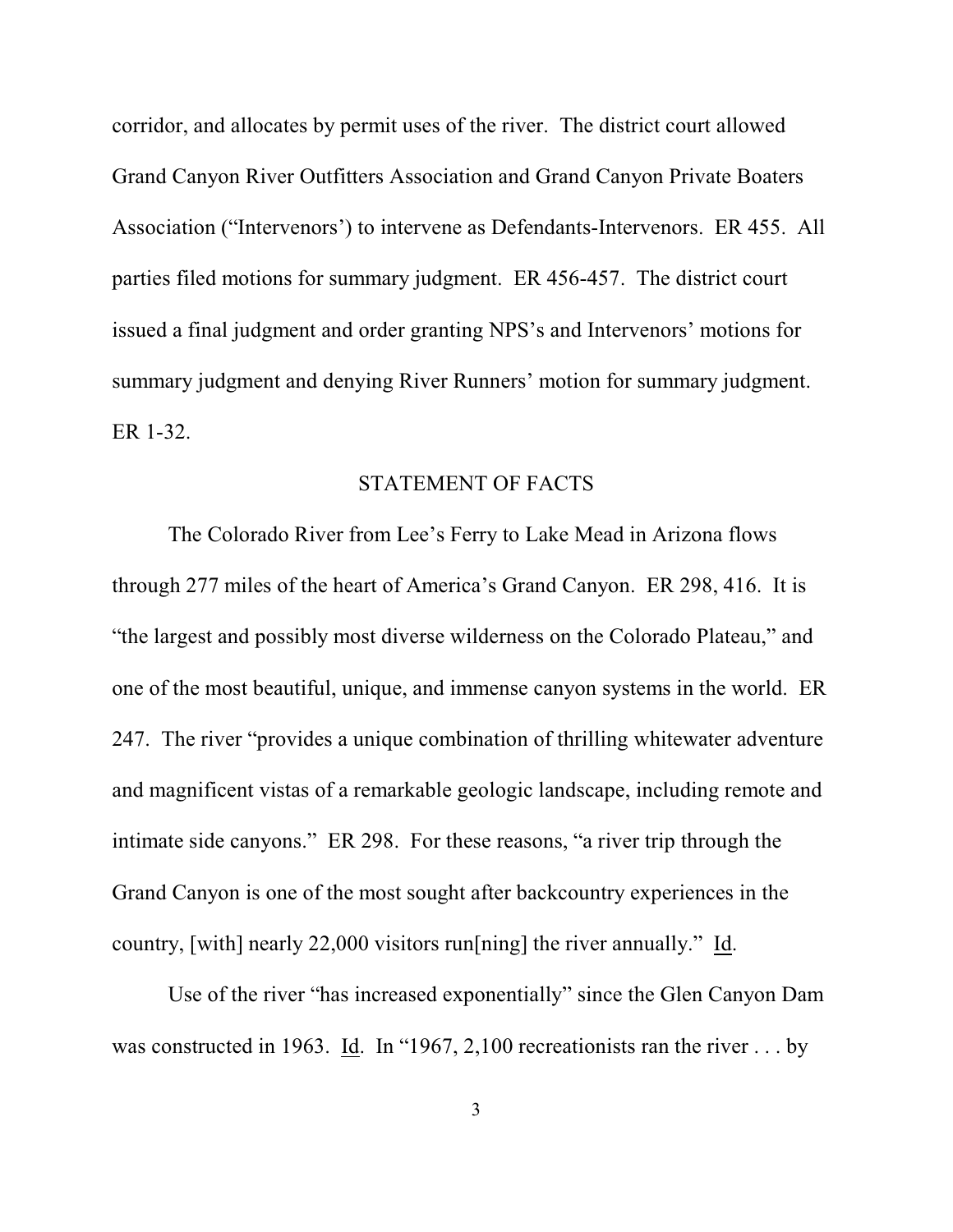1972 that number had risen nearly eightfold to 16,500, exceeding total use during the 100 year period from 1870 through 1969." ER 299. This "sudden increase in use caused noticeable changes to the vulnerable inner canyon ecosystem and adverse effects on cultural resources. It has also caused dramatic changes in visitor experiences, especially during the peak [summer] season when the river may be crowded and groups compete for access to campsites and attraction sites."

### Id.

After preparing a final environmental impact statement ("FEIS"), in February, 2006, NPS issued a record of decision ("ROD") adopting the CRMP to decide how the river may be used in the face of increasing use and more disruptive types of use. See ER  $415-425$ .<sup>1</sup> The CRMP allows three types of motorized uses on the river: motorboats (including pontoon boats in the Lower Gorge), helicopter passenger exchanges at Whitmore and the Quartermaster Area, and generators.

 $\Gamma$ <sup>1</sup> The CRMP is the fourth plan prepared for the river. The first was prepared in 1972 (ER 58-67) and called for the phaseout of motorboats by 1977. ER 67. The second CRMP was issued in 1980 (ER 192-211) and also called for the phaseout of motors – this time by 1985. ER 213. This decision was "based on the extensive Colorado River Research [Program]." Id.; see ER 113-159 (synthesis of research). In 1981, NPS revised the 1980 CRMP (without any NEPA analysis or public input) in response to the Hatch Amendment. ER 219. The 1981 CRMP "retained motorized use and the increase in user-days that had been intended as compensation for the phase-out of motors." Id. In 1989, NPS prepared a third CRMP to address resource impacts caused by the 1981 CRMP. See ER 223. The 1989 CRMP retained motorized use of the river. ER 252.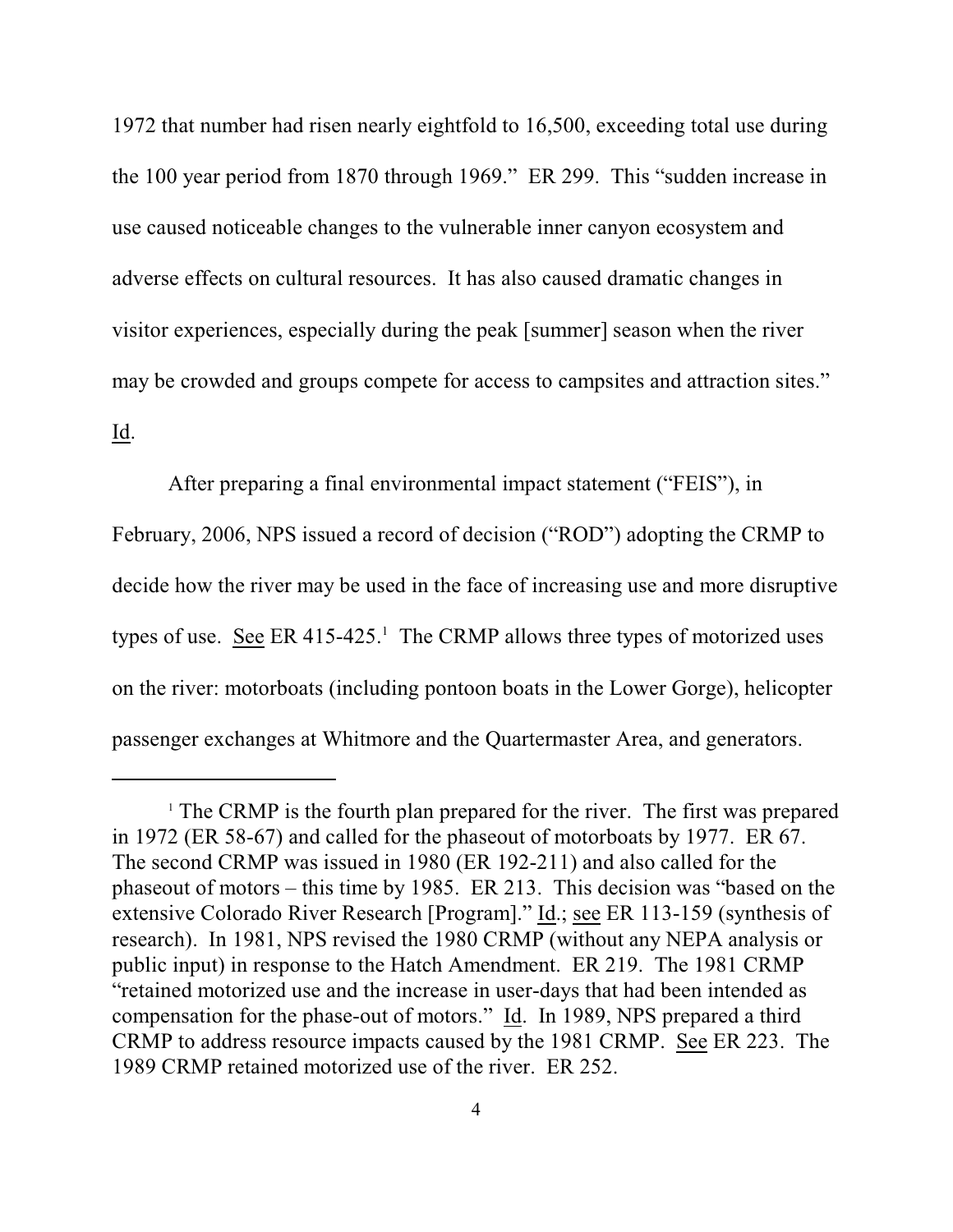ER 417-425. The cumulative impacts on the Grand Canyon's natural soundscape from these types of motorized uses and other, pre-existing uses are significant. ER 410, 334, 355.

The CRMP also allocates commercial and noncommercial uses of the river. ER 418. The CRMP authorizes 14,385 commercial users to run the river in the summer, compared to 2,270 noncommercial river runners. ER 316. The CRMP allocates the majority of popular summer user-days to commercial users and, in contrast, allocates no winter user-days for commercial users. Id. The CRMP allocates approximately one-third of noncommercial user-days to the winter months. Id.

The CRMP eliminates the prior waiting list for noncommercial permits, and replaces it with a weighted lottery system. ER 435-436. Under this system, most trip leaders on the old waitlist would obtain launch dates within 10 to 20 years. ER 345, 409. However, more than 500 would not obtain a permit even within 20 years. ER 409. The permit allocation system favors commercial passengers who can afford to pay for a trip on the river. ER 57 (¶¶ 229-230). NPS considered but rejected two other methods of allocating use, including a common pool system and an adjustable split allocation with a single reservation system, both of which would have been more equitable to noncommercial users of the river. ER 406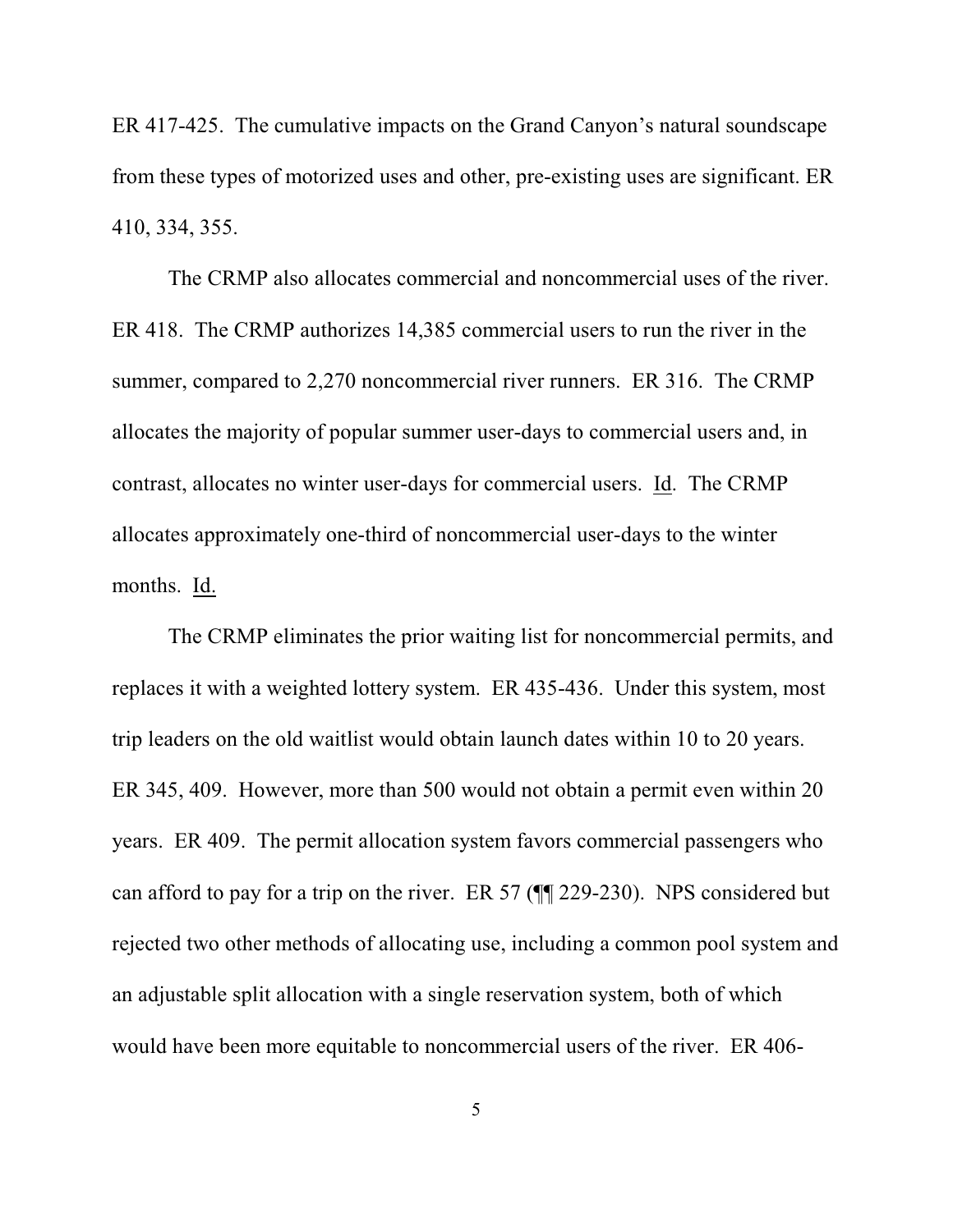408.

#### SUMMARY OF THE ARGUMENT

River Runners make eight arguments. First, NPS violated the Concessions Act by failing to make a requisite finding that motorized commercial use of the river is "necessary and appropriate" for the public's use and enjoyment. Instead, NPS merely identified a general need for commercial services to provide professional guides and equipment to people who would otherwise not have the skill or equipment to raft the river.

Second, NPS violated the Concessions Act by authorizing unnecessary and inappropriate motorized commercial services on the river. Motorized commercial services are not necessary because people who need professional guides and equipment can take a non-motorized commercial trip down the river.

Third, NPS violated the Concessions Act by failing to make the requisite finding that the amount of commercial services it authorized is "necessary and appropriate" for members of the public to use and enjoy the river. NPS never demonstrated that the number of permits granted to commercial outfitters was no more than is necessary.

Fourth, NPS violated the Concessions Act by authorizing motorized commercial services that do not preserve the wilderness values and resources of

6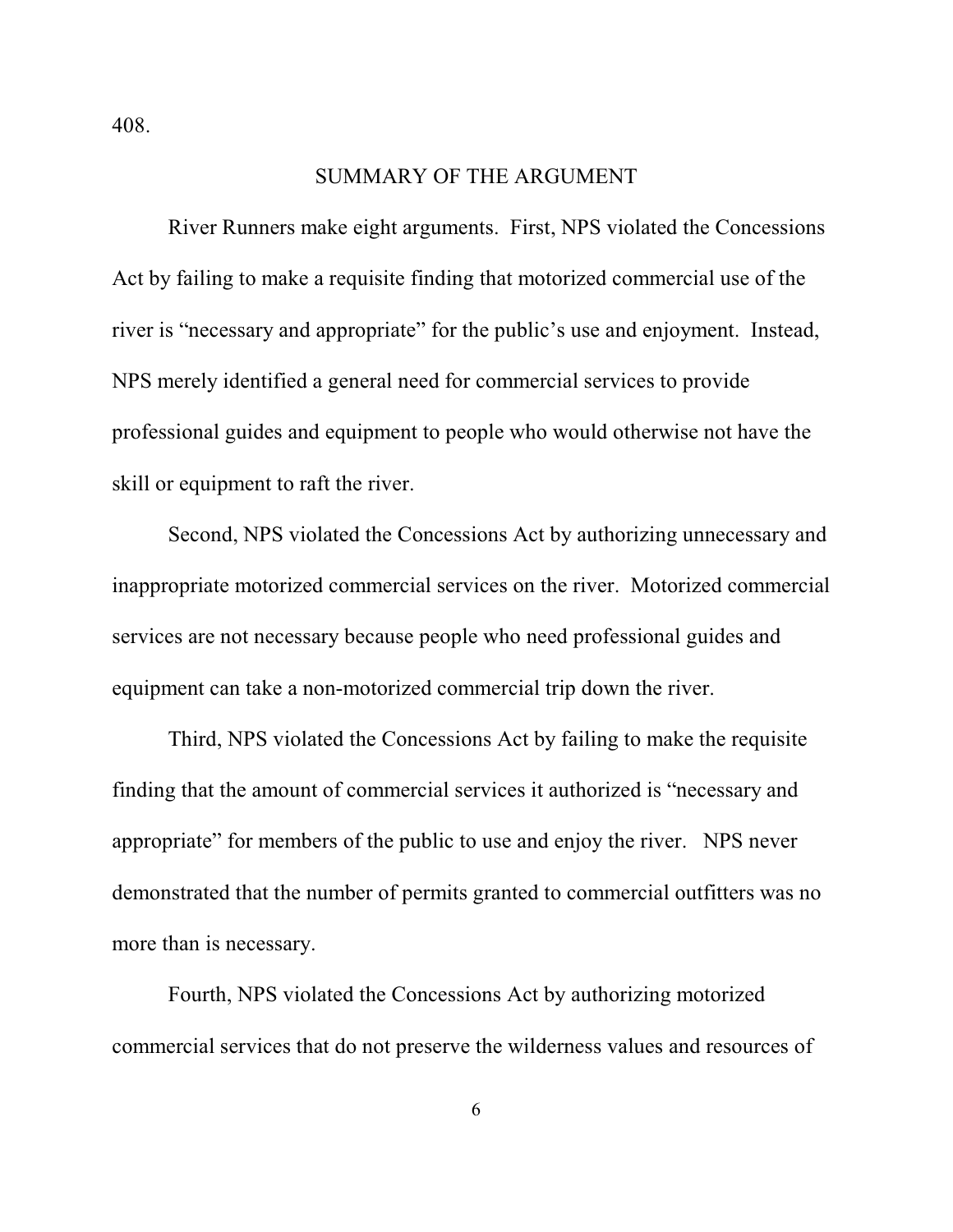the river "to the highest extent practicable." Authorizing motorboats and helicopters in the river corridor fails to preserve wilderness values.

Fifth, because the river qualifies for designation as wilderness, NPS's authorization of motorized uses in the river violates directives in chapter 6 of the agency's 2001 Management Policies ("MPs") to preserve the river's wilderness character until the legislative process for wilderness designation is completed.<sup>2</sup> These directives state, *inter alia*, that NPS is to seek to remove non-conforming, motorized uses from the river, only authorize recreational uses that enable the river to retain its primeval character, and prohibit the use of mechanical transport on the river unless provided for by specific legislation.

Sixth, NPS's allocation of permits to commercial outfitters violates the Organic Act because it interferes with the public's "free access" to the river. NPS's allocation of river permits unfairly favors concessioners at the public's expense. Indeed, often the only way for members of the public to gain access to the river is by paying commercial concessioners for a trip.

Seventh, NPS violated the Organic Act by failing to properly define baseline conditions and consider cumulative impacts and previous studies from the Colorado River Research Program in making a "no-impairment" determination.

<sup>&</sup>lt;sup>2</sup> Relevant portions of the 2001 MP are reproduced in the addendum.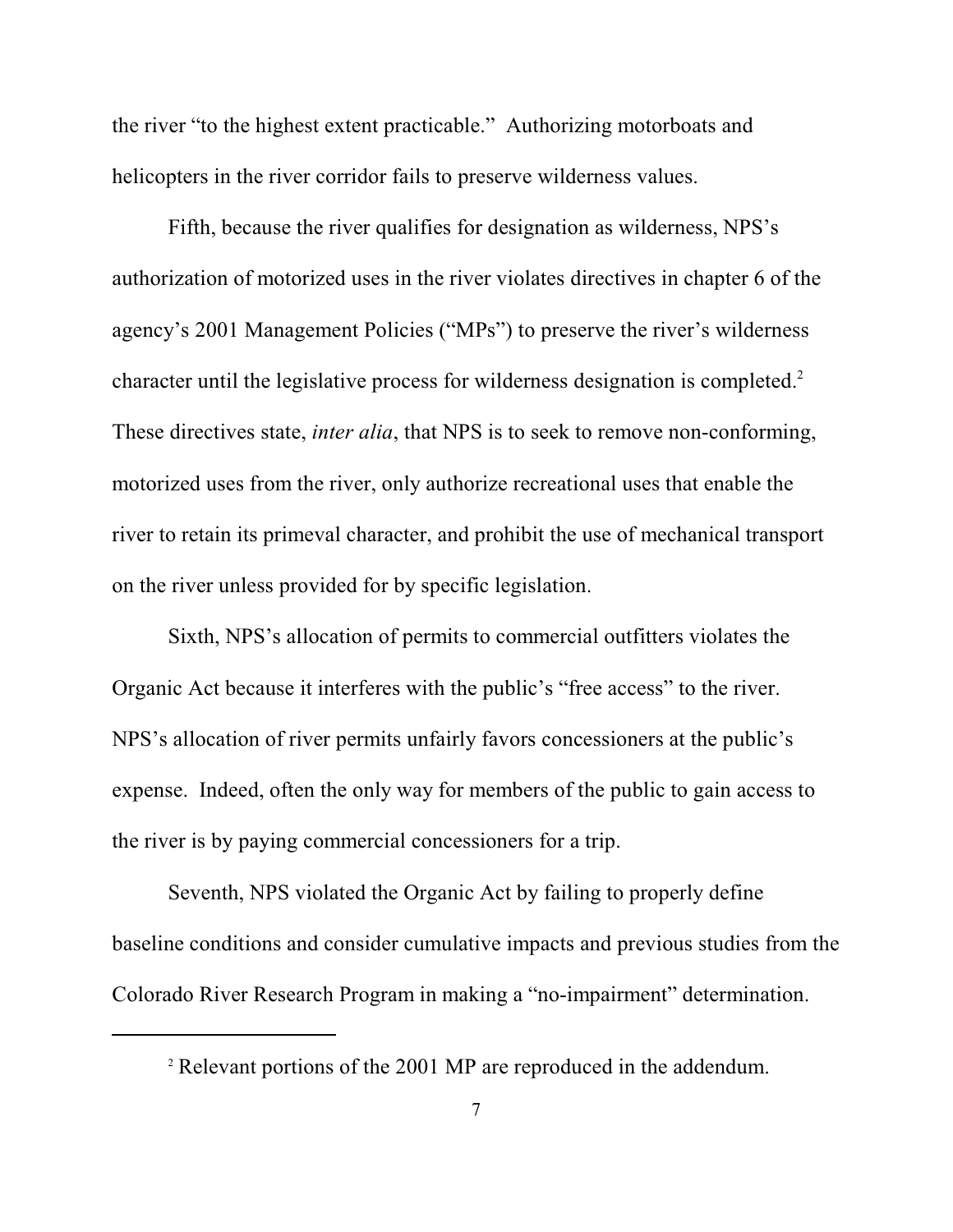Eighth, NPS violated the Organic Act by authorizing motorized uses that combined with other uses of the river impair the Grand Canyon's natural soundscape. The river is subjected to noise from motorboats (including pontoon boats), generators, helicopter passenger exchanges, vehicle and tour buses at launch and retrieval sites, air tours (both fixed wing and helicopter), commercial overflights, and military jets. These significant actions combine to impair the natural sounds and solitude of the canyon.

### ARGUMENT

### I. STANDARD OF REVIEW.

This Court reviews de novo the grant of summary judgment. The Wilderness Society v. U.S. Fish & Wildlife Service, 353 F.3d 1051, 1059 n.5 (9th Cir. 2003). Under the APA, this Court may determine whether NPS violated federal statutes. 5 U.S.C. § 706(2)(A); Clouser v. Espy, 42 F.3d 1522, 1527 n.5 (9th Cir. 1994). This Court owes no deference to NPS as to the plain meaning of any law. The Wilderness Society, 353 F.3d at 1059. Conversely, if any law is ambiguous, this Court must defer to the agency only if it concludes that the agency's interpretation has the "force of law." Id. Otherwise, this Court may give the agency's view "respect" only if it is persuasive based on factors recited in Skidmore v. Swift & Co., 323 U.S. 134 (1944), and endorsed in U.S. v. Mead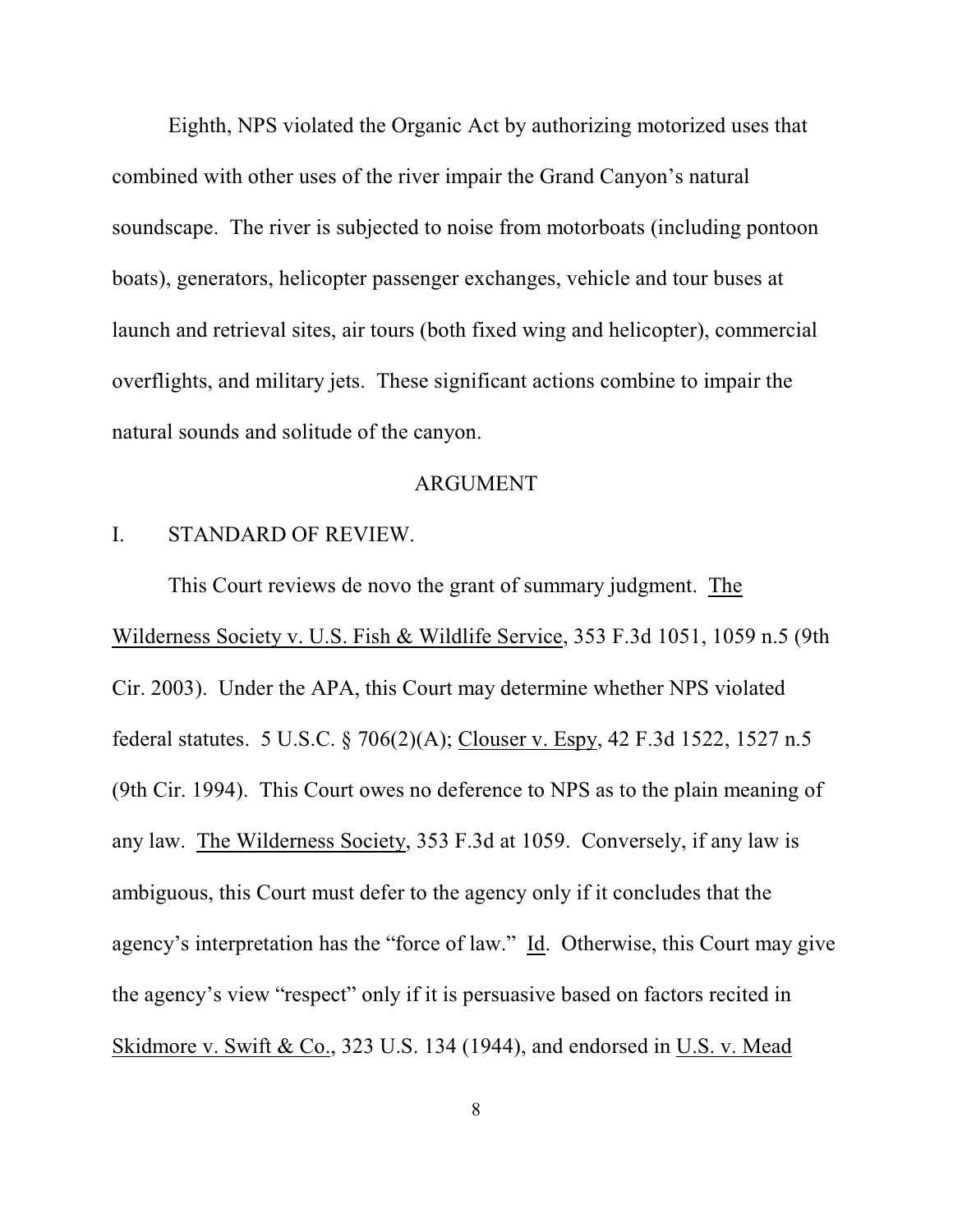### Corp., 533 U.S. 218 (2001). Id.

### II. NPS VIOLATED THE CONCESSIONS ACT.

Congress enacted the Concessions Act to address how and when

commercial services may be authorized within a national park. Congress found:

that the preservation and conservation of park resources and values requires that such public accommodations, facilities, and services as have to be provided within such units should be provided only under carefully controlled safeguards against unregulated and indiscriminate use, so that-

(1) visitation will not unduly impair these resources and values; and

(2) development of public accommodations, facilities, and services within such units can best be limited to locations that are consistent to the highest practicable degree with the preservation and conservation of the resources and values of such units.

16 U.S.C. § 5951(a). To achieve these objectives, Congress mandated that

commercial services in the national park system must be limited to those that: (1) "are necessary and appropriate for public use and enjoyment of the unit of the National Park System in which they are located"; and (2) "are consistent to the highest practicable degree with the preservation and conservation of the resources and values of the unit." Id. § 5951(b). Here, NPS violated these mandates by: (1) failing to make the requisite "necessary and appropriate" determination before authorizing motorized commercial services on the river; (2) authorizing motorized commercial services that are unnecessary and inappropriate for the public's use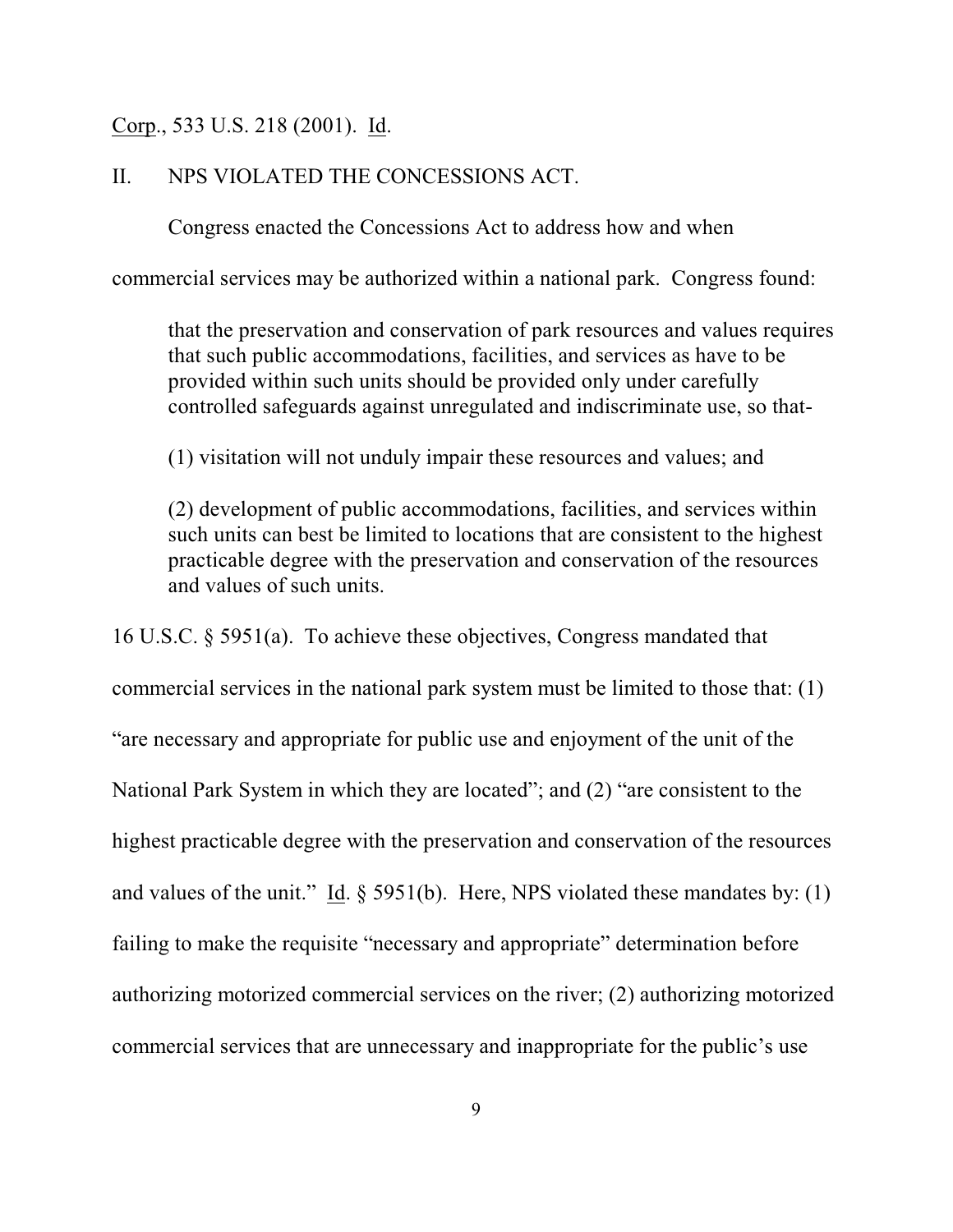and enjoyment of the river; (3) failing to establish amounts of "necessary and appropriate" commercial services, and authorizing unnecessary amounts of those services; and (4) authorizing motorized commercial services that are not consistent "to the highest practicable degree" with preserving river resources and values.

# A. NPS Never Found that Motorized Commercial Services are Necessary or Appropriate.

NPS must find that motorized commercial services at certain levels are "necessary and appropriate" to the pubic's use and enjoyment of the river before authorizing their use. 16 U.S.C. § 5951(b). Because the Concessions Act does not define the term "necessary," this Court uses its common meaning of "indispensable," "essential" or "required to be done." See The Wilderness Society, 353 F.3d at 1061; NEW OXFORD AMERICAN DICTIONARY at 1143 (2001).

As NPS conceded in the district court, "[t]he 'necessary and appropriate' standard for allowing commercial services pursuant to the Concessions Act is analogous to the 'necessary' and 'proper' standards under the Wilderness Act." ER 45. This Court has held that the "necessary and proper" standard in the Wilderness Act means the finding of statutory "need" for a commercial service on public lands is a specialized one, requiring an explicit finding of both types and amounts of certain commercial services. High Sierra Hikers Assoc. v. Blackwell,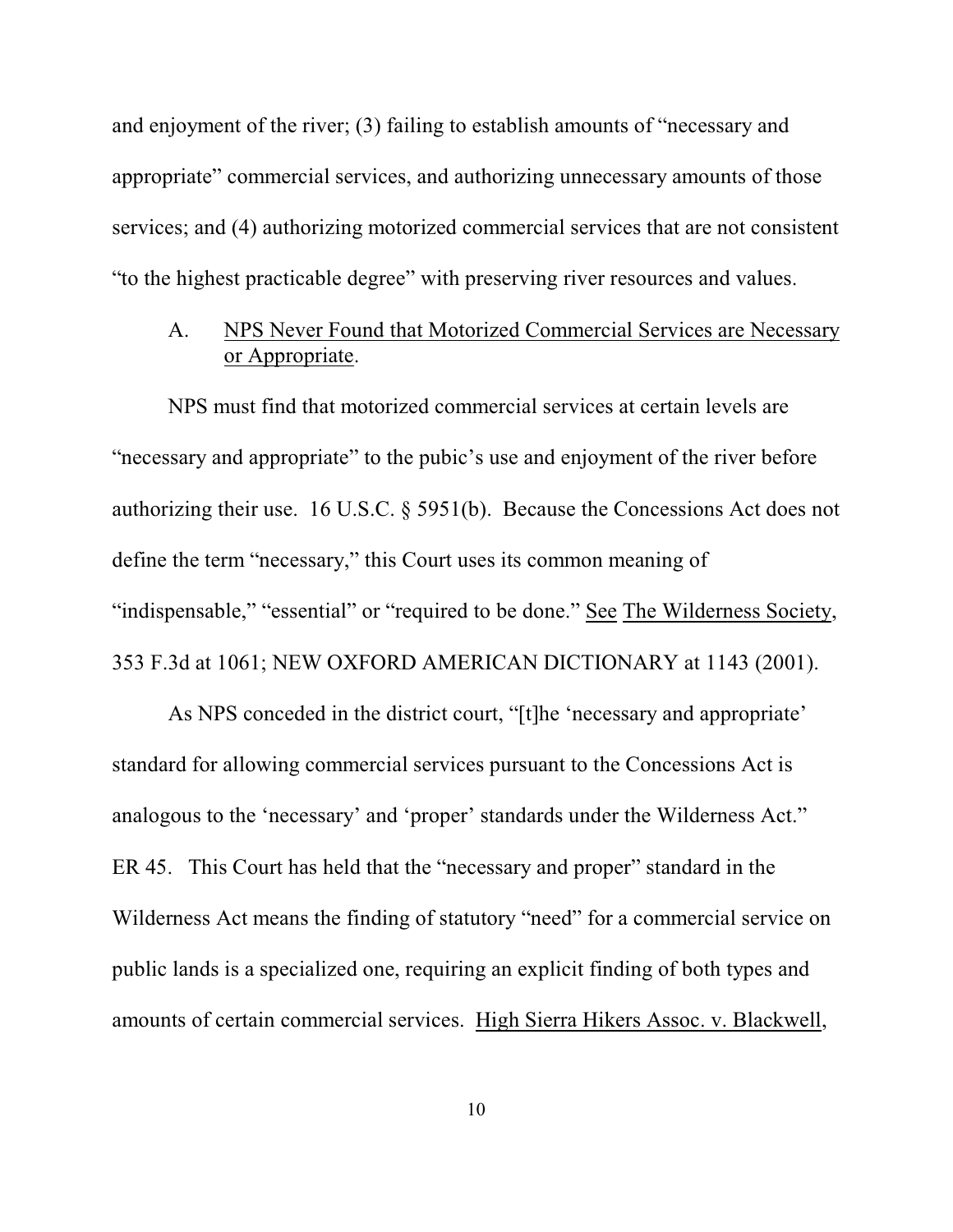390 F.3d 630, 647-648 (9<sup>th</sup> Cir. 2004). Thus, NPS must make a specific finding that the type and amount of services authorized on the river is "limited" to those that are "necessary and appropriate" for the public to use and enjoy the river. 16 U.S.C. § 5951(b); <u>See Blackwell</u>, 390 F.3d at 647.<sup>3</sup>

NPS failed to comply with these mandates. The ROD states only that the "[d]etermination of the types and levels of commercial services that are necessary and appropriate for the Colorado River through Grand Canyon National Park were determined through [the FEIS]." ER 421. But the ROD never specifies any types or amounts of commercial services are necessary or appropriate, or provide a rational basis for its conclusion. Similarly, in the FEIS, NPS merely notes that "[s]ince many visitors who wish to raft on the Colorado River through the Grand Canyon possess neither the equipment nor the skill to successfully navigate the rapids and other hazards of the river, . . . it is necessary and appropriate for the public use and enjoyment of the park to provide for experienced and professional

<sup>&</sup>lt;sup>3</sup> In Blackwell, this Court held that a finding of necessity must include a finding related to the amount of a commercial service that is needed because the the Wilderness Act includes the clause, "to the *extent* necessary." 390 F.3d at 647 (quoting section 4(d)(5), emphasis original). The Concessions Act includes an analogous quantitative limit, requiring that commercial services "shall be *limited to those* . . . that are [] necessary." 16 U.S.C. § 5951(b) (emphasis added). Thus, both laws require a finding of the amount of specific types of commercial services that are necessary.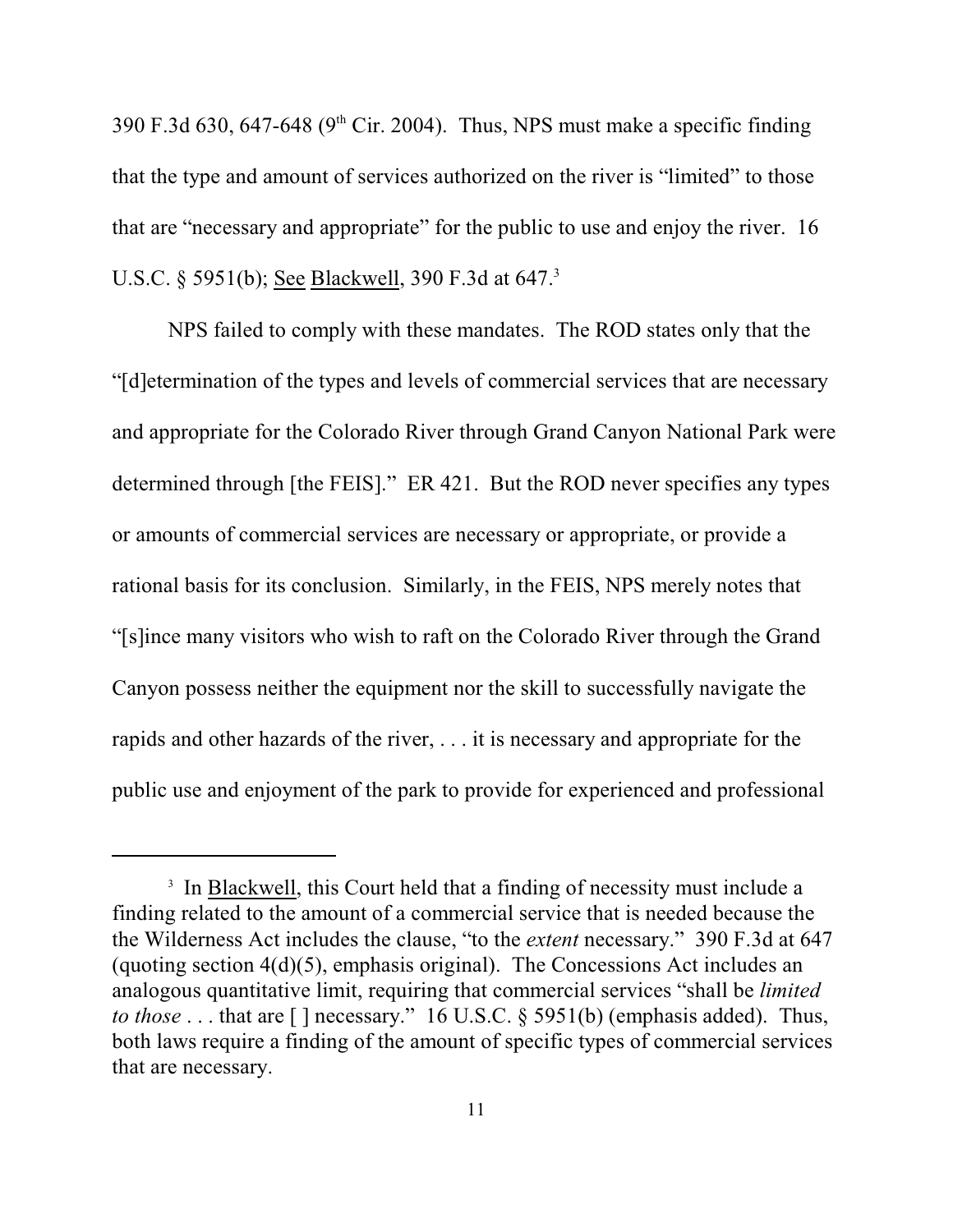river guides who can provide such skills and equipment." ER 303. The FEIS explains "that the services provided by commercial outfitters, which enable thousands of people to experience the river in a relatively primitive and unconfined manner and setting (when many of them otherwise would be unable to do so), are necessary to realize the recreational or other wilderness purposes of the park." ER 303.

Thus, NPS merely identified a general need for the commercial services of providing professional guides who offer equipment and skills to take people, who otherwise would not have the skill or equipment, rafting down the river. Id. But NPS failed to ever find that *motorized* commercial services are necessary to allow visitors who otherwise did not have the skill or equipment to raft the river. In contrast to the need for commercial services in Blackwell, where people have a physical need for packstock services because some are unable to carry their own gear or cannot on foot ascend steep slopes in wilderness, NPS never identified any equivalent need for any type of motorized commercial services on the river. See ER 303.

In the district court, NPS made *post hoc* rationalizations to justify its failure to make required findings. Cf. Blue Mountains Biodiversity Project v. Blackwood, 161 F.3d. 1208, 1214 ( $9<sup>th</sup>$  Cir. 1998) (stating that the agency's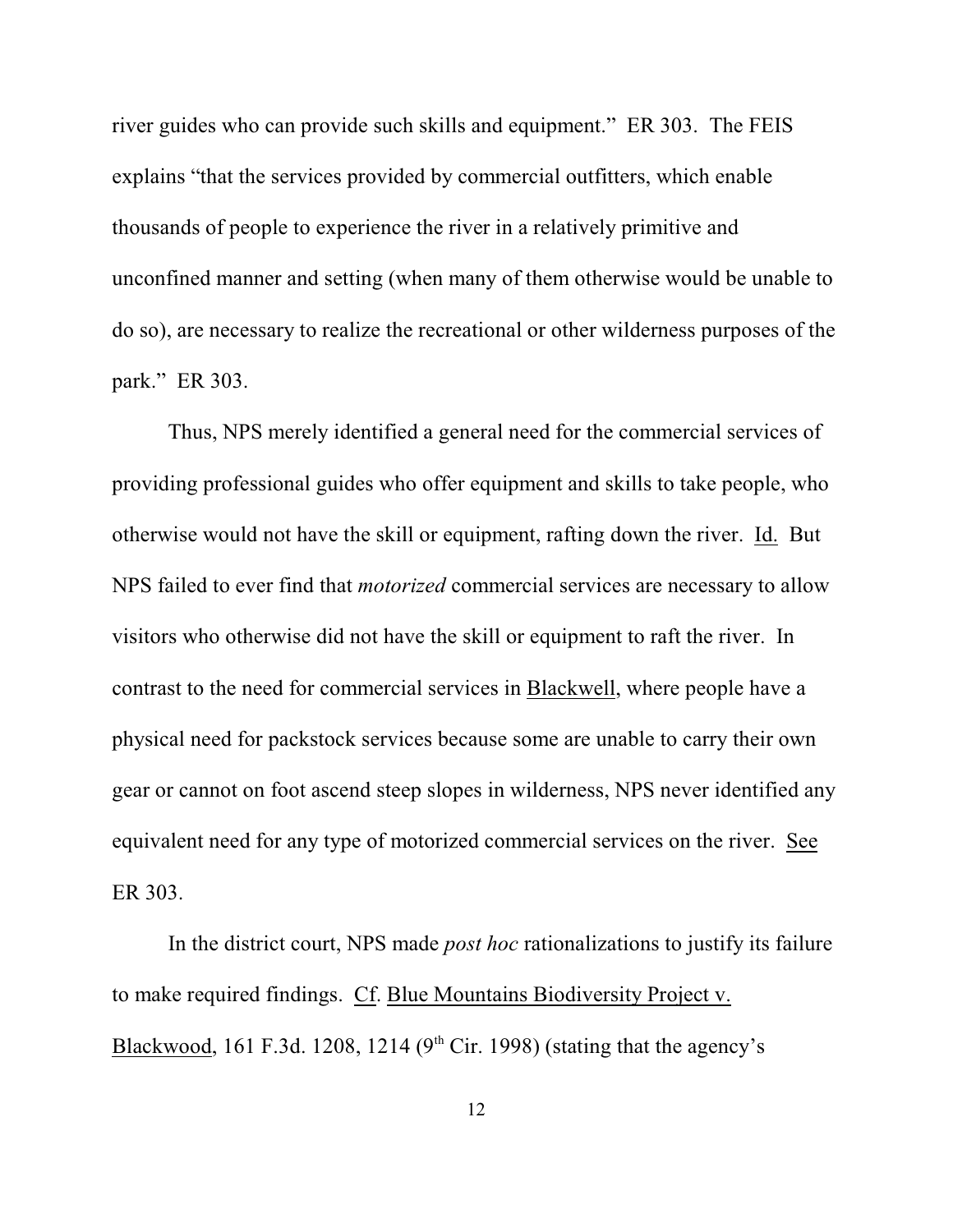position must be found in the NEPA analysis, not in its arguments in court). First, NPS argued that it did find that commercial services are necessary and that such a finding is "embedded within the fabric of the entire FEIS," specifically the sections on alternatives and environmental consequences. ER 43-44. The FEIS belies this assertion. Whether and to what extent motorized commercial services are necessary was not even part of the criteria for developing alternatives. Instead, the "key criteria" for developing all of the alternatives included carrying capacity considerations and a variety of key trip variables such as launches per day, group size and trip length, but never necessity. ER 308-313. Carrying capacity is an essential criteria for protecting the river's resources, but it is a different factor than whether, and what quantity of, a commercial service is necessary. The alternatives also never address necessity, but instead analyze different allocation levels for both commercial and noncommercial use across other parameters such as impacts on cultural resources or soils and vegetation. ER 317-329. That the FEIS evaluated a range of commercial motorized use levels does not mean that any were based on a valid, predicate needs assessment, particularly when no assessment exists.

NPS also argued in the district court that not everyone can afford to take the time to float the river without the assistance of motors, which allow for shorter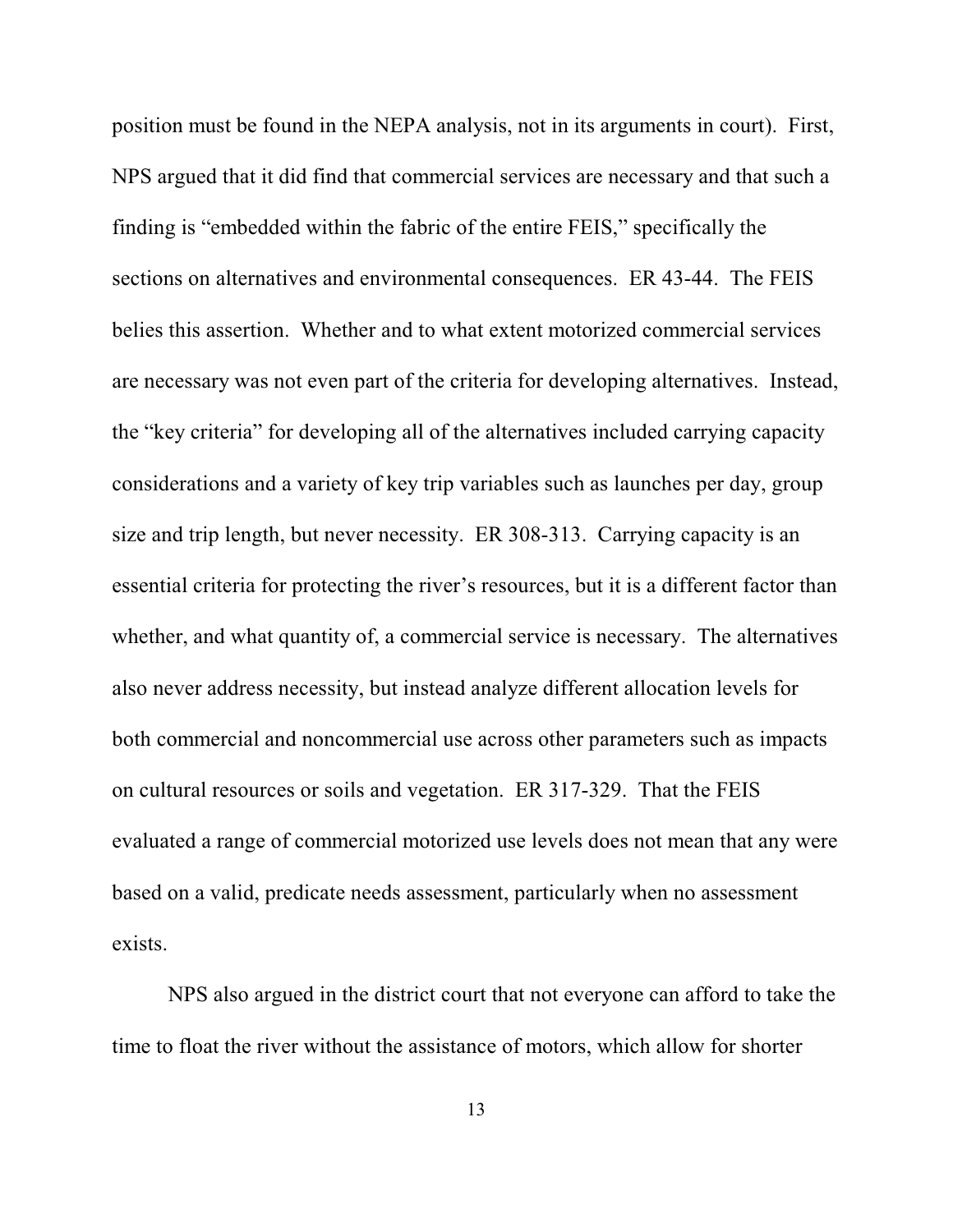trips through the canyon. ER 44. But NPS never found that artificially quick trips constitute a "need" for motorized commercial services, and such a finding would flatly conflict with NPS's admission that short trips are a convenience for some but not necessary for anyone. ER 218, 50-51(¶42). Indeed, a desire for short motorized commercial trips (if it exists), does not make them necessary or appropriate. See High Sierra Hikers Assn. v. Weingardt, 521 F.Supp.2d 1065, 1078-1079 (N.D. Cal. 2007). This is especially true in this case, where one of the primary values of the river is the "wilderness river experience" where people hope to experience the river on its own terms and in a primitive manner. See ER 300. Moreover, even if artificially short trips are necessary, motorized services are not necessary to accommodate a short trip because these same visitors can take an oarpowered trip from Lees Ferry to Phantom Ranch and the Bright Angel Trail (88 miles of the river) in merely six to seven days. ER 332, 336, 284.

Intervenors asserted that artificially quick trips are necessary because they can accommodate more people with fewer impacts, since motorboats move quickly down the river. But NPS never documented any necessity for motorized services to move people down the river for this reason. Cf. ER 302-304. Further, a desire to accommodate more people on motorboats is not the kind of rationale that can support a finding of necessity. In contrast, NPS can always reduce or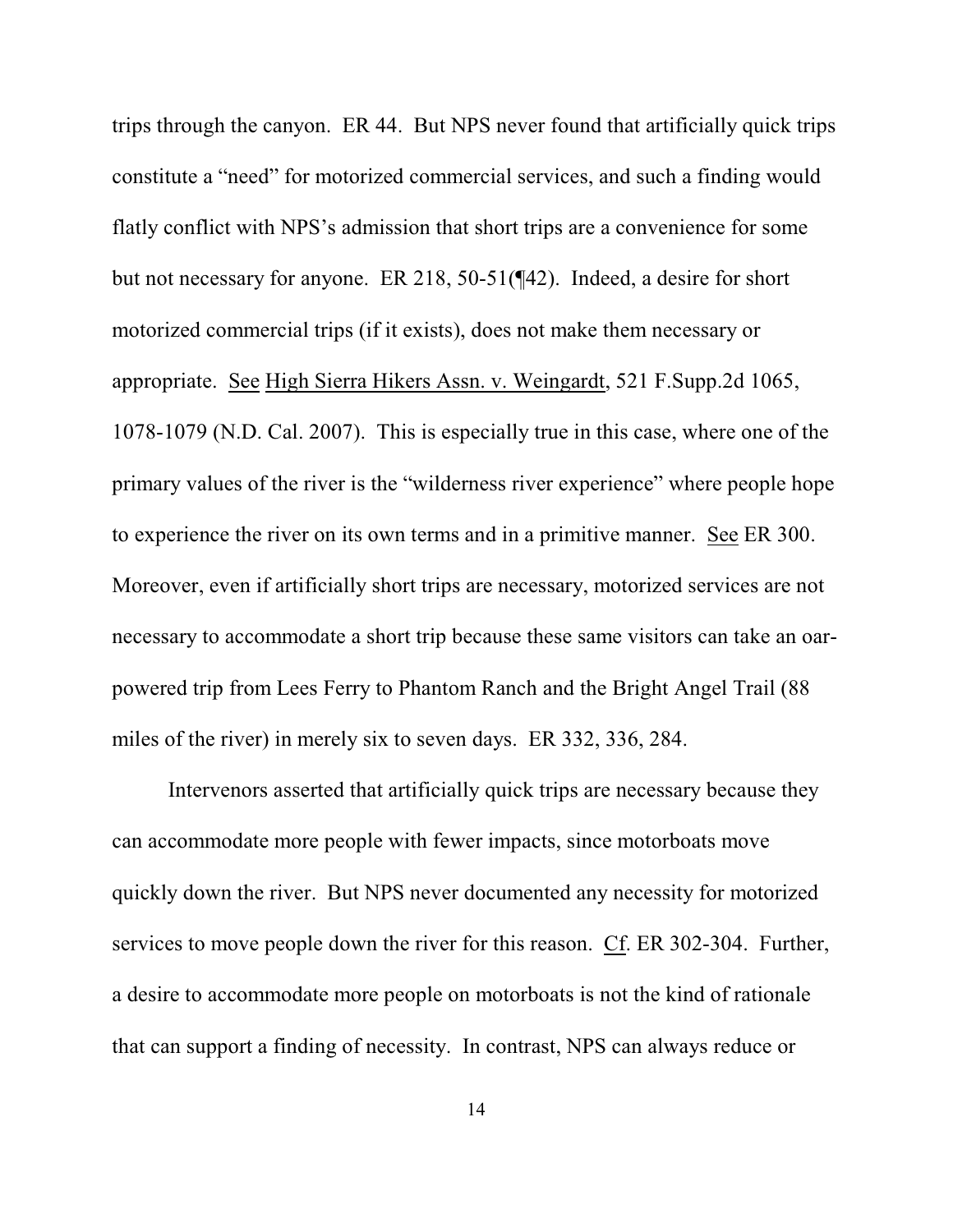control use where it may be necessary to eliminate crowding, or resource impacts.

Further, the Intervenors' rationale is unsupportable because NPS never made any findings about amounts of necessary motorized commercial services. NPS has not established a need to accommodate more visitors than commercial oar boats would allow on the river. Indeed, the record does not even indicate *any* waiting period for visitors to hire commercial services to raft the river. See ER 57 (¶230), 240, 267-269, 412. Instead, people can generally take a commercial raft trip in the year they want to take it and have no waiting period equivalent to that for noncommercial boaters. Id.<sup>4</sup>

The district court ruled for NPS on this issue, not on the basis of any finding by NPS, but instead on the basis of a public comment on the draft EIS. ER 20. Based on that inappropriate source of evidence, the district court ruled that the agency found that motorized services are "essential." ER 20. But even the public comment in fact requests that NPS somehow make a finding of necessity. ER 347. And NPS's response to the comment states that it "believes it has adequately addressed the effects of motor trips. The choice of the preferred alternative

<sup>&</sup>lt;sup>4</sup> The fact that the NPS eliminated motorized commercial services for 6.5 months of the year demonstrates that the amount of use motorized services allow NPS to accommodate is not relevant to establishing the necessity of the services. ER 417. Indeed, the fact that motorized services are disallowed for half the year begs the question of their necessity for the other half.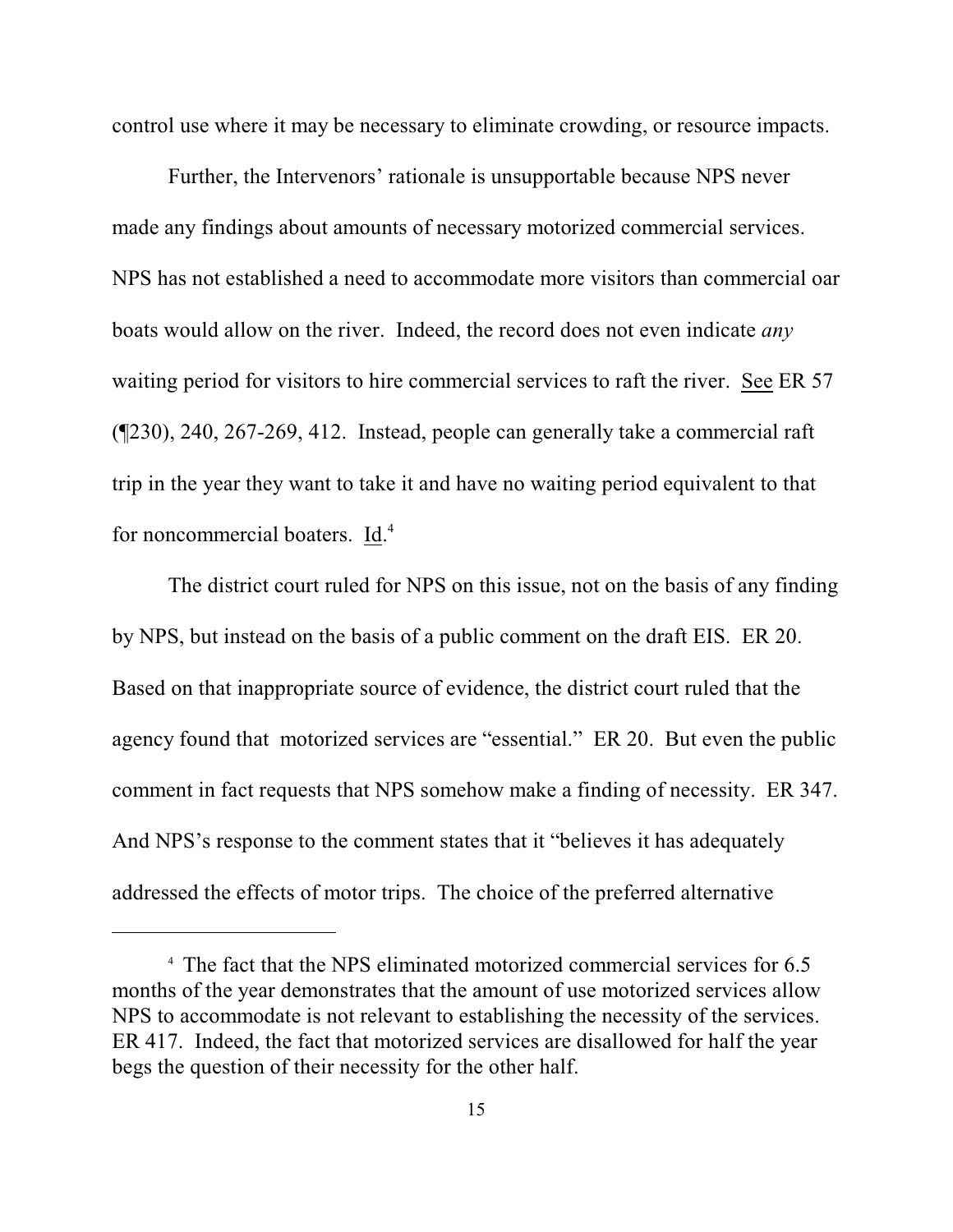reflects in part the NPS['s] desire to provide a range of service types and levels." ER 348. Accordingly, NPS never even concurred with the commenter that motorized commercial services are necessary, nor did it ever assert that the alternatives considered or established the necessity of such services.

## B. Motorized Commercial Services are not Necessary and Appropriate for the Public to Use and Enjoy the River.

Motorized commercial services are not necessary or appropriate for the river. In NPS's own words, "motorized boat use is not necessary for the use and enjoyment of this area but is a convenience which enables the trip to be made in less time." ER 218; 108, 50-51(¶ 42). Indeed, the record confirms that motorized commercial services are not necessary for the public to use or enjoy the river. ER 218 (NPS's wilderness recommendation), 53. Rather, any person who could take a motorized commercial trip can take an oar-powered commercial trip. See ER 191, 53 (¶ 205-206, special needs groups can access the river on oar-powered trips), 97, 54 (¶ 208, NPS finding that "eliminating motor or oar trips would not appear to exclude any specific group"); ER 54 (passengers on self-guided and commercial trips range in age from 10 and 82 years old). Indeed, studies show that non-motorized oar trips are as safe or safer than motorized trips. ER 292, 49(¶ 32, showing lower risk of fatality on non-motorized oar trips). With the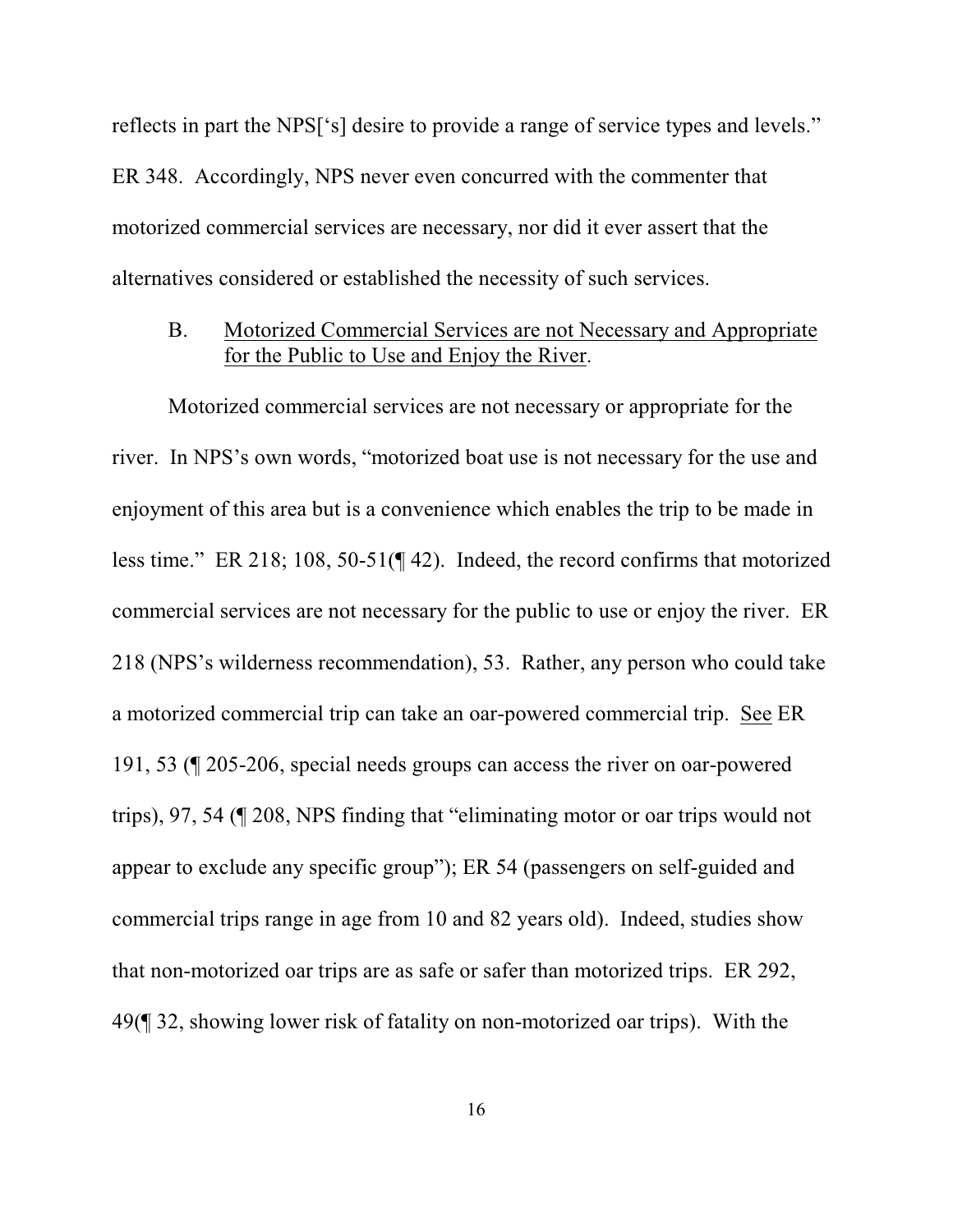assistance of experienced commercial oar guides, a wilderness river experience can be had by anyone able to go rafting who can afford to pay for it.

# C. NPS Illegally Authorized Commercial Services Without Establishing Any Amounts That May Be Necessary or Appropriate.

NPS concedes that it must address "[h]ow 'necessary and appropriate' is the current concession allocation level" and the "National Park Service preference for motorized concession operations." ER 240, 264. And yet NPS never specified any amount of any particular commercial services that may be necessary and appropriate to enable those who do not have the skill or equipment to raft the river. ER 303 (necessity discussion does not address amount); ER 54-55(¶¶ 211- 212). Without stating a quantity of any appropriate and necessary commercial services, NPS violated Congress' mandate that commercial services "shall be limited to those  $\dots$  that are [ ] necessary and appropriate  $\dots$  " 16 U.S.C. § 5951(b); 36 C.F.R. § 52.1. Because any finding of necessity is a specialized one, NPS "must show that the number of permits granted was no more than was necessary." Blackwell, 390 F.3d at 647.

The district court was correct that NPS's decision regarding the amount of commercial services to authorize was made after considering competing alternatives and a number of variables. ER 22. But NPS's decision is illegal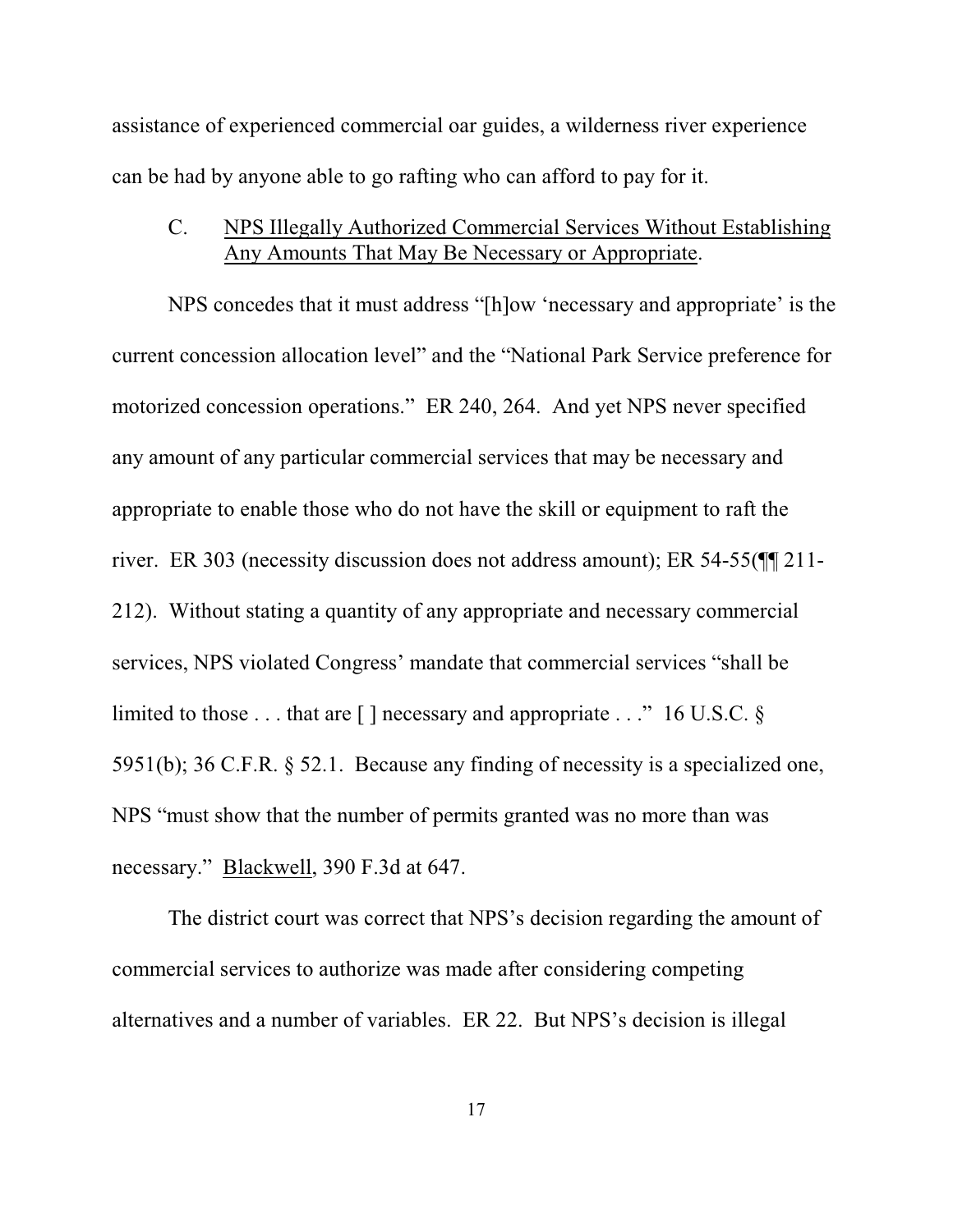because none of those variables is "necessity" as the Concessions Act mandates. NPS never posed nor answered the critical question of how much commercial services are necessary on the river. There is no basis for why the amounts of commercial services authorized in the preferred alternative are necessary as compared to lesser amounts in different alternatives.

Indeed, public comments on the DEIS reveal that commercial services are used by those who do not even need nor want commercial guides, but hire services merely to gain river access, due to the long waits for the noncommercial permits.<sup>5</sup> See, e.g., ER 283 ("A[merican] W[hitewater]'s President Barry Tuscano, as well as other board members, have hired commercial outfitters to let them tag along in their personal kayaks or rafts since they could not get a private boater permit."); ER 281("I would like to let you know that I signed up with a rather expensive outfitter so I would be able to get to paddle the Colorado River through the Grand Canyon. I feel that the commercial outfitter is my only chance to get to run the river while I am still young enough to paddle it. I believe there ought to be many more opportunities for private boaters than the current system allows."); ER 282 ("I have pretty much written it off as impossible due to the 10 year waiting list to

<sup>&</sup>lt;sup>5</sup> The district court ignored the evidence of people taking commercial trips because they did not want to wait indefinitely for a self-guided trip.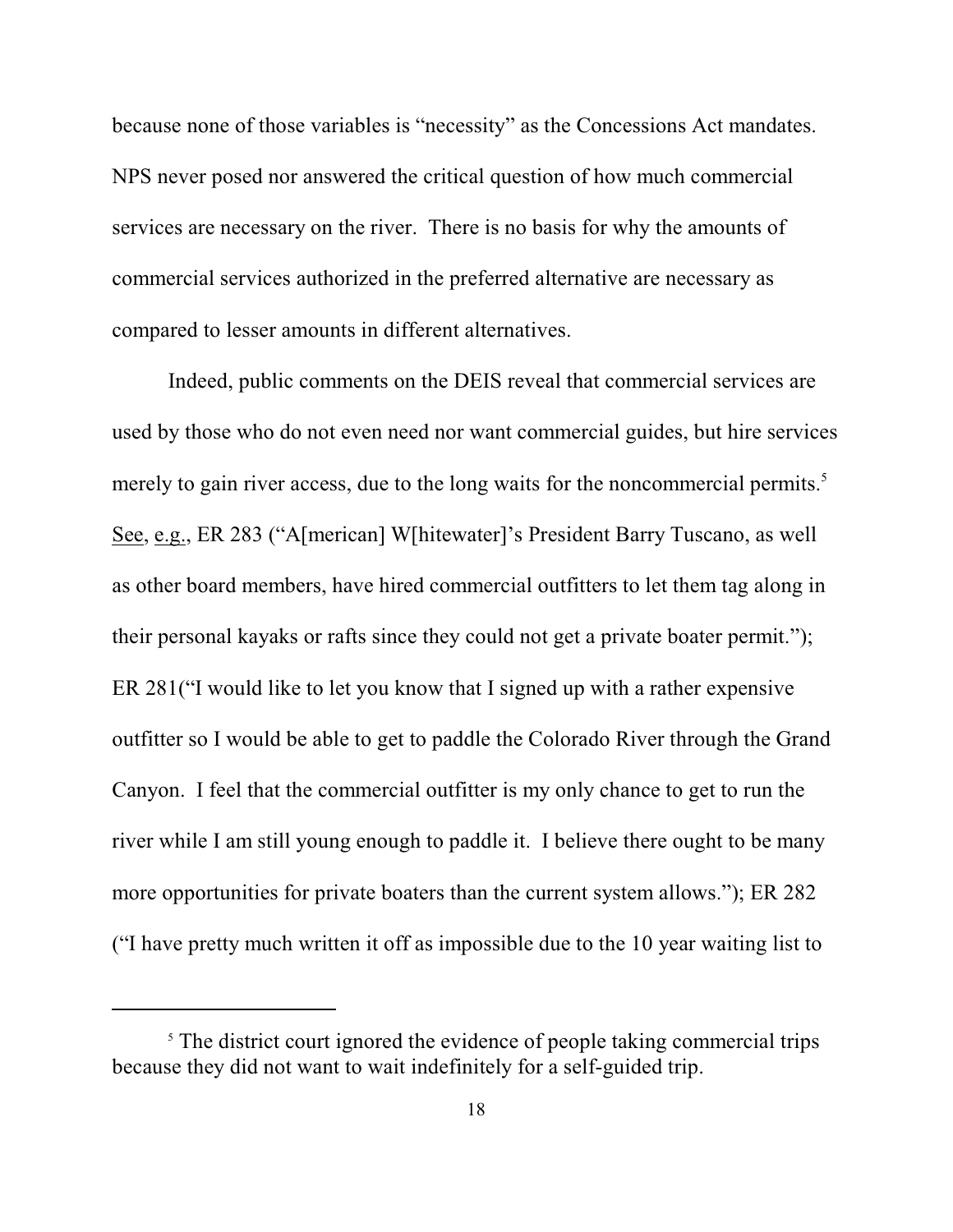get in unless you pay thousands of dollars to a guide company."); ER 286 ("Eliminate commercial outfitters offering 'kayak support trips.' Kayakers have a huge and unfair loophole in the system. They are literally buying private access to run their own boats. If kayakers can do this, why can't rafters buy 'rafting support trips?""); ER 287 ("I've twice payed to kayak this river  $-1$  hope to have my waiting list number come up before I'm too old to paddle – or I die while waiting!"). As such, any authorization of amounts of commercial services for this end-run around the permit system, when professional guide services and equipment are unnecessary, is illegal.

Notably, after this Court's ruling and remand in Blackwell, that district court rejected the agency's allocations of commercial services where the agency failed to consider use of commercial services that amounted to an end-run around the non-commercial permit system. High Sierra, 521 F.Supp.2d at 1079. Here too NPS provided no analysis of the numbers of people needing commercial services to form a basis for the allocated amounts. NPS never explained why it may be necessary to authorize amounts of commercial services, which allow anyone to take a commercial trip in the year they choose, regardless of whether they need commercial assistance, when noncommercial users wait years if not decades to raft the river. NPS never accounted for what level of commercial services are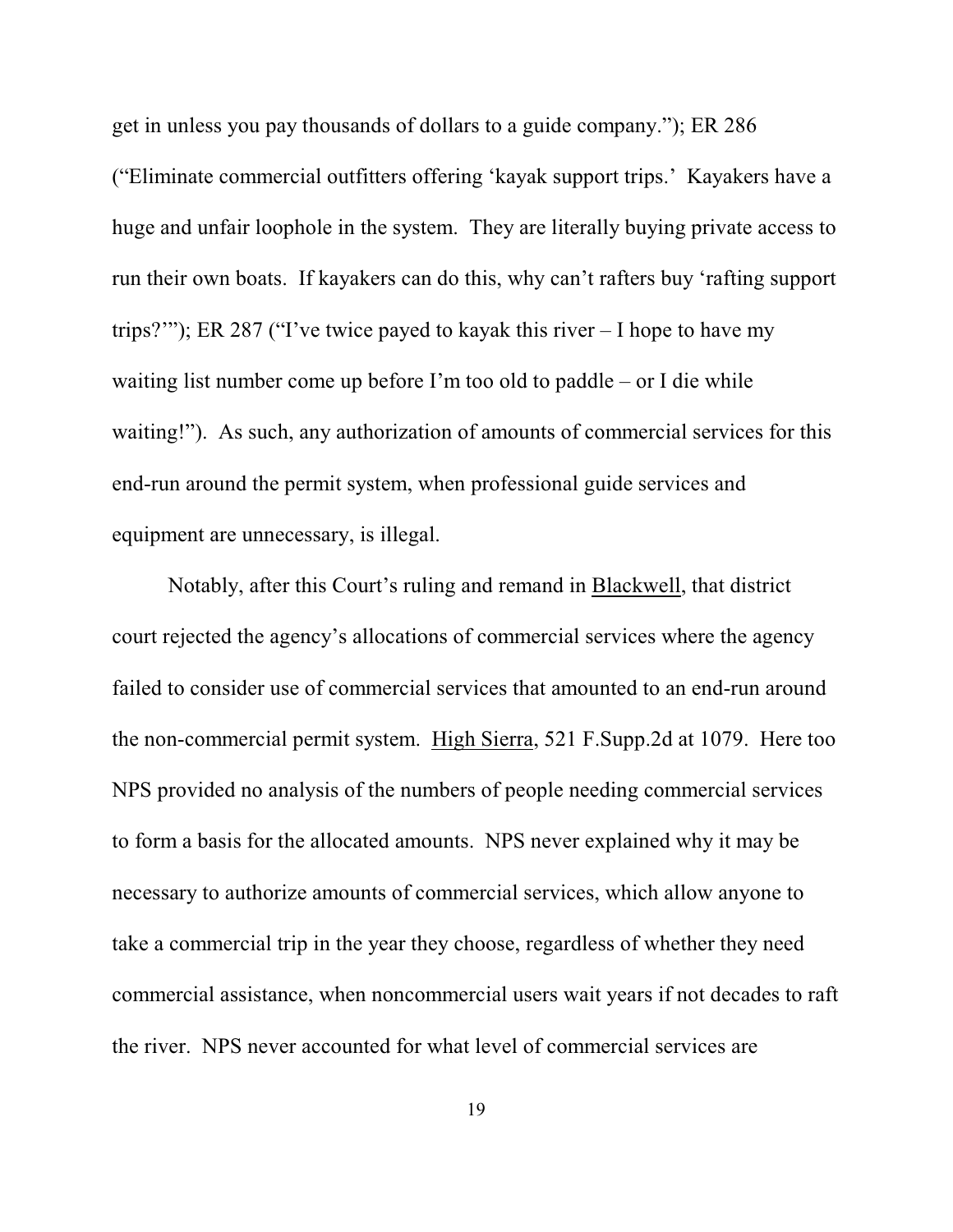necessary and appropriate. ER 302-308. Nor does NPS discuss in the alternatives or carrying capacity disclosure any level of commercial services that may be necessary and appropriate.

The district court found that the FEIS and ROD lack any specific discussion of the amount of motorized commercial services needed for public use and enjoyment of the river. ER 20. Nonetheless, it ruled for NPS because its "consideration of the amount of motorized traffic required in the River can reasonably be discerned from the FEIS." ER 21. It then upheld NPS's decision because: (1) motorboats can run the river in 10 days compared to 16 for oar boats allowing more people to see the river; (2) motorized trips are frequently chartered for special-needs groups, educational classes, family reunions, or to support kayak or other paddle trips; (3) motorized trips help alleviate overcrowding at popular cites on river and (4) some people feel safer in a motorized raft. ER 23. But it is inappropriate for the district court to provide rationales for NPS that the agency lacked. Further, none of these arguments links the amount of services authorized to the amount of commercial services needed. As in Blackwell, nowhere in its FEIS or ROD does NPS "articulate why the extent of such [commercial] services authorized . . . is 'necessary.'" 390 F.3d at 647. "[A]t some point in the analysis, the factors must be considered in relation to one another." Id.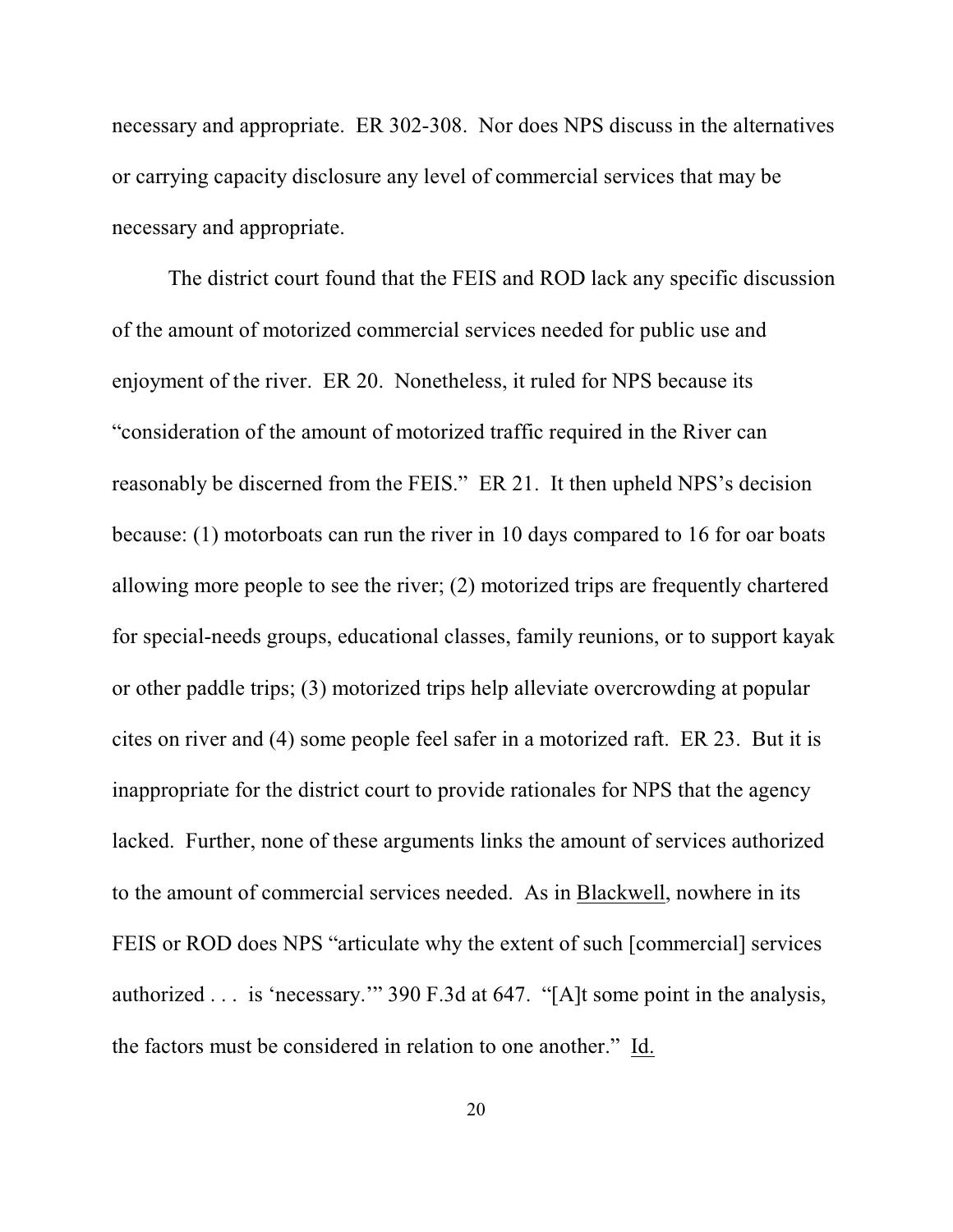Moreover, even if River Runners must respond to the district court's rationales, short trips can be taken on non-motorized oar boats. ER 332, 336, 284. Second, special groups can also take a non-motorized trip because no groups are excluded in the absence of motors. ER 191, 53. Third, with proper management of launches, group size, campsite reservations, education, and use levels, overcrowding at popular sites can be avoided. See ER 423, 432-433. And fourth, whether "some" undefined number of people feel safer in motorized boats is not a justification for authorizing any amount of commercial services. See ER 293. Indeed, in evaluating necessity, "preference" cannot be equated to "need." High Sierra, 521 F.Supp.2d at 1078-1079.

Without an analysis of the amount of specific types of commercial services that are necessary, which considers the unused allocation by the concessioners, the number of commercial users who do not need commercial assistance and would rather take a noncommercial trip and the demand for commercial services, NPS's decision to allocate the amount of use to the concessioners has no rational validity.

D. Authorization of Motorized Commercial Services is Inconsistent with Protecting the Values of the River to the Highest Practicable Degree.

Under the Concessions Act, in order to authorize motorized commercial services, the FEIS must establish that such services are consistent to the highest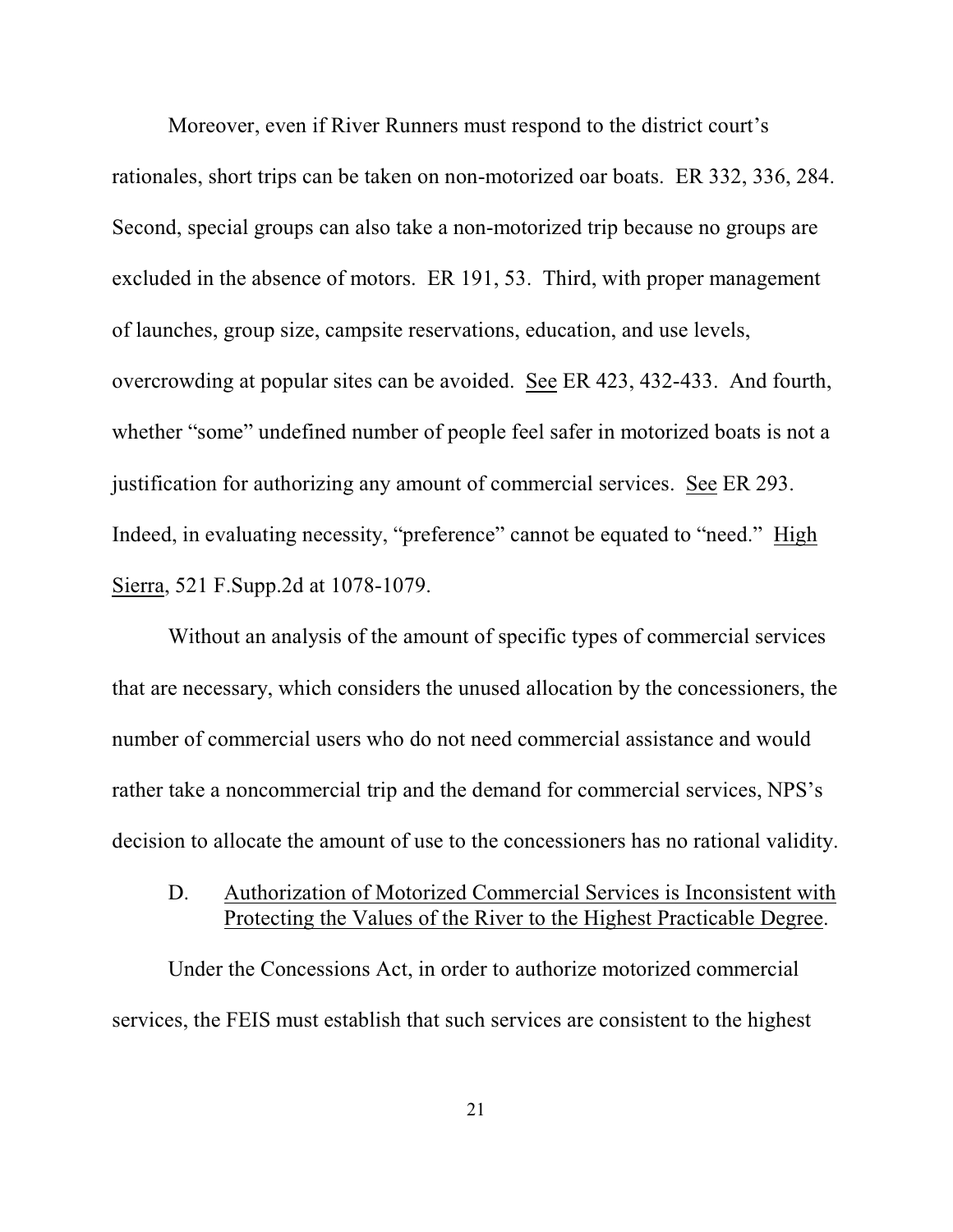practicable degree with protecting the river's resources and values. 16 U.S.C. § 5951(b). In fact, NPS may not consider a proposal for a concessions contract that fails to meet minimum requirements for preservation of the values of the park unit. 16 U.S.C. § 5952(4)(A)(iii). Here, the resources and values include the wilderness river experience, the natural soundscape, primitive and unconfined recreation, and the experience of solitude. ER 300. To preserve these resources, NPS may only "[p]rovide a range of recreational opportunities consistent with the preservation of wilderness character." ER 301. And yet NPS has repeatedly conceded that allowing motorized uses on the river is inconsistent with protecting the resources and values of the river, including its wilderness character and providing outstanding opportunities for solitude and for a primitive and unconfined type of recreation. See e.g., ER 235, 108; Section III, below. The FEIS minimum requirement analysis for motorized commercial services unambiguously found that "[f]or visitors seeking outstanding opportunities for solitude or a primitive and unconfined type of experience, the impacts would be adverse and of moderate intensity during the peak use motorized periods," which also happen to be the peak use periods for all river users. ER 410, see ER 340 (stating location for minimum requirements analysis). Thus, NPS never disputed its former wilderness coordinator's findings that "[b]y any measure, the current concession operations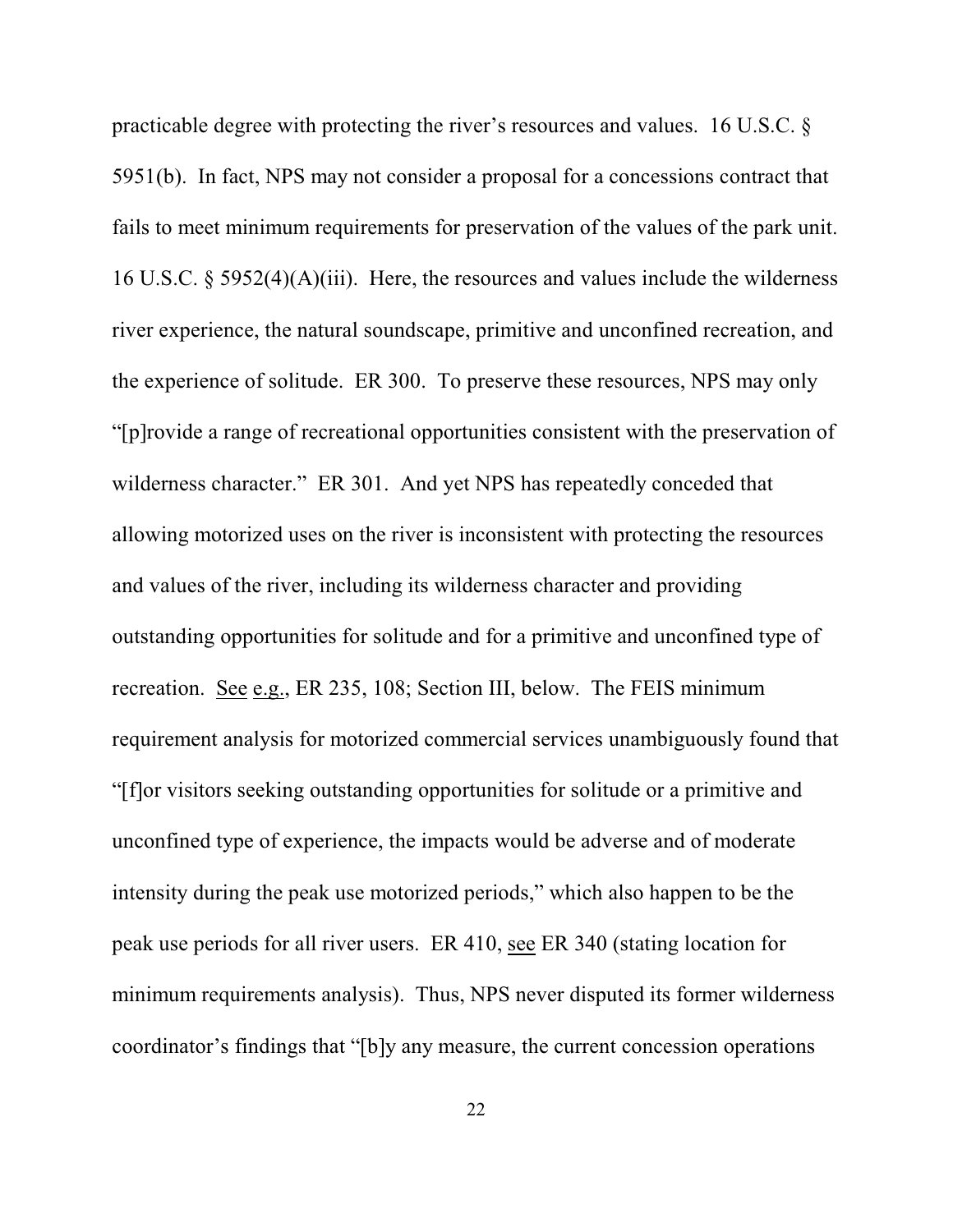using motorized equipment exceeds that which is needed to meet established 'minimum requirement' tests. The continued use of this equipment within [potential] wilderness violated the letter and inten[t] of the Wilderness Act and NPS management policies and director's orders addressing wilderness." ER 269a-270.

By any reasonable definition, motorboats and helicopters are not "primitive" modes of river access.<sup>6</sup> NPS provides no analysis of how motorized equipment is consistent to any degree with protecting the primitive experience of the river. Further, as described below, in authorizing motorized uses, NPS acted contrary to its own binding 2001 MPs on preserving wilderness values and resources. Acting inconsistently with its MPs is another reason NPS has no rational basis to support its decision under the Concessions Act. In sum, the record proves that motorized commercial services are unnecessary and fail to preserve the river's resources and values to the highest extent practicable. As a result, NPS violated two mandates of the Concessions Act.

<sup>&</sup>lt;sup>6</sup> "Primitive" means "of or relating to the earliest age or period," "little evolved," or belonging to or characteristic of an early stage of development: CRUDE RUDIMENTARY [technology]." NEW OXFORD AMERICAN DICTIONARY at 1354 (2001).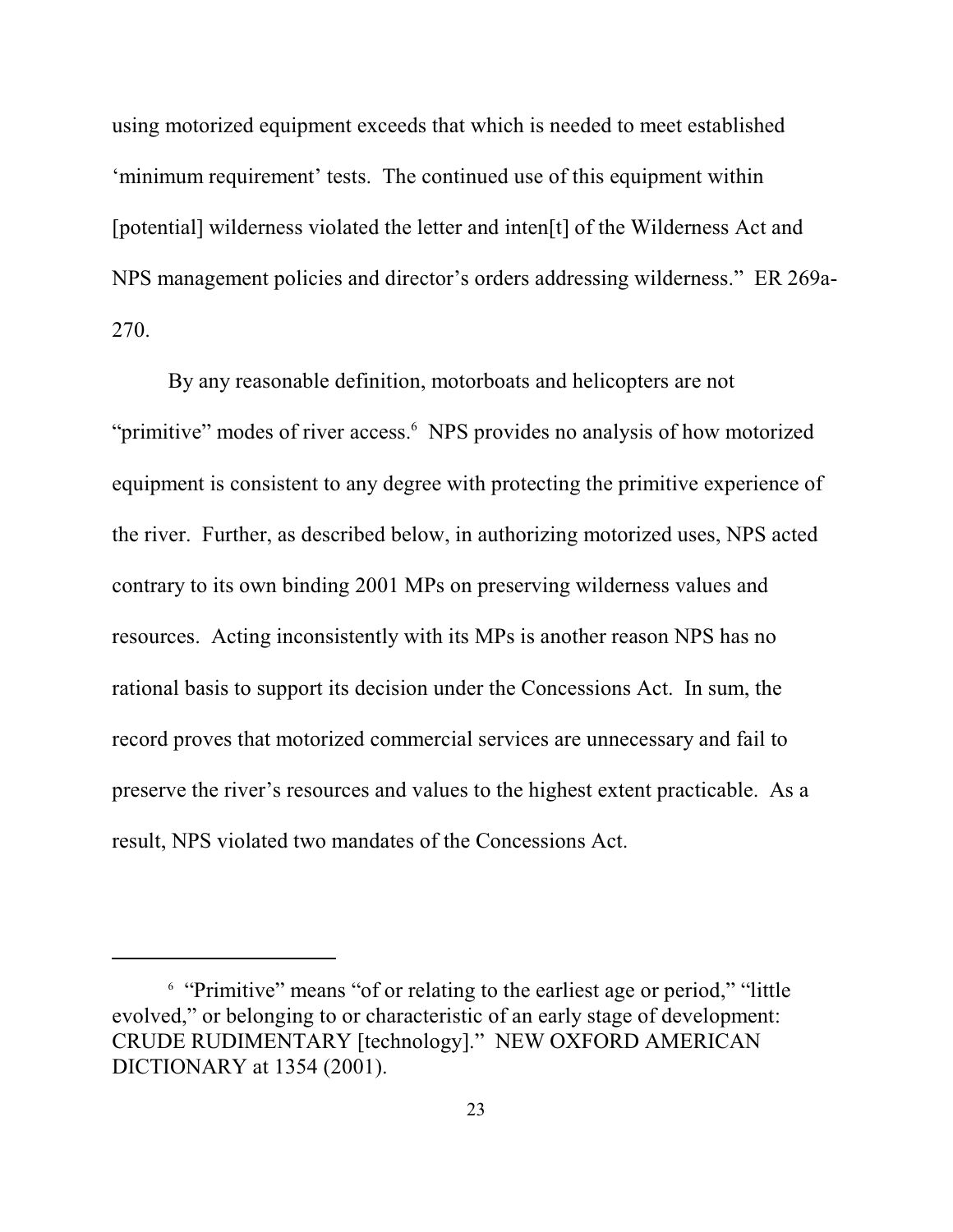### III. NPS FAILED TO PRESERVE THE RIVER'S WILDERNESS CHARACTER.

### A. NPS Must Preserve the River's Wilderness Character Because the River Qualifies for Wilderness Designation.

Pursuant to the Wilderness Act, 16 U.S.C. § 1132(c), and the Grand Canyon

National Park Enlargement Act ("Grand Canyon Protection Act"), 16 U.S.C. §

228i-1, in 1977, NPS recommended to the President that 1,004,0066 acres within

the Park, including the entire free-flowing part of the Colorado River from Lee's

Ferry to River Mile 277, be designated as wilderness.<sup>7</sup> See ER 98-103, 160, 112.

NPS's Director stated:

The Colorado River . . . is now recommended as wilderness so as to perpetuate the primitive qualities of the canyon with increased opportunities for solitude and enjoyment of the beauty and natural significance of the Grand Canyon. To achieve this, all visitor use will be without motors, and more nearly like the experience of earlier explorers. A three year study of the river with public participation has shown that visitor appreciation, understanding, and enjoyment of the Grand Canyon will be enhanced by this type of use.

ER 103. Later, NPS recommended that the river's status be changed from

"recommended" to "potential" wilderness, to accommodate NPS's 1980 decision

 $\frac{7}{7}$  The 1977 wilderness recommendation followed an extensive wilderness inventory of all lands within the Grand Canyon, an EIS, the Colorado River Research Program (twenty-nine studies on impacts to and use of the river), and input from members of the public and federal, state, and tribal entities. See e.g., ER 79-96, 104-106,73-78, 109-110, 227-230.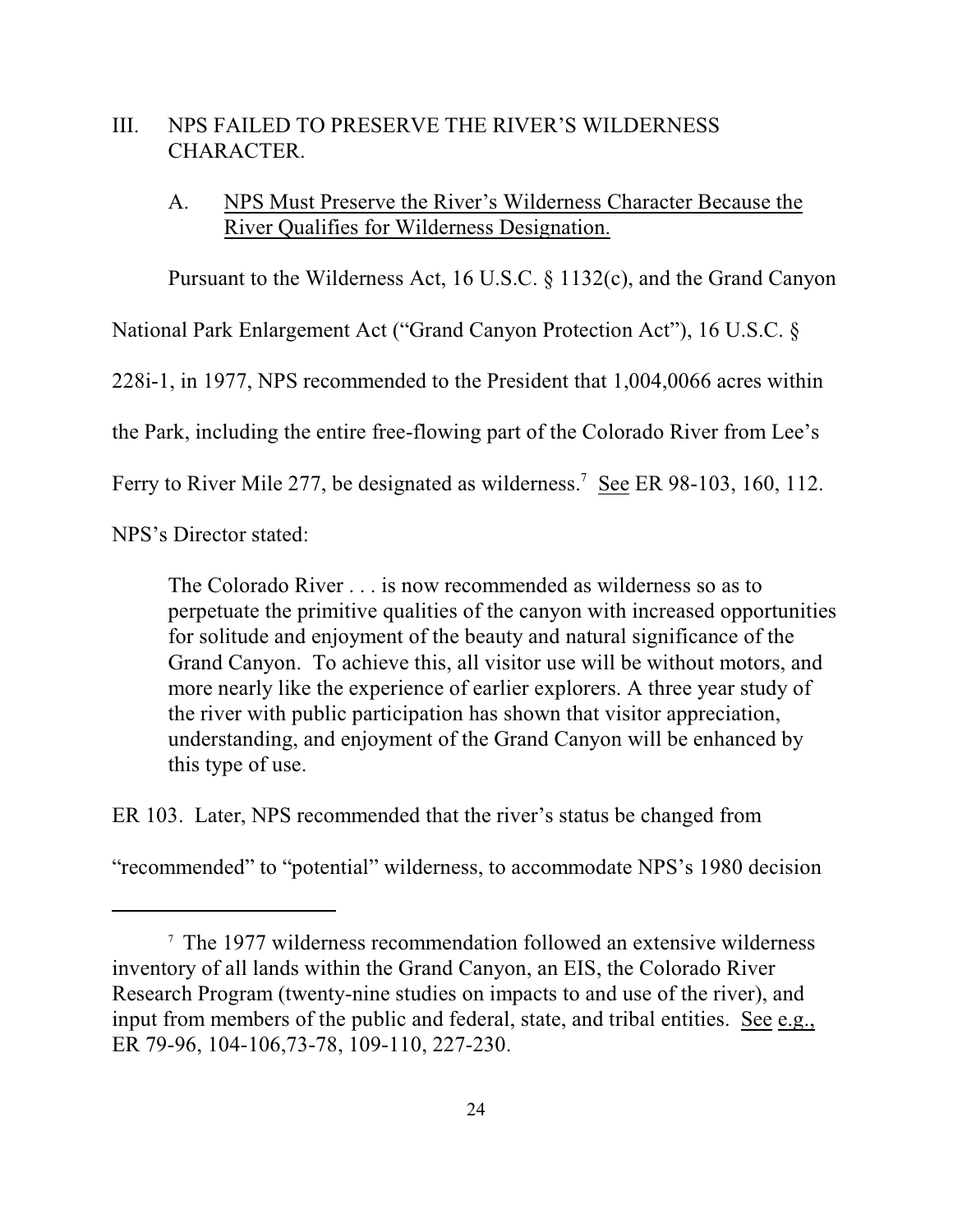to phase out motors on the river over a five year period. ER 214-217, 228-229

(1980 rec.); ER 338, 341, 231-235 (1993 rec.). In the 1993 update, NPS states:

While there is no question that the Colorado River passes through some of the most scenic wilderness characteristic of Grand Canyon, the current levels of motorized boat use probably contradict the intent of wilderness designation. This use is inconsistent with the wilderness criteria of providing outstanding opportunities for solitude and for a primitive and unconfined type of recreation. It is recommended that the river corridor be designated a potential wilderness addition, pending resolution of the motorized riverboat question.

ER 235. Legislative action on the recommendation is still pending, but NPS treats the corridor as potential wilderness. ER 338, 341.

Under the ROD, NPS will issue permits for uses of the river. ER 297, 418, 421, 435. NPS's regulations require that "any activity authorized by a permit shall be consistent with . . . administrative policies." See 36 C.F.R. § 1.6. Thus, in issuing permits for commercial and noncommercial use of the river  $-$  a recommended or potential wilderness – NPS must comply with the 2001 MPs, which are designed to preserve the river's wilderness character pending a final decision from Congress on wilderness designation. MP 6.3.1 ("wilderness" includes all categories of wilderness including recommended and potential).<sup>8</sup>

<sup>&</sup>lt;sup>8</sup> The FEIS defines "wilderness character." Wilderness areas are undeveloped lands that retain their "primeval character [and] influence without permanent improvements or human habitation . . .[g]enerally appear to have been affected primarily by the forces of nature . . ." and provide "outstanding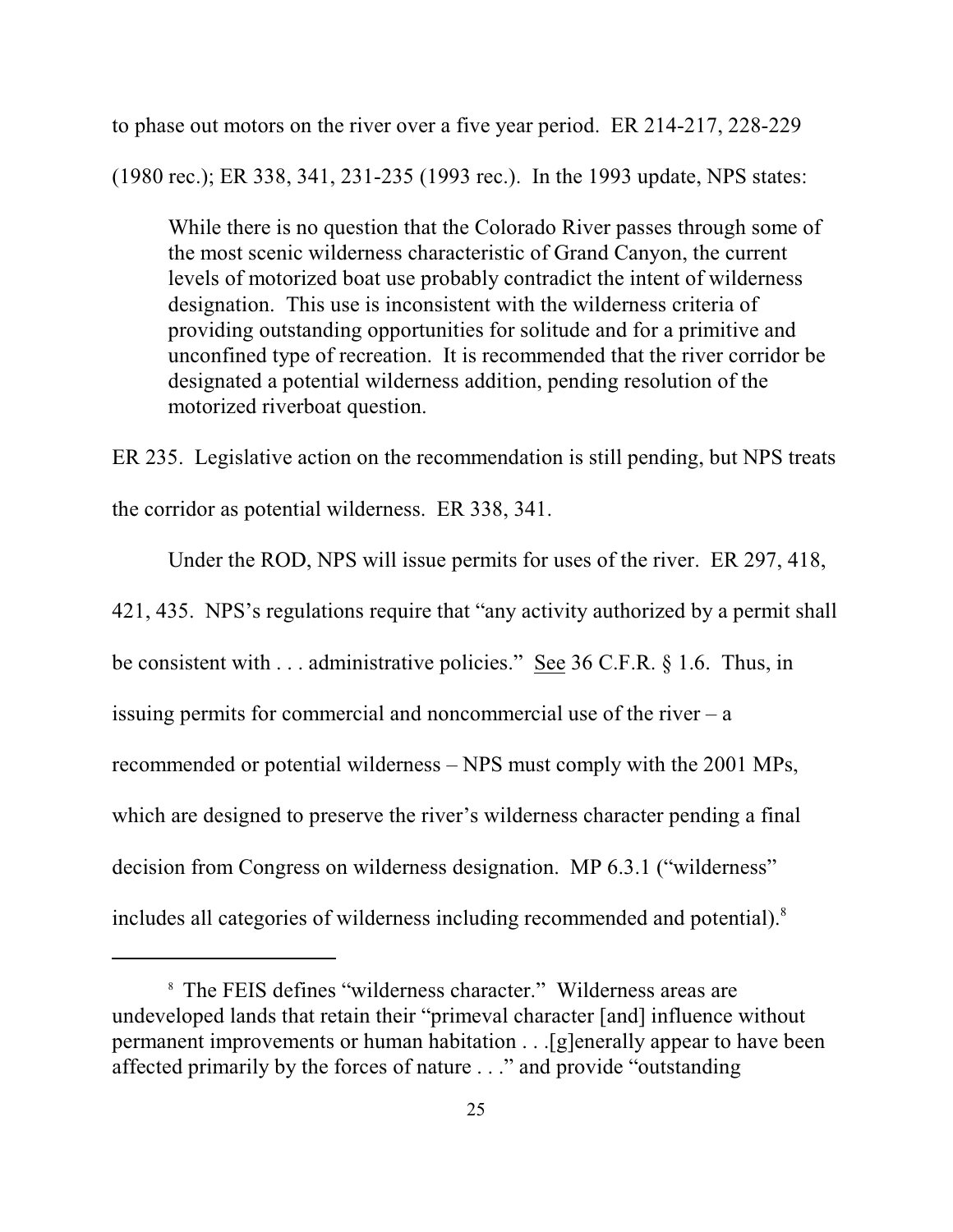The MPs provide that NPS must allow only those recreational uses in the river that enable the corridor to retain its "primeval character," with opportunities for solitude or primitive and unconfined types of recreation (MP 6.4.3); prohibit recreational uses "that do not meet the purposes and definitions of wilderness" (MP 6.4.3.1); and prohibit the "use of motorized equipment or any form of mechanical transport . . .in wilderness except as provided for in specific legislation." (MP 6.4.3.3). Moreover, only "wilderness-oriented commercial services that contribute to public education and visitor enjoyment of wilderness values or provide opportunities for primitive and unconfined types of recreation may be authorized" in the river and only if they "meet the 'necessary and appropriate' tests of the [Concessions Act]." MP 6.4.4. These requirements mean that NPS must preserve the river's wilderness character and prohibit motorized uses in recommended or potential wilderness areas. 36 C.F.R. § 1.6; see Terbush v. United States, 516 F. 3d 1125, 1132 ( $9<sup>th</sup>$  Cir. 2008) (noting that NPS MPs may contain mandatory directives, but rejecting that the policies at issue in that appeal

opportunities for solitude or a primitive and unconfined type of recreation." ER 340-341. Preserving "wilderness character" includes: (1) protecting the wilderness resources (i.e., water, land, solitude, wildlife, natural setting and sound); and (2) providing an opportunity for a primitive wilderness experience. Wilderness Watch v Mainella, 375 F.3d 1085, 1093 (11<sup>th</sup> Cir. 2004).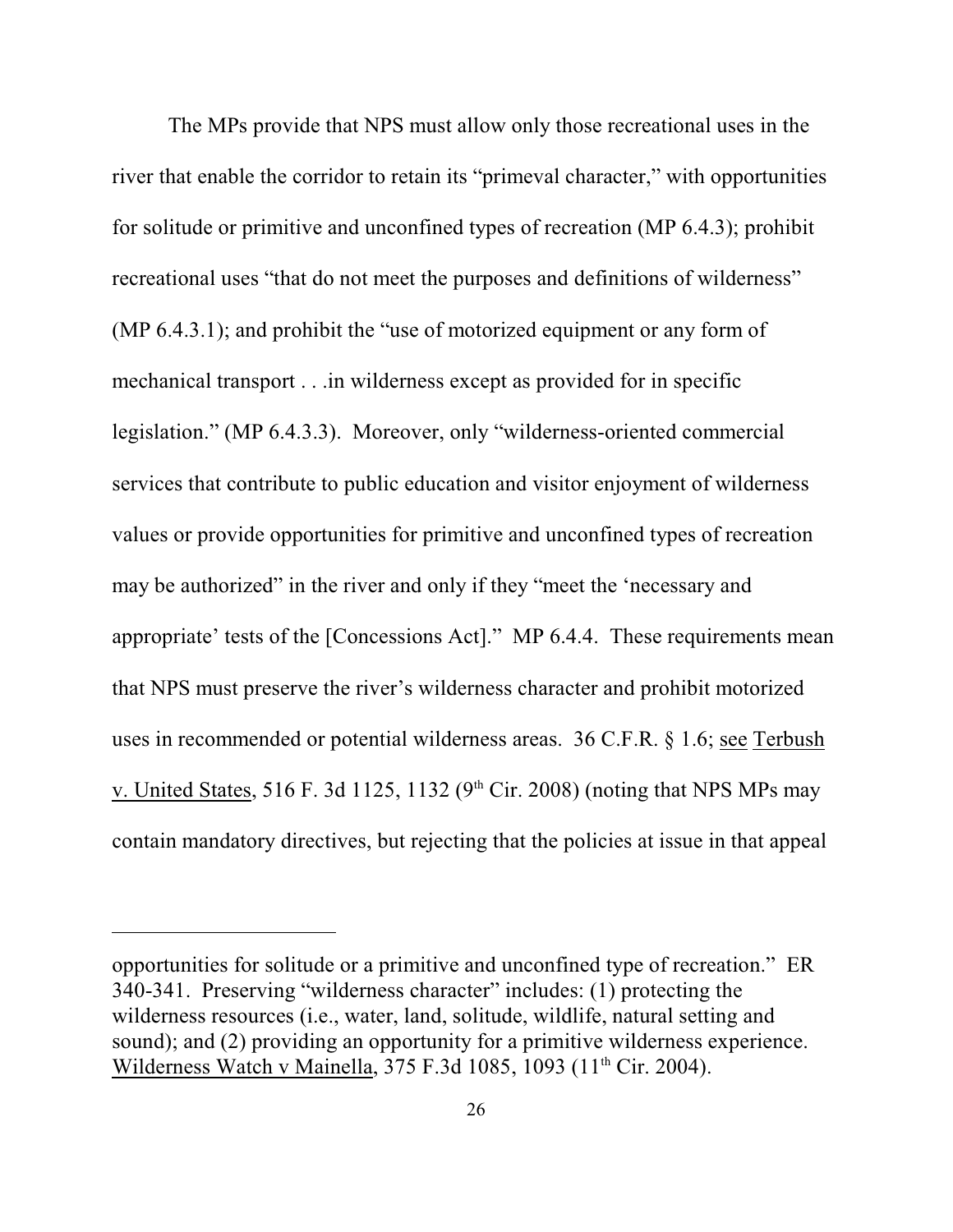include "an explicit call" to conduct certain safety and hazard reviews).<sup>9</sup>

#### B. NPS Failed to Preserve the River's Wilderness Character.

Despite the mandates to preserve wilderness character and prohibit motorized equipment and mechanized transport in the recommended or potential wilderness, NPS did just the opposite, authorizing motorboats, helicopter passenger exchanges, and generators in the river corridor. ER 417. These motorized activities are inconsistent with managing for wilderness values and character. ER  $108$ <sup>10</sup> NPS found that "motorized boat use . . . is inconsistent with

The district court incorrectly held that the MPs did not apply. ER 15, n. 9. 9 MP 6.4.3 (recreational uses), MP 6.4.3.3 (motorized equipment), and MP 6.4.4 (commercial services) apply to the river as recommended or potential wilderness. MP 6.3.1 (providing that the policies apply to all wilderness categories). Further, the provision that potential wilderness be "managed as wilderness to the extent that existing non-conforming conditions allow," does not give NPS carte blanc to re-authorize new, non-conforming uses in the river. See ER 297, 421. Moreover, even if the district court was correct that specific provisions conflict with the general policy, "[f]undamental maxims of statutory construction require that a specific section be found to qualify a general section. A specific statutory provision will govern even though general provisions, if standing alone, would include the same subject." Smith v. Califano, 597 F. 2d 152, 157 ( $9<sup>th</sup>$  Cir. 1979).

<sup>&</sup>lt;sup>10</sup> River Runners do not suggest that one cannot appreciate natural beauty from motorized transport. "[T]here are many . . .categories of public land administered by the federal government [that] appropriately offer this opportunity." Wilderness Watch, 375 F.3d at 1094. In fact, motorized river trips are currently available on other sections of the Colorado River, as well as on other western whitewater rivers. This type of motorized use, rather, is simply not the "type of 'use and enjoyment'" allowed by NPS's wilderness policies. See id.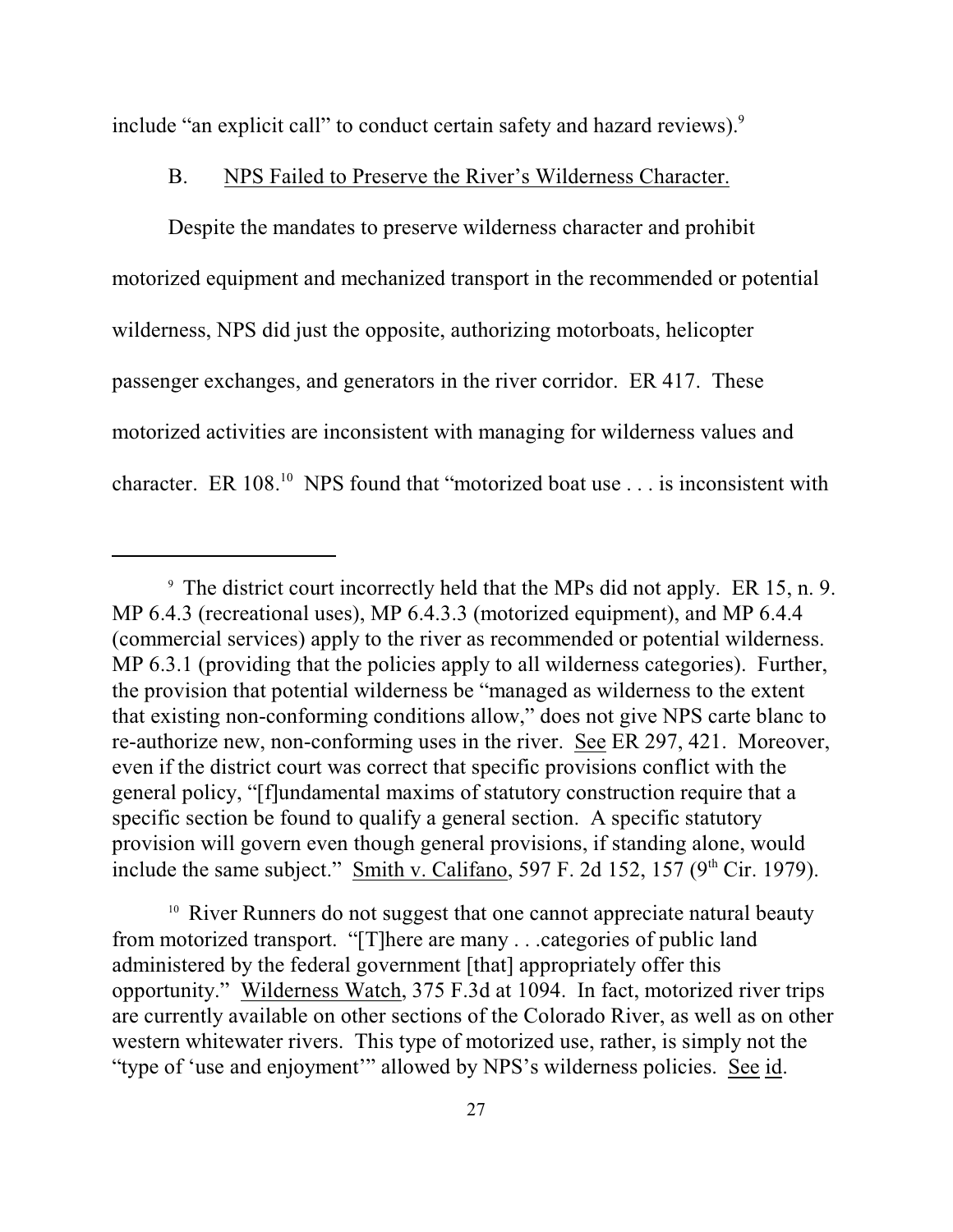the wilderness criteria of providing outstanding opportunities for solitude and for a primitive and unconfined type of recreation." Id. In fact, NPS concedes that "motorized raft use" is a "temporary, non-conforming or incompatible use" that is inconsistent with managing for wilderness values and character. ER 338; Since 1980, "additional non-conforming uses that contradict the intent of wilderness management policy have either developed or increased." ER 226. These "nonconforming uses consist of . . . increases in motorized traffic, increases in helicopter exchanges, non-emergency administrative use of motorboats, and exacerbation of crowding and congestion through user day pools." Id.

Accordingly, NPS admits that motorized uses are "non-conforming" and inconsistent with its duty to preserve the river corridor's wilderness values and character.<sup>11</sup> Indeed, motorized uses have a profound impact on the river's physical wilderness resources and the chance for people to have a wilderness experience. See ER 437 ("impacts to wilderness character . . . will be detectable and measurable during most of the year"); ER 410 ("for visitors seeking outstanding opportunities for solitude or a primitive and unconfined type of experience the impacts would be adverse"). The record is replete with evidence that motorized

 $<sup>11</sup>$  "[N]on-conforming uses" are uses that do not comport with wilderness.</sup> Non-conforming uses are "contrary to the definitions of wilderness included within the Wilderness Act." ER 256.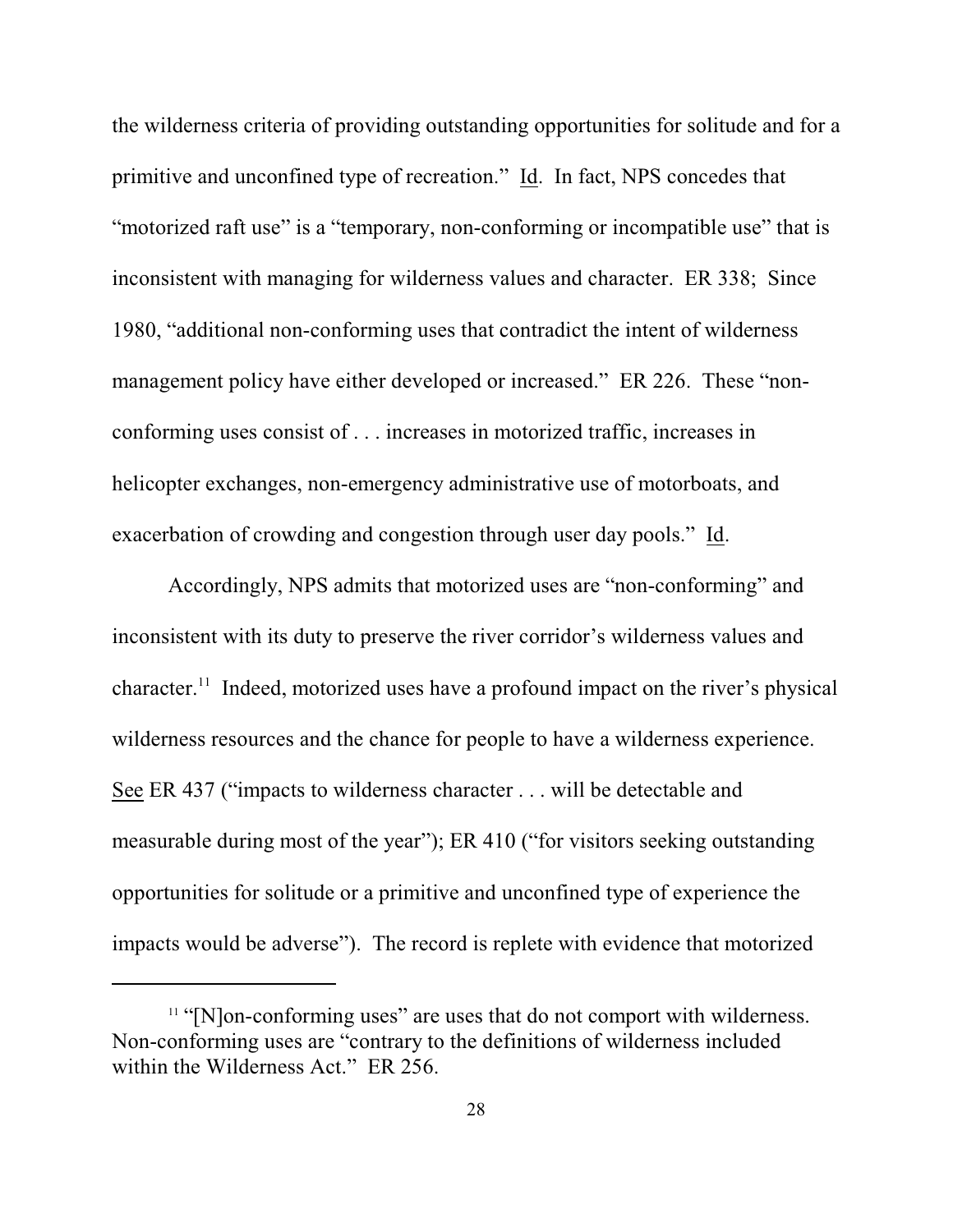uses have had, and continue to have, a significant impact on the corridor's wilderness character. For example, NPS found:

The use of motors pollutes the river with gasoline and oil, the air with smoke, and assaults the senses with sound and should be eliminated as soon as possible from the river environment. Their elimination will also qualify the river to be officially included in the wilderness areas of Grand Canyon National Park.

ER 68.

As a result, to protect the river's wilderness resource, NPS has repeatedly proposed phasing out all motorized uses. ER 67 (phase out by 1976); ER 192-213 (phase out by 1985). In fact, objections by concessioners in the 1970s resulted in the Colorado River Research Program and roughly 29 "ecological and social studies" on the carrying capacity of the river and the impact of motorized boats. ER 68 & 70; 73-75, 113-159. The research program found that motorized uses seriously impact the river's wilderness character. ER 169-186. In terms of water quality, NPS found that "[p]ollutants added to the river as a result of motorized travel include approximately 5,750 pounds of petroleum residue annually, as well as gasoline from leaking tanks and oil spills." ER 187; ER 352 ("Motorboat use introduces contaminants such as hydrocarbons and burned and unburned fuel and motor oil" to the River). Noise from motorboats also invade the natural sounds of the River corridor. ER 146-147 (noise factors); ER 220 (study contrasting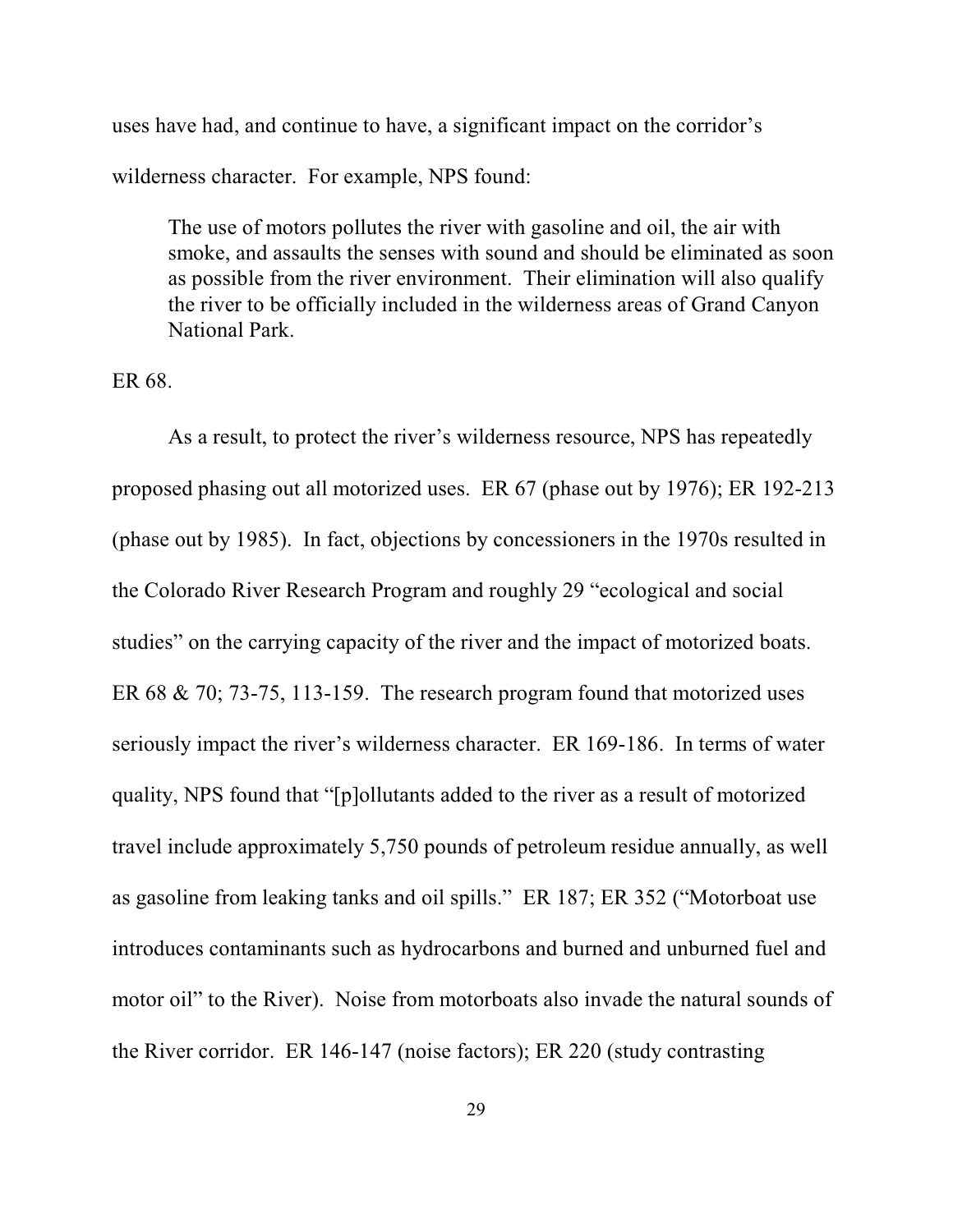recreational experiences); ER 72 (study on the sound-level of motor noise).

Overall, "non-motorized trips are more pleasing to the visitor." ER 188. Reasons "given suggest that oar travel is seen as more consistent with a natural or wilderness experience." Id. Passengers who had been on motor and oar trips preferred oar trips. They enjoyed the slower pace, could relax; they become more aware of natural sounds in the canyon; they were able to observe more closely the unique features along the river and more easily ask questions of their guide." Id; ER 220-222 ("motor-oar experiment"). Accordingly, after completing an FEIS in 1980, soliciting public review and comment, and completing the research program, NPS once again decided to preserve the "wilderness experience" by eliminating motorized boat use. ER 192-213. NPS found that "[s]tudies over the past several years show that the use of motorboats . . .is incompatible with overall visitor enjoyment and resource management objectives." ER 111. The use "of motorized watercraft . . .will be phased out over a 5 year period. This will achieve the objective . . . to make available the high quality wilderness river-running experience." ER 213.

In its FEIS, NPS does not discuss its earlier findings and determinations but does acknowledge that noise intrusions to the natural soundscape of the river are "adverse, localized, and regional" and that, when combined with other sources of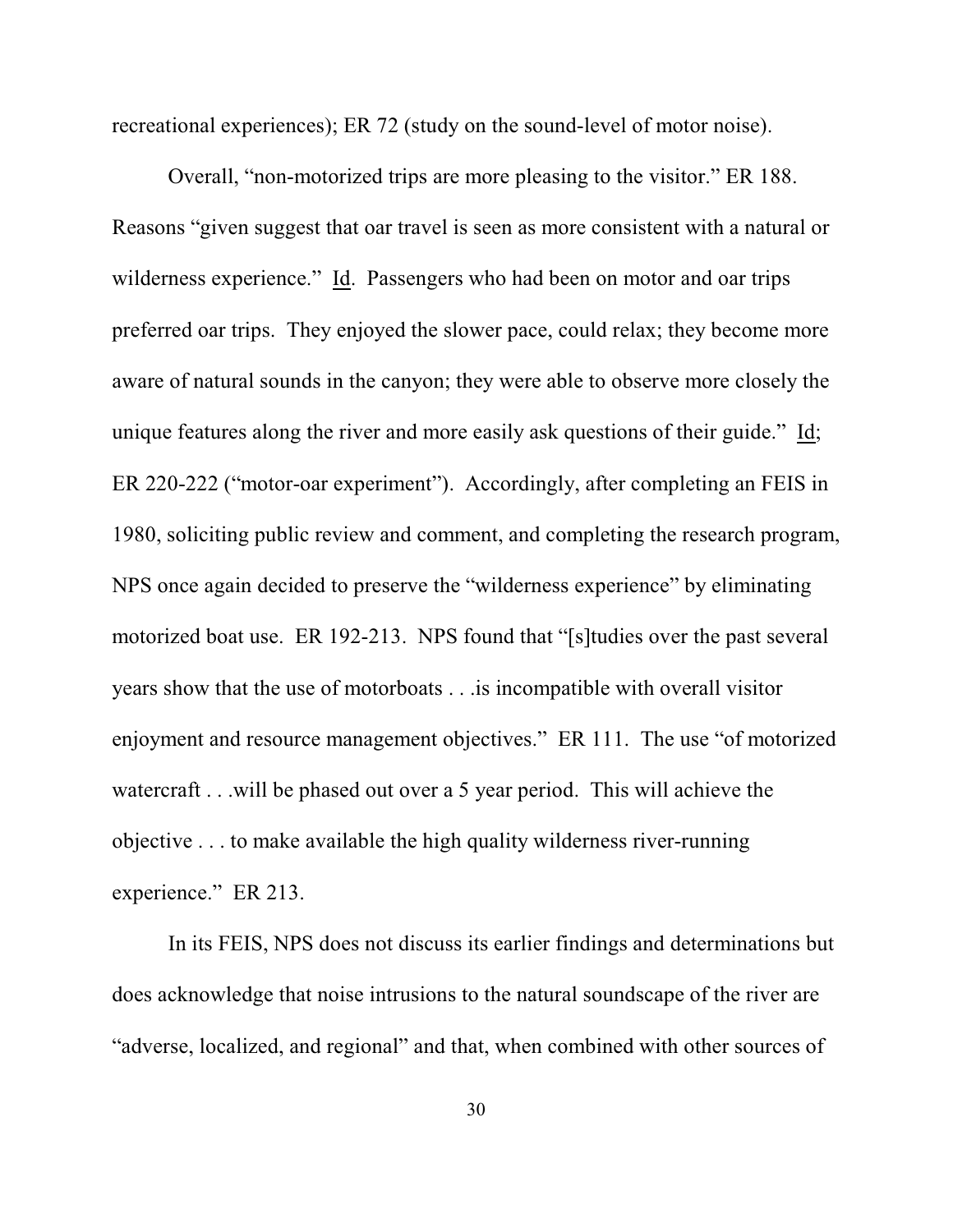noise (i.e., aircraft overflights) would have a "significant adverse effect" on the river's natural soundscape. ER 355. NPS concedes that "impacts to wilderness character . . . will be detectable and measurable during most of the year, but more apparent during the higher mixed-use period, at the frequently visited areas and passenger exchange points along the river corridor." ER 437. "For visitors seeking outstanding opportunities for solitude or a primitive and unconfined type of experience [i.e., a wilderness experience], the impacts would be adverse and of moderate intensity during the peak use motorized periods." ER 410.

In the district court, NPS asserted that the MPs are not enforceable. But the agency's regulations state that it must comply with its MPs when issuing permits for uses of the river. 36 C.F.R. § 1.6. In turn, the MPs state that "[a]dherence to policy is mandatory unless specifically waived or modified by the Secretary ." MP Introduction. No such waiver or modification has been granted for the CRMP. Further, the 2001 MPs "are the type of agency decision that Congress intended to 'carry the force of law.'" SUWA v. National Park Service, 387 F. Supp. 2d 1178, 1187-1189 (D. Utah 2005) (citing Mead, 533 U.S. at 221). Moreover, even if the 2001 MPs do not have the force of law, because NPS committed to comply with them in the FEIS, it is "arbitrary and capricious" for it to now ignore them. ER 339 (river will be managed in accordance with MP). This Court has explained that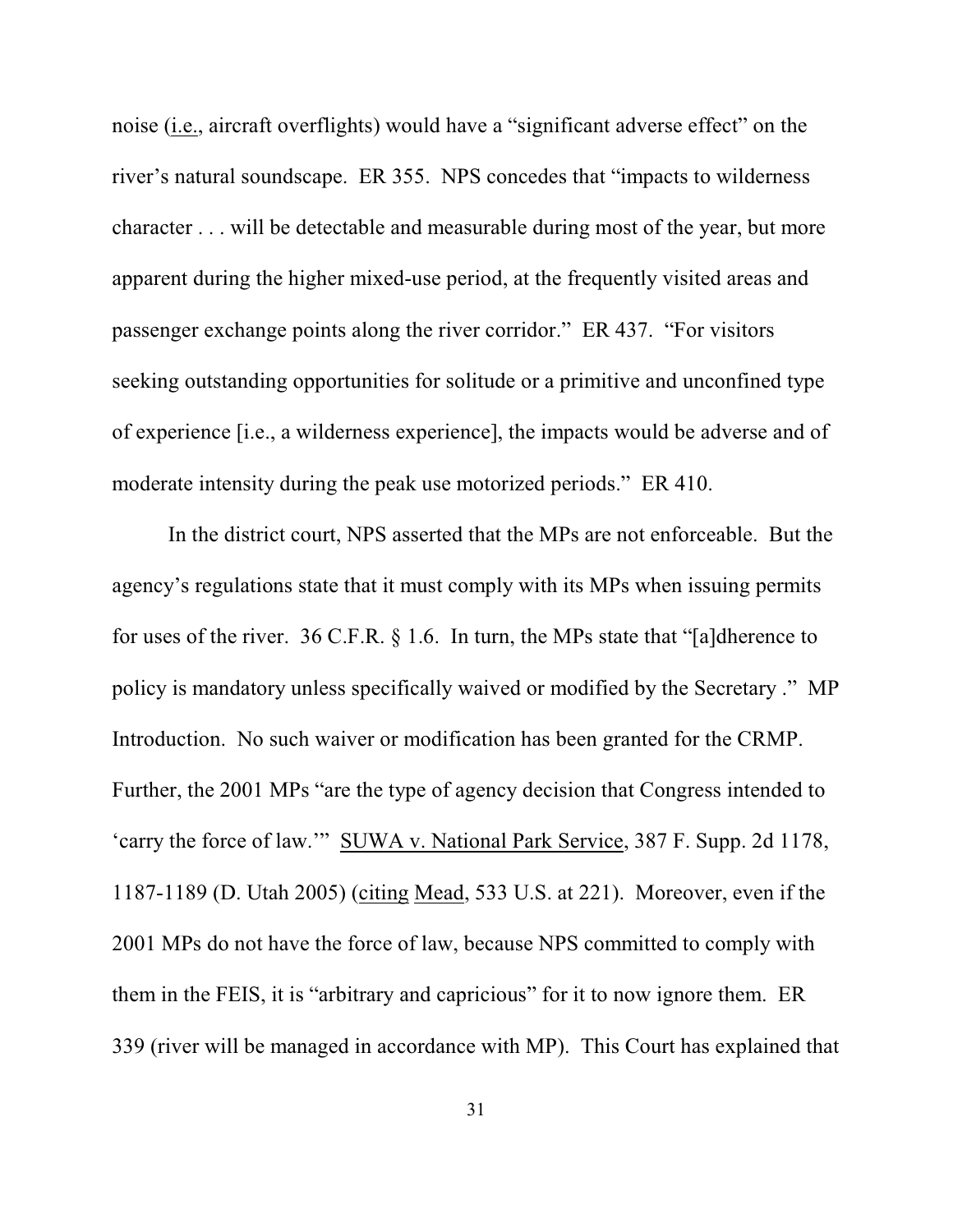an agency, haven chosen to promulgate a policy, "must follow that policy."

N.A.H.B. v. Norton, 340 F.3d 835 ( $9<sup>th</sup>$  Cir. 2003); Ecology Center v. Austin, 430 F. 3d 1057, 1069 ( $9<sup>th</sup>$  Cir. 2005) (Forest Service cannot ignore own guidance); Resources Ltd. v. Robertson, 35 F. 3d 1300, 1304 n.3 (9<sup>th</sup> Cir. 1994) (agency cannot treat guidelines as optional where decision was contingent on adherence).

IV. NPS VIOLATED THE ORGANIC ACT.

## A. NPS Violated the Organic Act's Requirement that Commercial Operations Not Interfere With Free Access by the Public.

1. The Organic Act Mandates Fair Use Allocations.

Under the Organic Act, the Secretary of the Interior "may [ ] grant privileges, leases, and permits for the use of land for the accommodation of visitors in the various parks . . . for periods not exceeding thirty years." 16 U.S.C. § 3. The Act also mandates that "[n]o natural, curiosities, wonders, or objects of interest shall be leased, rented, or granted to anyone on such terms as to interfere with free access to them by the public." Id. This Court has determined that whether an agency has protected free access by the public is "whether allocation has been fairly made pursuant to appropriate standards." Wilderness Preservation Fund v. Kleppe, 608 F.2d 1250, 1254 ( $9<sup>th</sup>$  Cir. 1979). When reviewing a challenge to a 1972 NPS decision allocating use of the river, this Court held: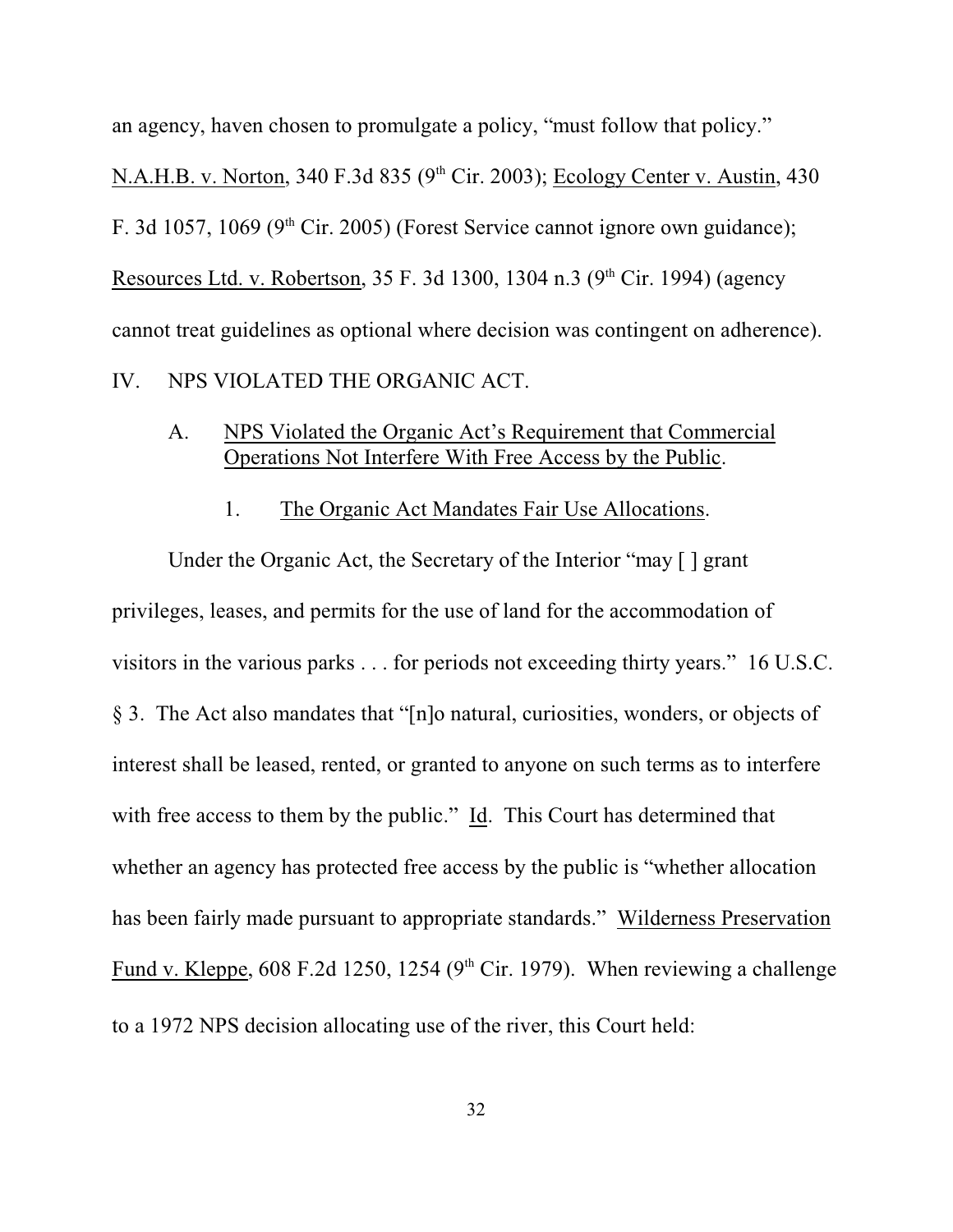If the over-all use of the river must, for the river's protection, be limited, and if the rights of all are to be recognized, then the 'free access' of any user must be limited to the extent necessary to accommodate the access rights of others. We must confine our review of the permit system to the question whether the NPS has acted within its authority and whether the action taken is arbitrary. Allocation of the limited use between the two groups is one method of assuring that the rights of each are recognized and, if fairly done pursuant to appropriate standards, is a reasonable method and cannot be said to be arbitrary.

Id. at 1253 (citations omitted). NPS has discretion to choose the system by which it reasonably allocates use, but it still must fairly allocate use under appropriate standards. Kleppe, 608 F.2d at 1254.

The district court improperly aligned River Runners' legal arguments here with arguments of the appellants in Kleppe. ER 26. There, the appellants argued that noncommercial users should have priority over commercial users, and this Court held that they were wrong. Kleppe, 608 F.2d at 1252. In contrast, here, River Runners assert that "free access" for the public should not disadvantage access by commercial users who need guides to fulfill necessary and appropriate services under the Concessions Act. 16 U.S.C. § 5951. Rather, free public access is equally important for commercial users in need of guide services as it is for noncommercial users. Neither commercial users nor noncommercial users should pay for *access* to the Colorado River (beyond reasonable administrative costs paid to the agency for permitting). See H. REP. No. 700,  $64<sup>th</sup>$  Cong.,  $1<sup>st</sup>$  Session, 5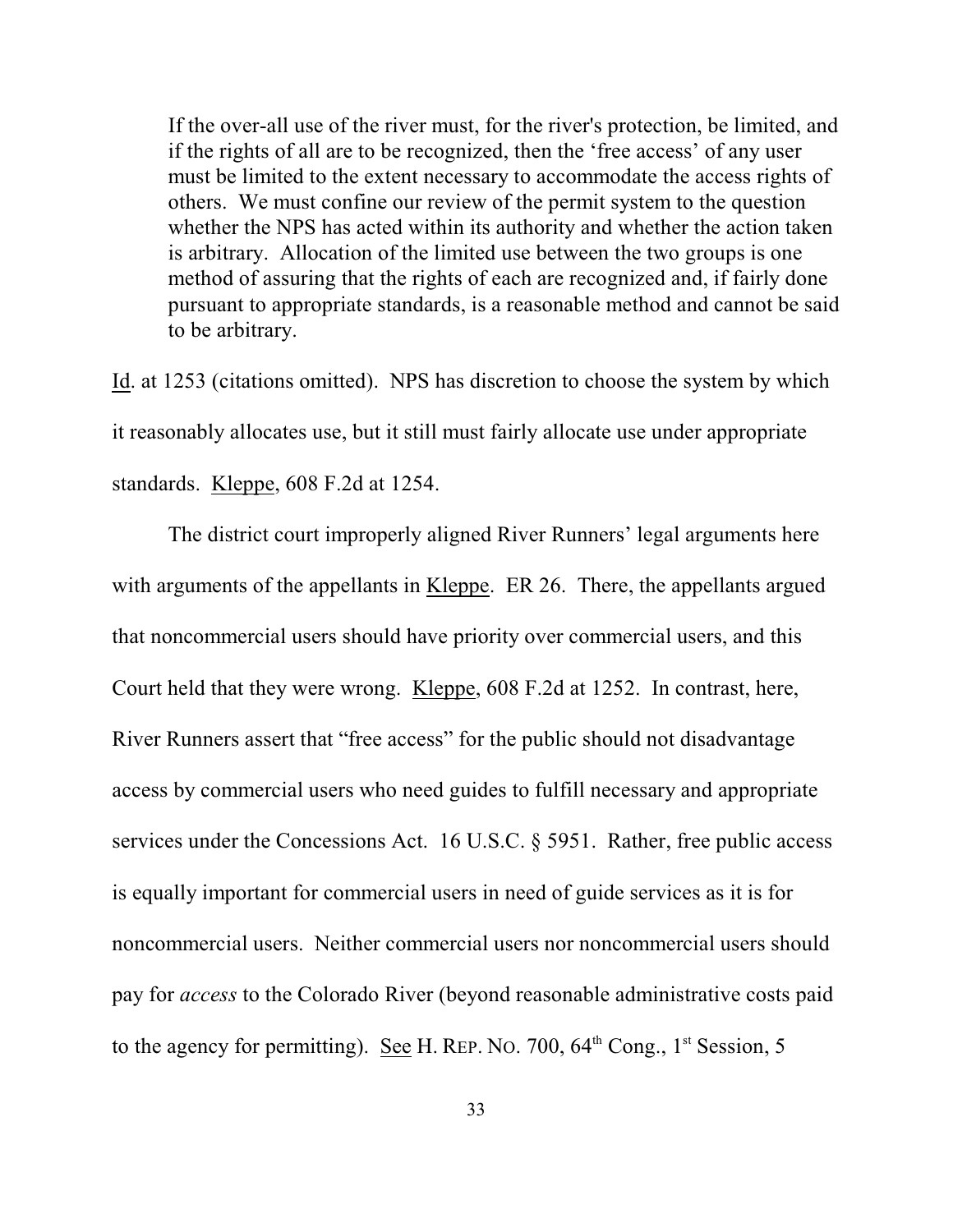(1916) (in section three of the Organic Act, Congress intended to protect the public from such "extortion or unreasonable charge" in using their National Parks, by requiring NPS to control concessioners). In paying concessioners, commercial users who need guides should pay only for the service of a guided trip down the river and noncommercial users should not have to pay concessioners to gain equal access to the river. Read together, the Organic and Concessions Acts require that commercial services be limited so that the public, not for-profit companies, retain access to its public lands; so that people may freely use and enjoy the very special places that Congress set aside for them and that, consistent with preservation, only necessary and equitable amounts of commercial services are provided to assist those who otherwise would not have an opportunity to enjoy a wilderness river experience in the Grand Canyon. 16 U.S.C. § 3, 16 U.S.C. § 5951.

> 2. NPS Allocated Use Between Concessioners and Noncommercial Users Without a Rational Basis in Equity and Appropriate Standards.

NPS violated the Organic Act by failing to fairly allocate use pursuant to any identifiable or appropriate standards. Because overall use must be limited to protect the river's resources and the wilderness river experience, access must be limited. Here, NPS chose to limit and allocate use in a split allocation system between commercial and noncommercial user groups, with the largest allocation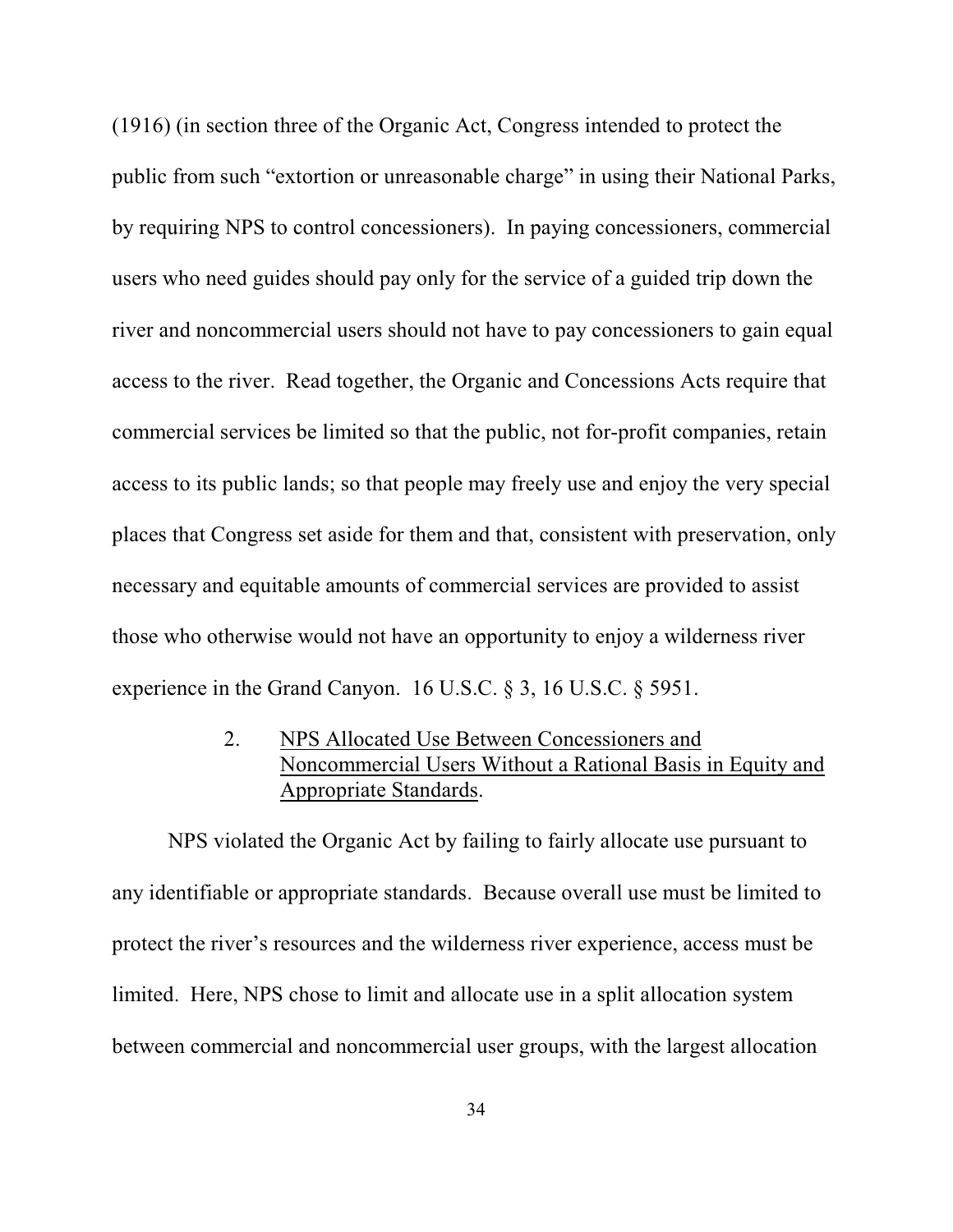going to motorized commercial use. ER 314-316. NPS authorized the public to gain access to travel down the river by either: (1) applying for a non-commercial permit through the lottery system;<sup>12</sup> or (2) paying a commercial concessioner, which has been allocated use of the river, to take people on a guided trip via motorized or non-motorized raft. ER 418. NPS developed the range of alternatives for split allocations by setting separate limits for different variables, such as launches per day, group size limits and trip length, for each type of trip. ER 411. Notably, the key criteria for developing the alternatives did not incorporate standards for fairness or equity. ER 308-313.

In fact, NPS failed to identify any reasonable standard by which to measure the fairness of allocations. Preceding the DEIS, experts advised NPS that it could measure fairness by whether the percent of disappointment (failure to gain river access) for each user group was equal. ER 276, 274-275. But NPS chose not adopt this or any other appropriate standard by which to fairly allocate use. On its face, the lack of such a standard, which this Court ruled is required, means there is no rational basis for the NPS's split allocation decisions. Kleppe, 608 F.2d at

1253.

<sup>&</sup>lt;sup>12</sup> NPS created a noncommercial permitting system which transitions from the noncommercial waitlist to a hybrid-weighted lottery system. ER 435-436.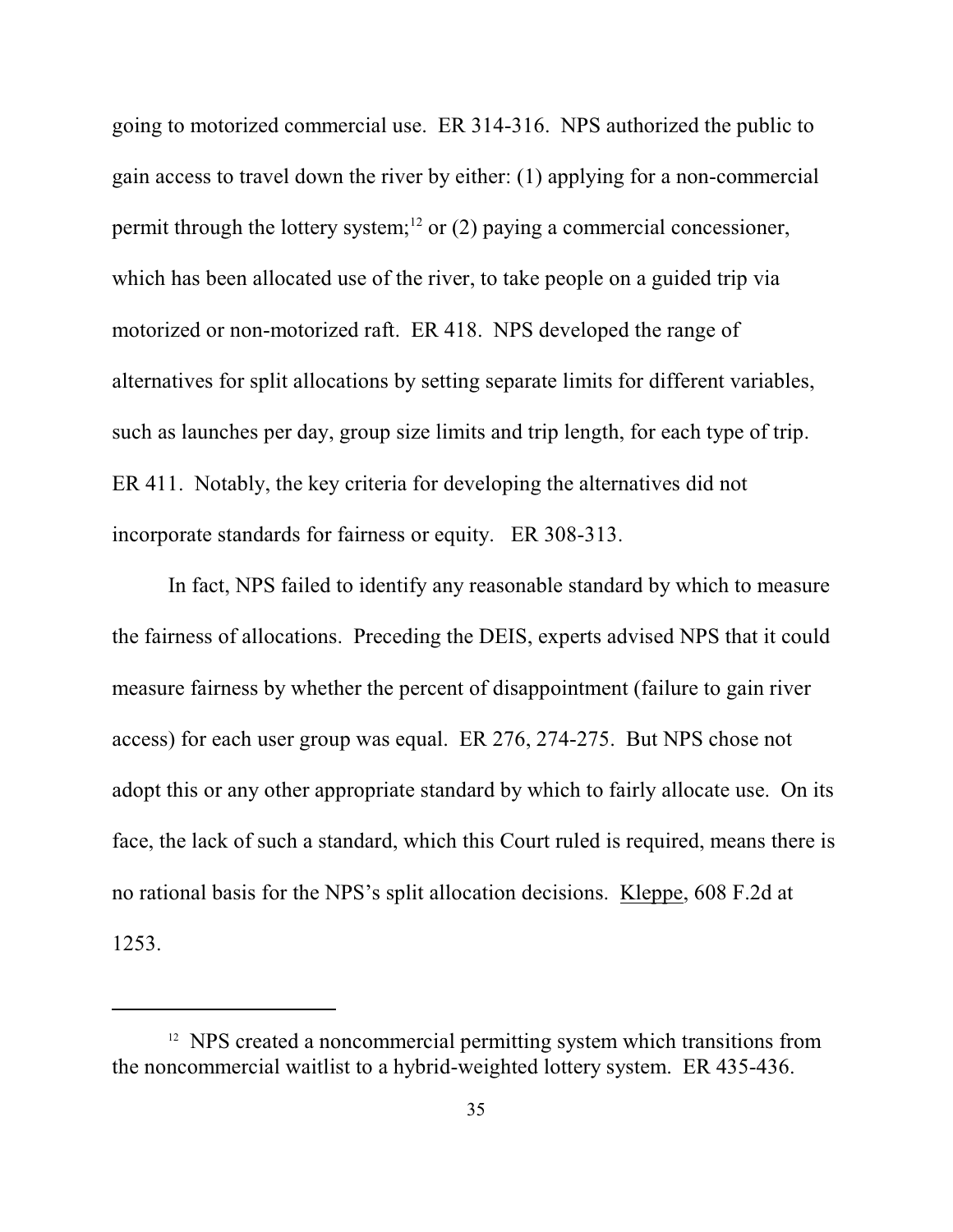Moreover, even if NPS established a standard by which to measure fairness, it failed to evaluate whether any of its alternatives fairly allocate use and thus, it has no rational basis for asserting that its decision is fair. ER 356-404 (analysis of alternatives' impacts on visitor use and experience includes no discussion of fairness). NPS stated one objective for allocating use of "[a]ddress[ing] user perception of allocation inequity." ER 306. But even this misstates its duty. NPS must "fairly allocate use," not just address "perceptions" of equity. Kleppe, 608 F.2d at 1253. Evaluating perceptions of equity does not "accommodate the access rights" of noncommercial boaters vis-a-vis commercial boaters in order to ensure the 'free access' of both user groups, as required by this Court. Id.

NPS did prepare an "Allocation Options Impact Analysis," but it discusses only the differences between three ways of allocating use: split allocation; common pool allocation and adjustable split allocation with a single reservation system. ER 405-408. The FEIS states:

The drawback of a split allocation system lies precisely in determining the appropriate allocations for the various sectors. If a significant number of people affected by the split allocation feel their proportion of the allocation is unfairly disproportional to their demand, then they would feel the allocation system isn't fair and doesn't work. This is indeed what the NPS heard from the public during 2002 public scoping. Commercial users generally believe their allocation is either appropriate, somewhat below where it should be, or slightly higher than it needs to be. On the other hand, noncommercial groups generally believe their proportion of the overall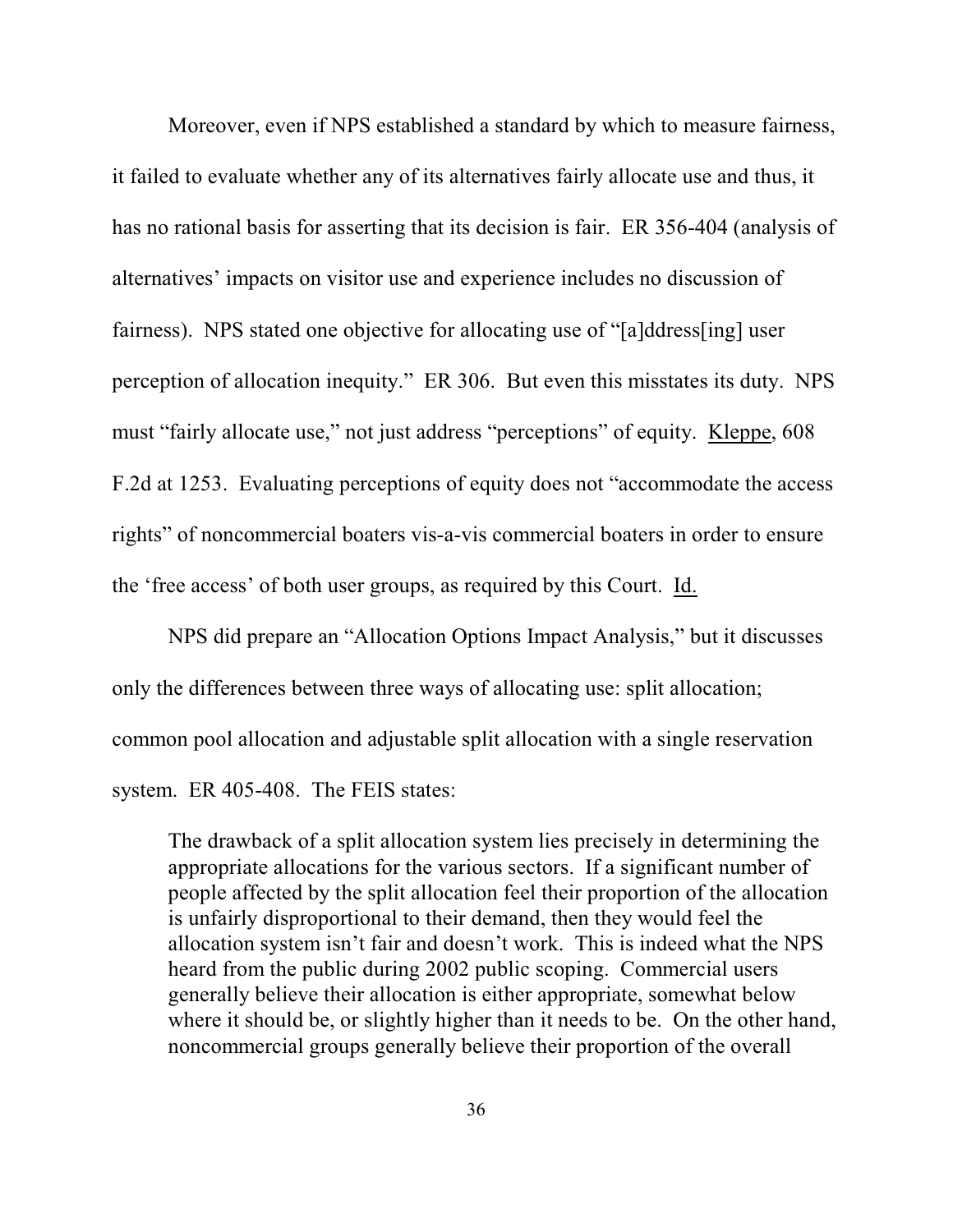allocation is unfairly small and point to the waitlist as "proof" of this. Based on the exponential growth of the waitlist, demand undeniably exceeds supply.

ER 405 (emphasis omitted). Ultimately, NPS concedes that the split allocation system fails to address user perception of allocation inequity. ER 408. On the other end, the common pool approach, "would avoid the potential perceptions of allocation inequities between commercial and noncommercial sectors and ultimately ensure relative use levels that adjust automatically relative to sector demand levels," but was not selected because it may have adverse planning and economic impacts for concessioners. ER 406.

In contrast, under an adjustable split allocation approach with a single registration system, NPS would still allocate use between the user groups so that concessioners had a reliable allocation level, but it could adjust allocations under established standards to reflect the measured demand from the single reservation system. Id. "Information obtained through this system would be used by the NPS to make demand-responsive transfers between commercial and noncommercial sector allocations." Id. NPS concluded that the beneficial impacts included the agency's ability to adapt and respond to changes in demand between user groups and to offer more security for user groups than the common pool. ER 407. The only disadvantage of this approach to allocation "is it requires implementing an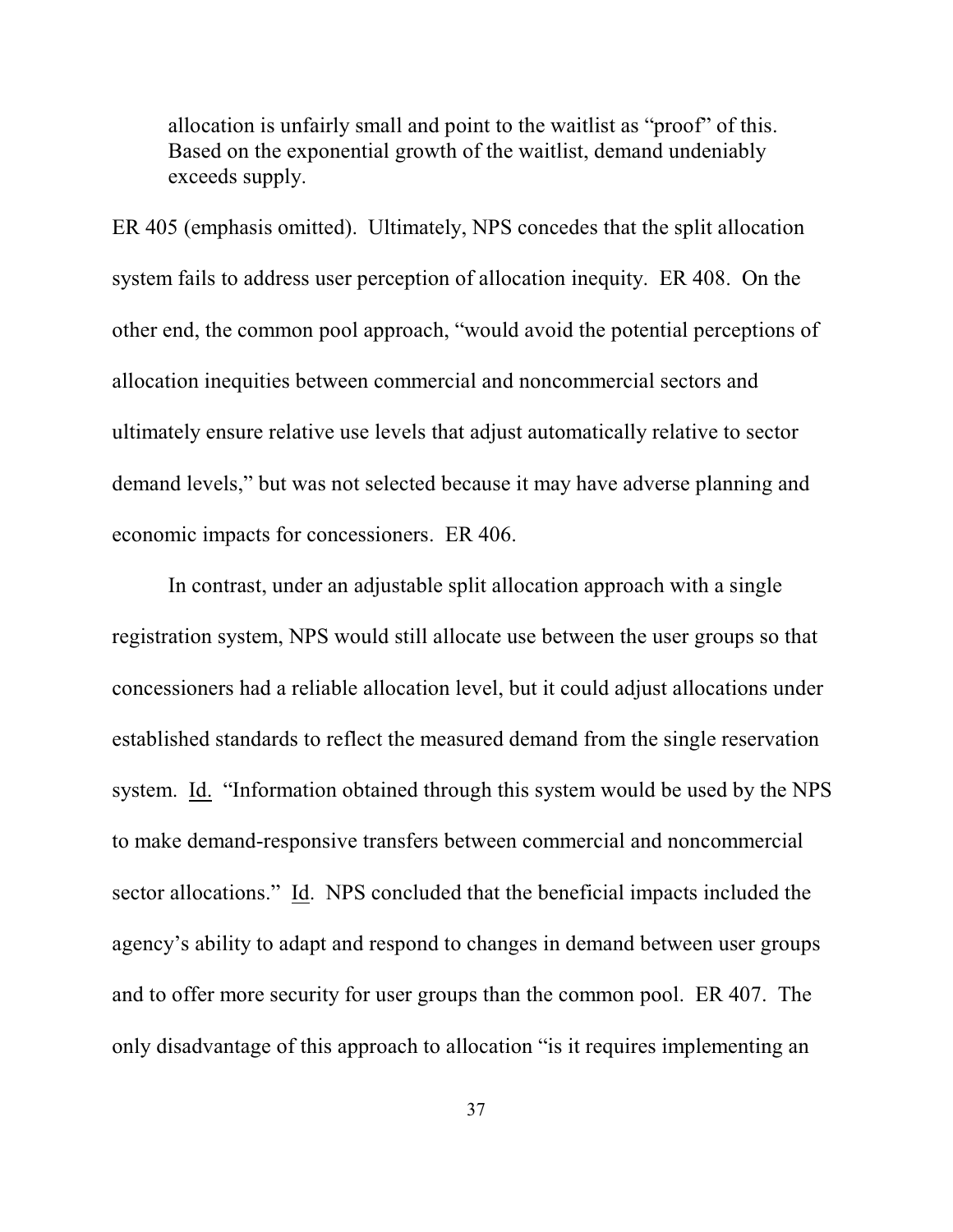all-user registration system, which has never been tested on another river," which could create "fear of the unknown" by both user groups. Id. But NPS identified mitigation measures and safeguards to alleviate this potential "fear." Id.

In sum, NPS chose a split allocation system, which requires some mechanism for ensuring fair allocations - like a demand study; then it chose not to study demand (ER 280, 406), or establish any other standard by which to measure fairness; it conceded that the system did not meet its objectives of addressing user perceptions of equity (ER 408); and finally, it failed even to evaluate in the FEIS the fairness of its allocation levels (ER 356-404). As a result, its approach to allocation and the allocations themselves are arbitrary and capricious. Native Ecosystems Council v. U.S. Forest Service,  $418$  F.3d 953, 965 (9<sup>th</sup> Cir. 2005) (requiring "a satisfactory explanation supported by the record showing the necessary rational basis for [a numeric] calculation."). NPS has no discretion to choose an allocation system by which it cannot fairly allocate use, or not to invest in the information necessary to fairly allocate use, under that system.

NPS had a reasonable alternative in the adjustable split allocation single reservation system, which it found would protect both user groups and lead to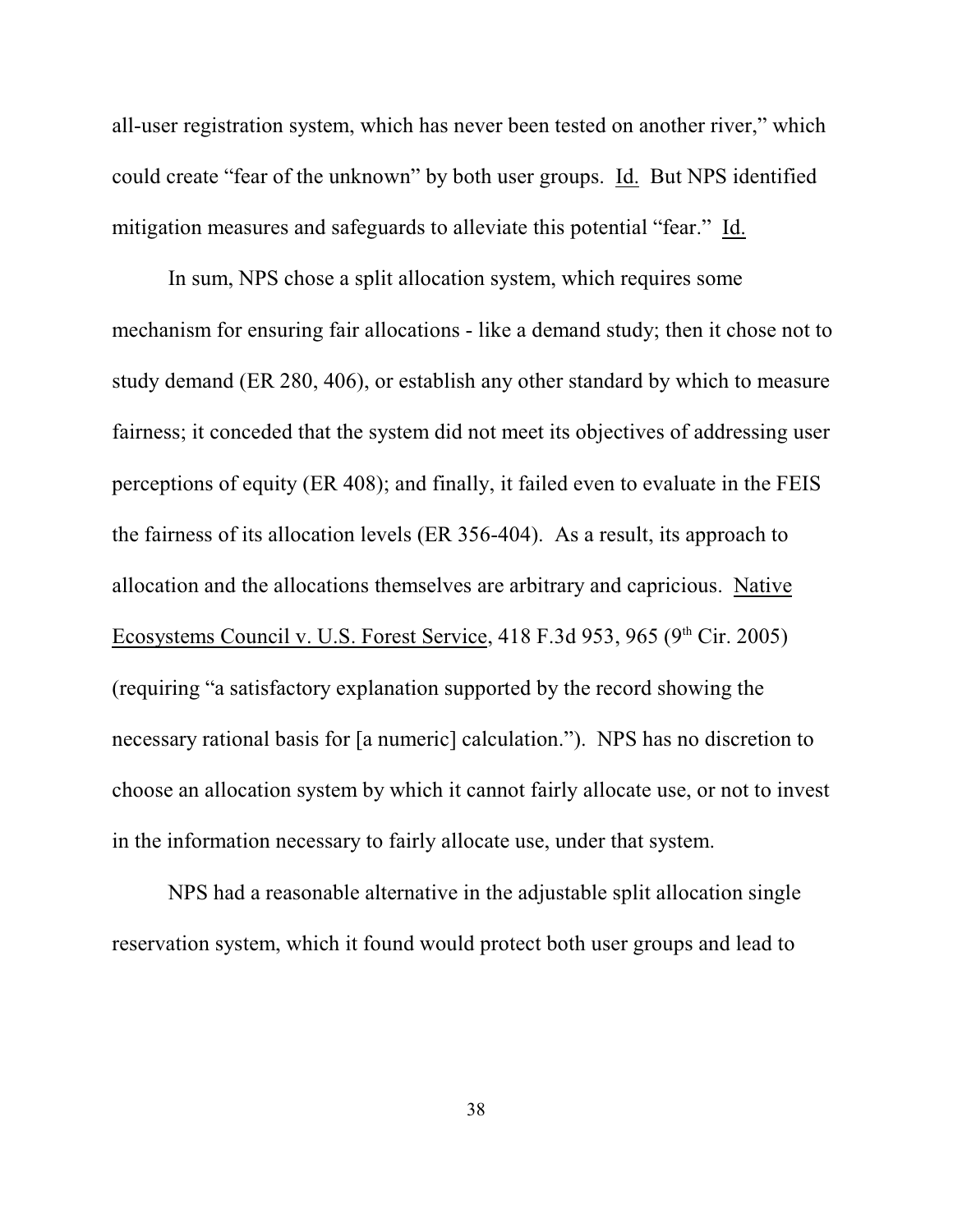demand-based adjustable allocations.<sup>13</sup> In adopting an allocation system that does not ensure fairness over one that would, NPS abdicated its duty to ensure fairness. Kleppe, 608 F.2d at 1253.

#### 3. NPS's *Post Hoc* Rationalizations Fail.

Before the district court, NPS defended its decision with a *post hoc* rationalization that "based on annual user-days, NPS has *evenly* distributed Colorado River use between commercial and noncommercial users." ER 46 (emphasis added). The agency does not explain why a near 50-50 split of annual user days is fair.<sup>14</sup> Such a split is arbitrary when it does not account for the disparity in demand for access between the groups, when the user-days are not allocated evenly across the year and when user-days alone are a less important measure of use for noncommercial users.

In order to fairly allocate use in a split system, relative demand is an essential factor. ER 36, 39, 41. For instance, if 100 noncommercial users seek permits and 50 commercial users seek permits, but only 100 permits are available,

 $13$  In fact, the single reservation system approach to allocation was the NPS's preferred alternative in the DEIS. ER 350.

<sup>&</sup>lt;sup>14</sup> Commercial user-days are capped annually at 115,500. ER 315-316. Noncommercial user-days are not capped but based on the number of launches and group size. The NPS estimates that noncommercial boaters will use 113,486 userdays annually. Id.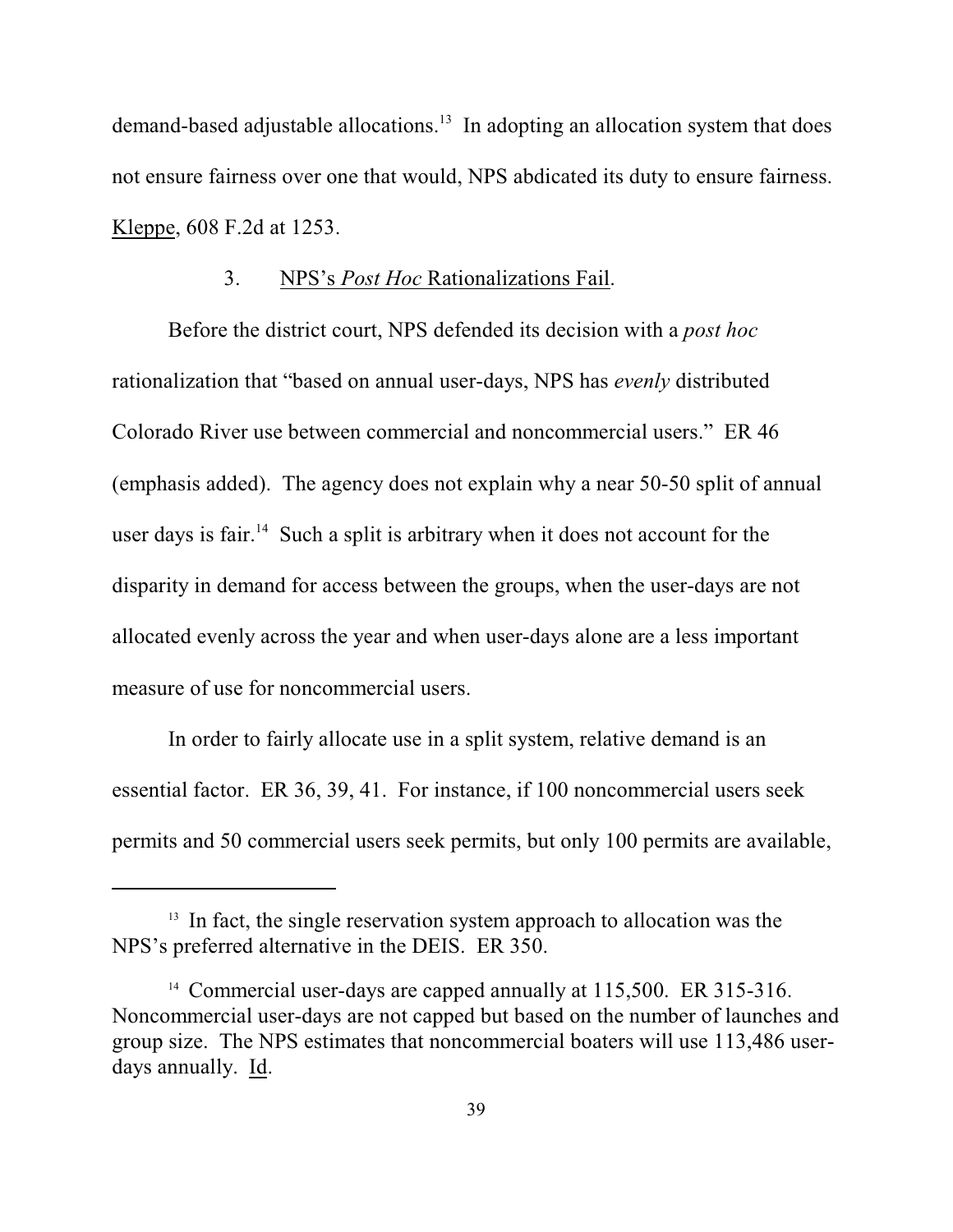it would be unfair to allocate 50 permits to noncommercial users and 50 to commercial users. A fair split would be 67/33, a two-thirds apportionment to each user group based on a supply/demand ratio of two-thirds. Id.; Kleppe, 608 F.2d at 1253. If NPS gives concessioners 50 percent of user days, but demand from people seeking commercial services is for only 40 percent of total user days, concessioners receive 10 percent more user days than they require, and thus earn an "economic rent" on "access". ER 38-40. Indeed, NPS planners determined they needed information on the "relative demand for motor trips vs. oar trips" and "relative demand for different types of use over different seasons within the year (i.d. commercial, noncommercial, educational, research, etc.)." ER 265-266 (emphasis original). However, the FEIS never made any such determinations. And yet NPS argued, *post hoc*, that it would be infeasible to determine relative demand because a survey would cost around \$2 million and be of limited use. ER 47. However, the FEIS and ROD did not state that NPS could not afford such a necessary survey. ER 350, 406.<sup>15</sup>

 $15$  In fact, the experts upon whom NPS relied stated that even with their inherent flaws, "[demand] studies should be done" for a split allocation system and gave a range of options costing from \$150,000 to \$2.1 million. ER 277; cf. ER 350. The most expensive demand study counted all users of the Forest Service, a vastly larger project than the one before the NPS. ER 277. Indeed, in the 1979 CRMP and FEIS, NPS admitted that it was feasible to monitor actual relative demand between user groups and make adjustments in the allocations accordingly,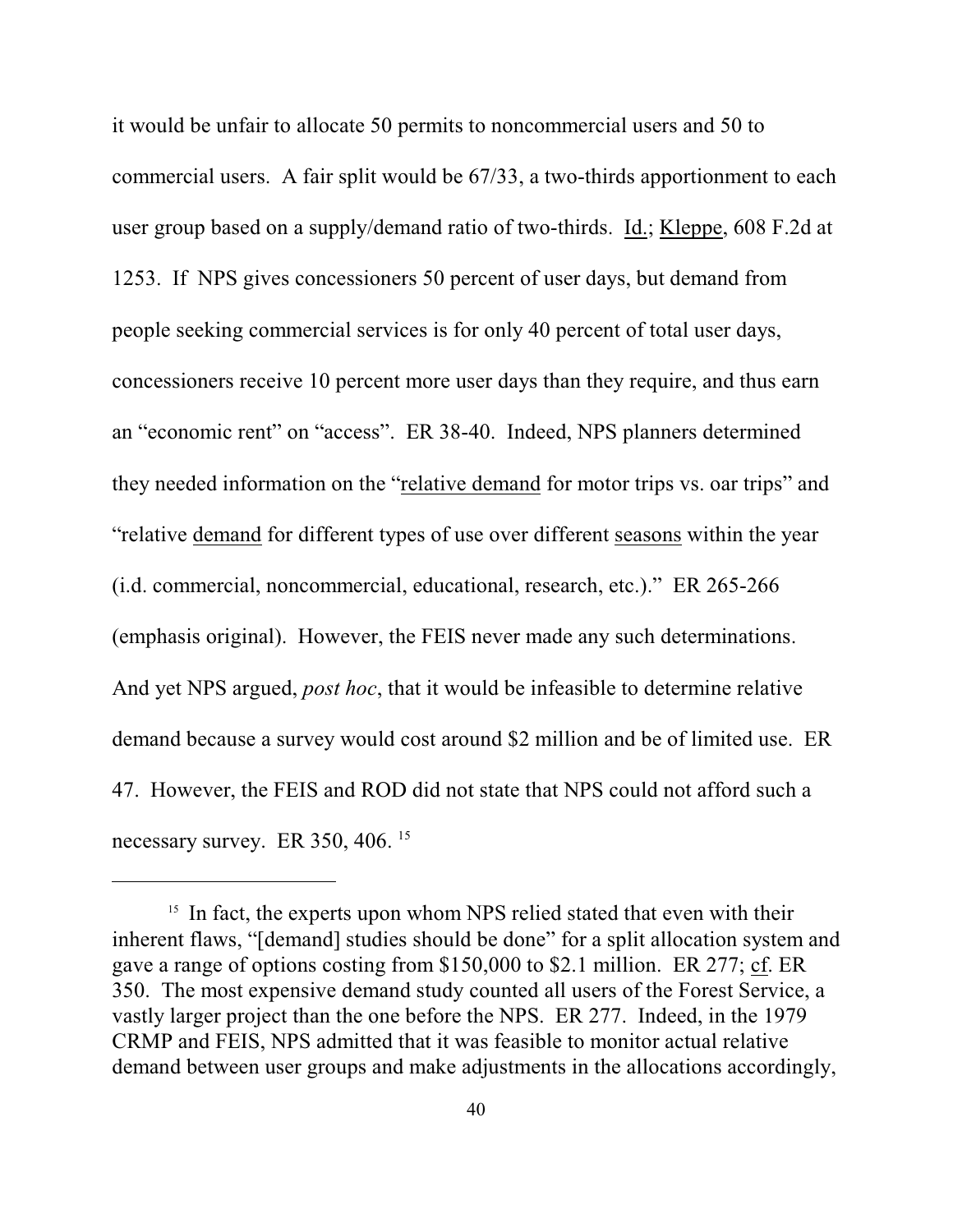Further, even if it were true that "even" user-days reasonably measured equity, then user-days should be evenly distributed throughout the year to each user group. But they are not. Commercial users have no allocation in the winter (ER 316) when demand plummets because it can be cold and shaded along the river with short days (ER 333, 337, 294, 295). In contrast, the NPS allocated onethird of noncommercial user-days to these months. ER  $316$ .<sup>16</sup> Thus, the 50-50 user-day split is not "even," much less fair.

But user-days alone are not a fair measure of use between commercial and noncommercial groups. In response to public comments, NPS made clear that measuring allocation in terms of user days disadvantages noncommercial users and is a financial boon for commercial companies. ER 342 (A4). In fact, "[t]he FEIS does not use user-days to allocate noncommercial use. It only uses

every few years. ER 189, 168, 272. In public comments, a former river outfitter operator suggested another way to measure demand "just by checking how far in advance space is booked up, under reservation systems that are quite similar [and then] compare waiting times for commercial and noncommercial space, under similar reservation systems, and transfer enough space so that noncommercial waiting times are not longer." ER 290-291; see e.g. ER 406-407 (adjustable split allocation system alternative with single registration system).

<sup>&</sup>lt;sup>16</sup> The FEIS estimates  $32,407$  user-days in the summer,  $46,992$  user-days in the shoulder seasons and 34,087 user-days in the winter for noncommercial users. See ER 316. Conversely, commercial users have access to 91,909 user-days in the summer and 23,591 user-days in the shoulder season. Ibid.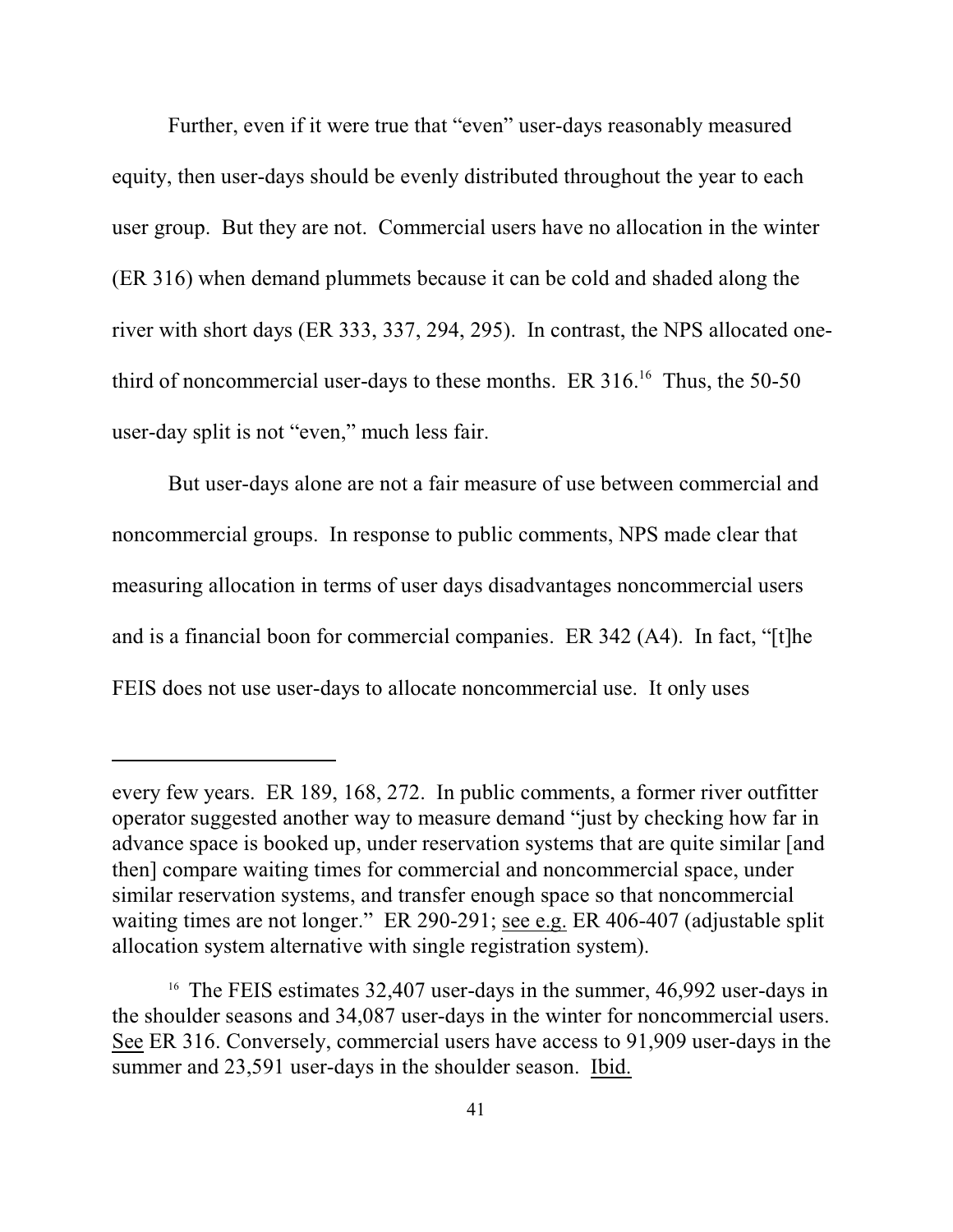launches." ER 346 (A52). In contrast, the agency flatly admitted:

Daily launches are probably the most important use measure for measuring impacts to visitor use and experience because launches (or trips) are the "units of use" that have encounters, occupy campsites, or influence the probability of encounters at attraction sites. The daily number of people launching would probably provide similar information because the number of trips and people are highly correlated [...], but launches are easier to track.

#### ER 343.

User-days are only one factor of a multi-faceted allocation system. In response to public comments, NPS states that "[e]quity can be measured in a number of ways, including passengers, launches, and user-days." ER 344 (A36), 349. In fact, all of these ways of limiting use are important factors to consider in evaluating whether allocations are equitable. NPS's *post hoc* rationalization addresses only one mechanism–user days--which is most significant to concessioners and least important for noncommercial boaters. NPS illegally ignored relevant factors that are important for river access, including numbers of passengers, launches, group size, length of trips and seasons of use.

NPS claims that "instead of attempting to develop an allocation based on relative demand, NPS looked at different allocations scenarios" and evaluated each alternative for its potential consequences on use and preserving resources. ER 47. But the FEIS completely lacks any discussion of fairness in any of the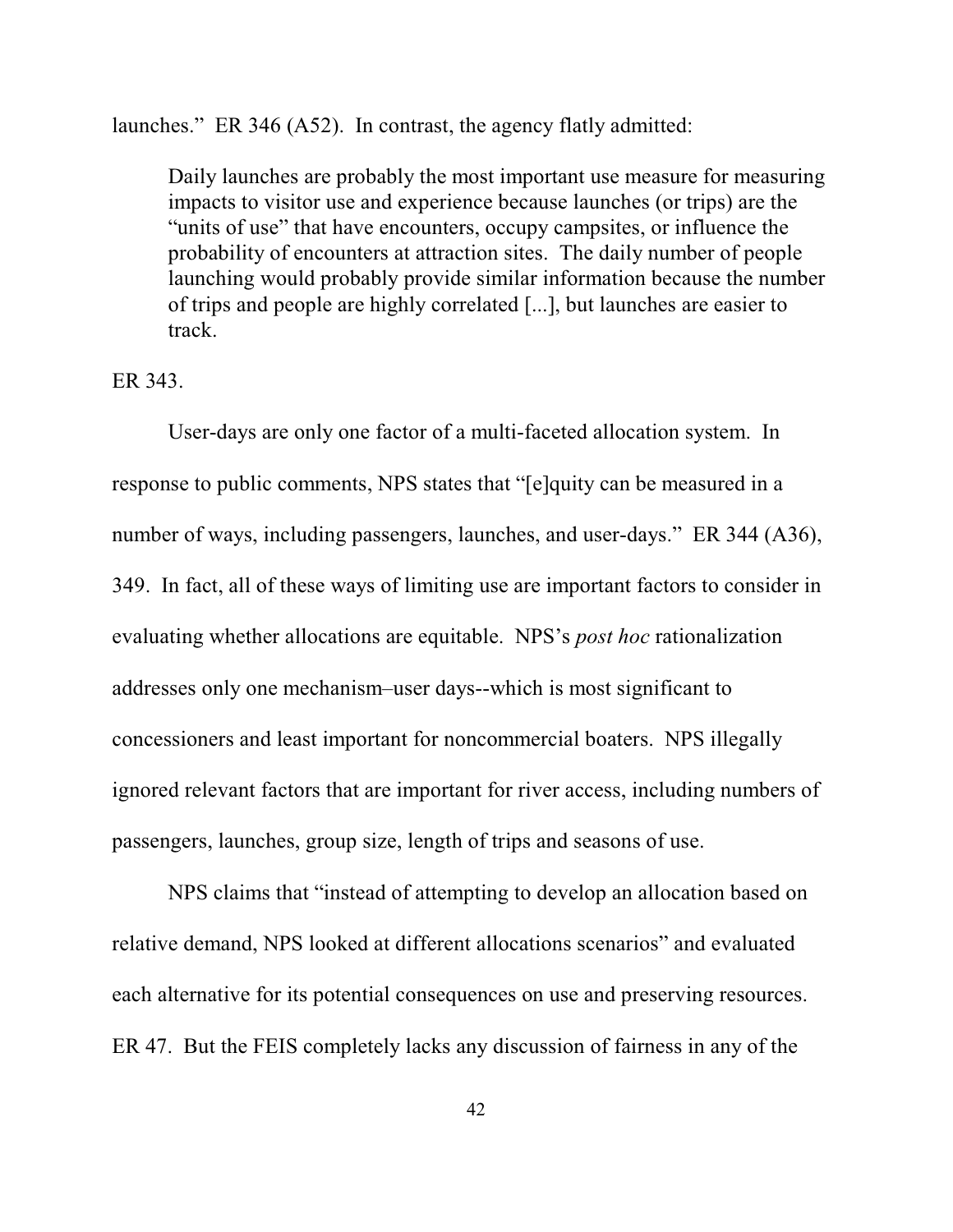alternatives, all of which use the split allocation system. NPS's final defense is that its "allocation of use between commercial and noncommercial users is rational and based on a reasonable methodology that balances public access with protection of the Park." Id. The FEIS, however, does not describe any methodology under the split allocation system for ensuring fairness. While balancing public access with preservation is one NPS objective, it does not address the duty to "fairly allocate use pursuant to appropriate standards." Kleppe, 608 F.2d at 1253.<sup>17</sup>

### 4. The Record Shows That the Allocations Are Not Fair.

NPS's allocations are unfair for at least three reasons: (1) the significant inequity in the time it takes noncommercial users to gain river access; (2) the ability of anyone (irrespective of need) to pay concessioners for river access; and (3) the disparity in seasonal allocations between the two groups.

NPS admits that there are no equivalent waiting times for commercial users to access the river (ER 57), and that even under the new allocations it could take 10 to 20 years for noncommercial users, who were on the old waitlist, to obtain

 $17$  The district court upheld NPS's allocations primarily on the basis that Intervenors decided that NPS's allocations were reasonable, and because noncommercial allocations were increased above past levels. See ER 25-26. But the district court never identified any place in the FEIS or ROD where a rational basis for NPS's allocation decisions can be found.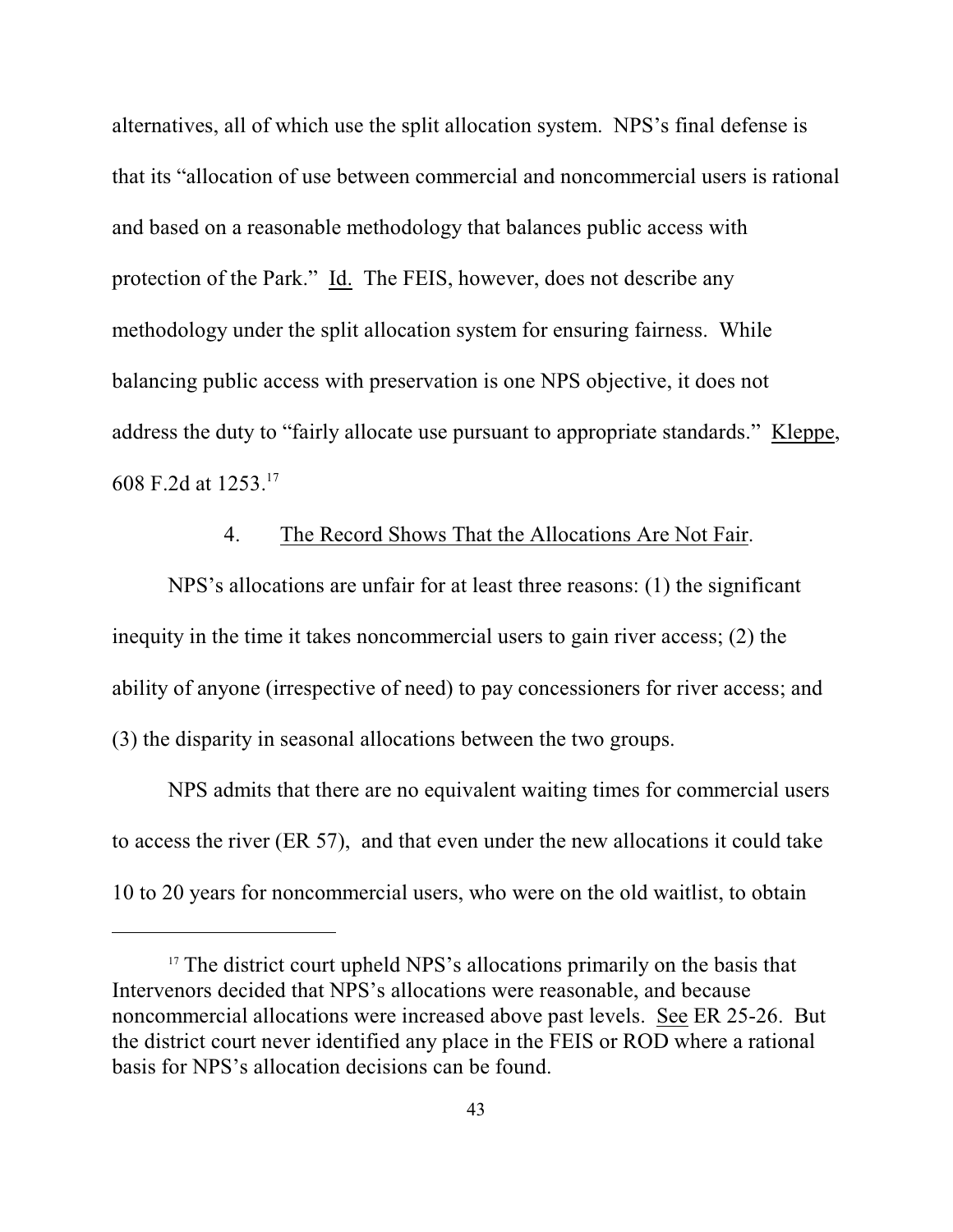launch dates. ER 345 (A47) ("NPS predicts that over half of those [on the old waitlist] who transfer to the new [hybrid-weighted lottery] system and compete every year will receive a trip within 10 years."); ER 409 ("The Park also predicts that in twenty years, no more than 561 of these people [on the old waitlist] will continue to have been unsuccessful in obtaining a launch date."). This means that even 20 years later, more than 500 noncommercial trip leaders still will not have obtained a permit to raft the river. As a result of the inequities, members of the public pay concessioners to gain access even when they do not need the services and would prefer to arrange their own noncommercial trips. See e.g. ER 281-282, 286-287.18

 $18$  The waiting period under the former permit system provides additional evidence of the inequity in allocation. Under that system, a member of the public (a trip leader) would wait between 10 and 20 years to obtain a permit to take a noncommercial trip down the river. ER 330. At the time of the FEIS, there were approximately 8,000 trip leaders on this list waiting to obtain a permit, and roughly 1000 new applicants each year. ER 330, 434. Based on an average group size of 13, these 8,000 trip leaders represent potentially 104,000 people who would go down the river on noncommercial permits. ER 240. In NPS's own words, noncommercial boaters represent "a broad spectrum of the 'general public' which has a much more difficult time obtaining a river trip than the commercial passenger who can generally purchase a trip for the summer season." ER 240, 52. Other record evidence also supports the fact that a commercial passenger can generally take a trip in the year she wants. See ER 267-269, see ER 289 (independent research by former river outfitter). Members of the public who are not already on the noncommercial waitlist and who cannot afford to pay a commercial outfitter and/or do not wish to take a commercial trip, however, are highly unlikely to be able to take a trip down the Colorado River. See ER 331 (the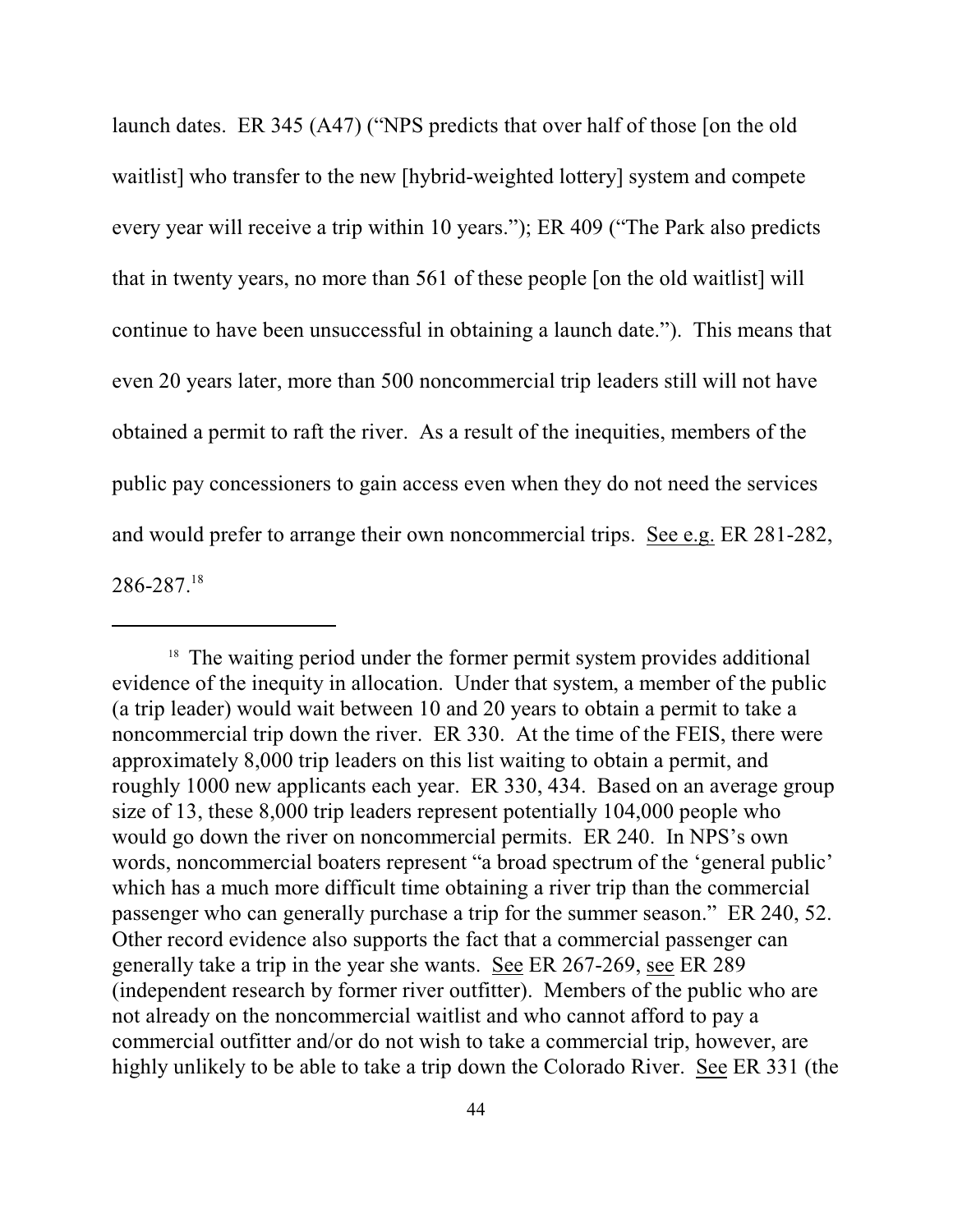Further, concessioners control the vast majority of summer river access and dominate everyone's experience with motors, the predominate commercial use of the river. ER 273, 56 (¶218). NPS has argued that there is "interest" in winter use by noncommercial users, but the agency never addressed whether noncommercial users would choose to use one-third of their estimated user-days to take a winter river trip if they had other options. ER 312 ("Historically, winter use has been low."); ER 315 (accommodated winter use of 318 people under old plan and 1,855 under new plan). There is far more demand than supply for summer trips and more supply than demand for winter trips. ER 413-414, 294-295.

In sum, if visitors cannot reserve space for noncommercial use about as readily as they can reserve it if they pay a concessioner, they are being denied free public access. In effect, NPS is saying to prospective park visitors, "at this point in time there is still plenty of vacant space, but it is only available to you if you agree to pay a concessioner."<sup> $19$ </sup> The freedom and equity of public access does not

new permit system would favor those who have been unsuccessful in obtaining a permit in prior years, but does not guarantee a permit); at ER 434 (noncommercial demand has exceeded supply of permits since 1973); at ER 405 ("Based on the exponential growth of the waitlist, demand undeniably exceeds supply.") The FEIS does not claim that these inequities will be redressed by the new allocations.

<sup>&</sup>lt;sup>19</sup> A review of concessioner websites illustrates that even for the 2008 summer season, there are still plenty of river trips available to the paying public. See [http://www.azraft.com/gc\\_datesprices.cfm;](http://www.azraft.com/gc_datesprices.cfm;) <http://www.diamondriver.com;>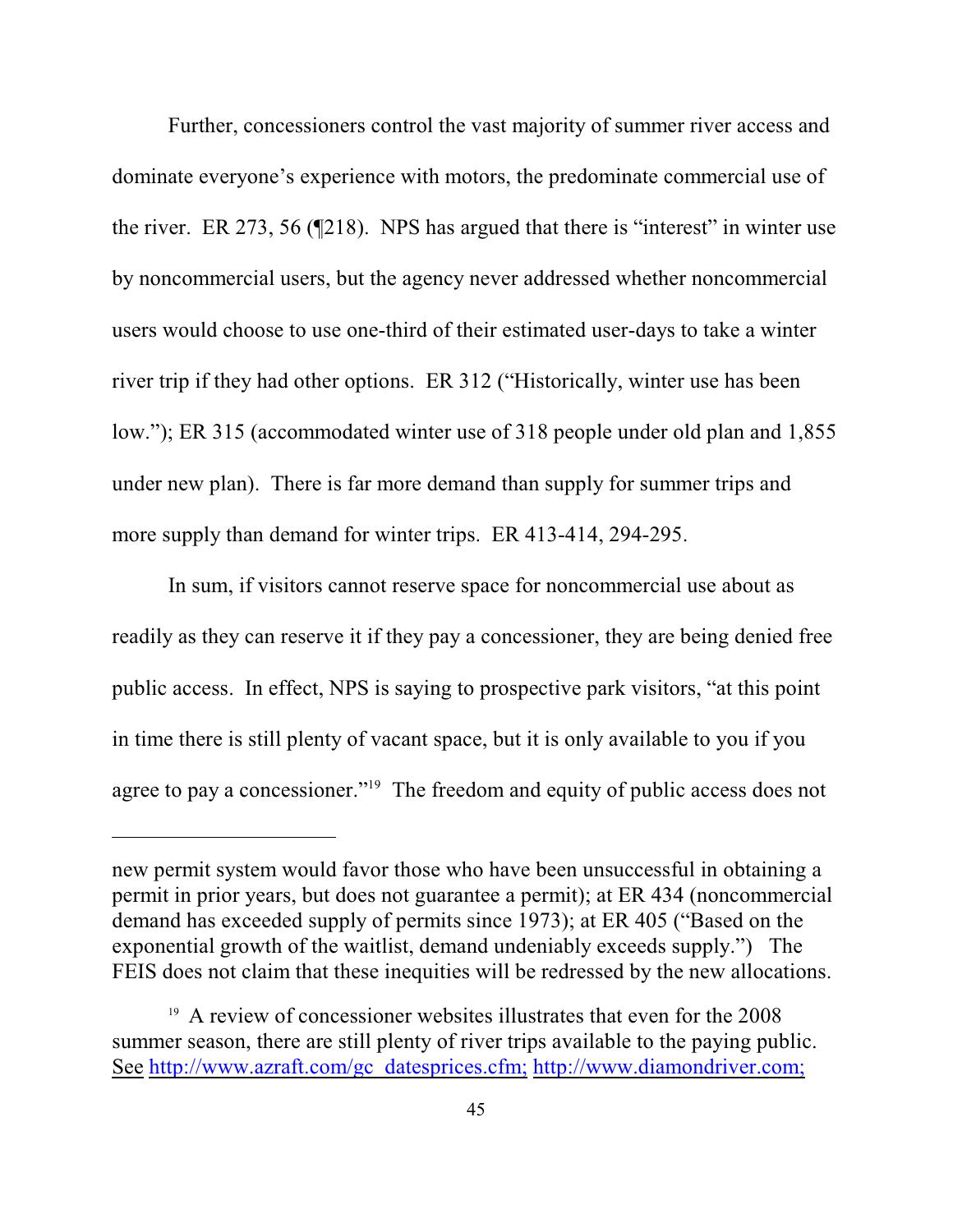pertain to theoretical user-days, but to real people who seek to take a trip of a lifetime on the Colorado River. It is inequitable, and a violation of the Organic Act, that an individual can go to the NPS and seek access and be told that for the right price, he can pay a concessioner this year to take a trip down the Colorado River at a time of his choosing *or* he can wait for the backlog of waitlisters to take trips and play the lottery, where he will have a slim chance of obtaining a permit, but might get lucky one day, 10 to 20 years from now. This system favors concessioners over the public and results in the illegal sale of river access to people who are entitled by law to freely access their public lands.

# B. NPS's "No-Impairment" to the Natural Soundscape Determination is Arbitrary and Capricious.

Pursuant to the Organic Act, NPS must leave the Grand Canyon's resources and values "unimpaired for the enjoyment of future generations." 16 U.S.C.  $\S 1$ .<sup>20</sup> This no impairment mandate is the "cornerstone of the Organic Act . . . [which]

<http://www.oars.com/grandcanyon/rafting/;>

<http://www.riveradventures.com/grand-canyon/rates.cfm> (last visited May 8, 2008).

<sup>&</sup>lt;sup>20</sup> Congress supplemented and clarified the Organic Act's no impairment mandate in the General Authorities Act in 1970, and the 1978 Redwood Amendment. Both use the word "derogation" instead of impairment. NPS treats the mandate to avoid "impairment" and "derogation" of park resources and values as "a single standard for the management of the national park system." MP 1.4.2.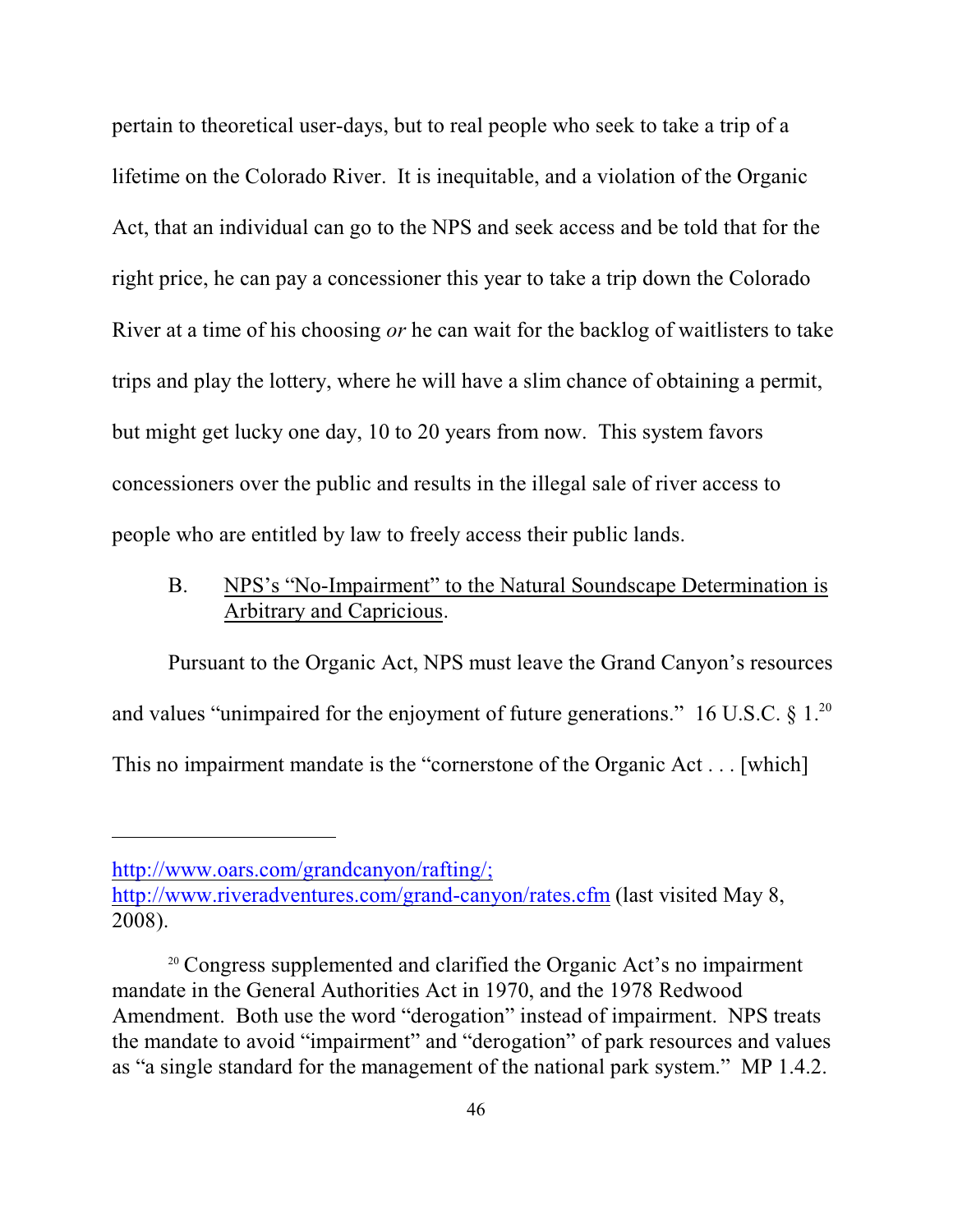establishes the primary responsibility of the . . . Park Service." MP 1.4.4. An "impairment" is an "impact that, in the professional judgment of the responsible [Park Service] manager, would harm the integrity of the park resources or values." MP 1.4.5. Impairment "may occur from visitor activities; [NPS] activities in the course of managing a park; or activities undertaken by concessioners, contractors, and others operating in the park." MP 1.4.5. In order to determine whether an impact rises to the level of impairment NPS must carefully consider a number of factors including: (1) the severity, duration, and timing of the impact; (2) the direct and indirect effects of the impact; (3) the cumulative effects of the impact; (3) the baseline conditions; (4) all NEPA documents; and (5) all relevant scientific studies. See MP 1.4.5; MP 8.2.3; MP 1.4.7; see also ER 436 (findings on impairment); SUWA, 387 F. Supp. 2d at 1193 (citing MP 1.4). After considering these factors, NPS must decide whether the impact(s) associated with the action – in this case the motorized use of the river – rise to the level of an impairment. See ER 436. An "impact would be more likely to constitute impairment to the extent that it affects a resource or value whose conservation is . . .[n]ecessary to fulfill specific purposes identified in the establishing legislation, . . .[k]ey to the natural and cultural integrity of the park or to opportunities for enjoyment of the park; or [i]dentified as a goal in the park's [GMP] or other relevant [Park Service] planning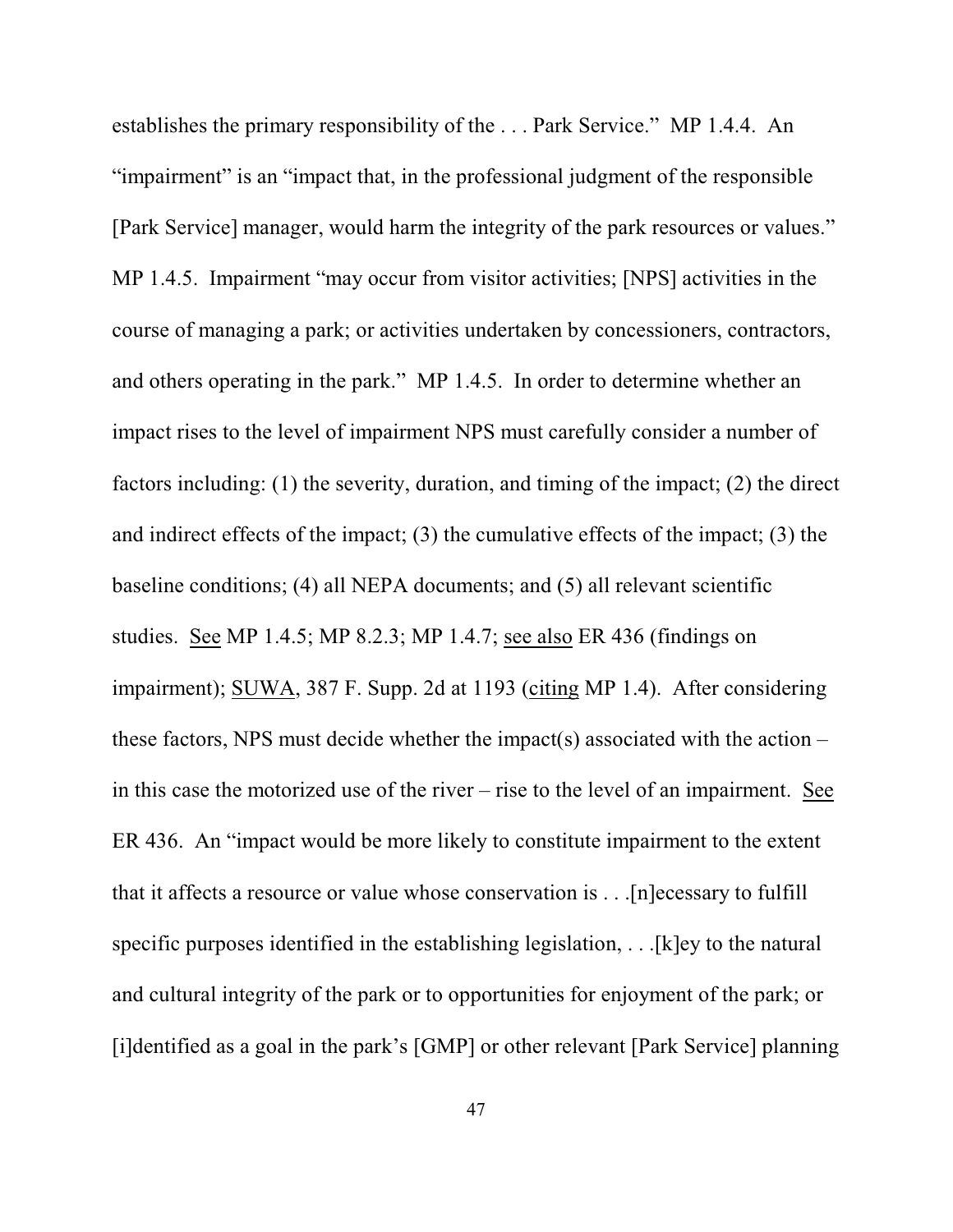documents." MP 1.4.5.

The Grand Canyon's "natural soundscape" is precisely this type of resource or value. MP 1.4.6; ER 334, 257-262 (Soundscape Preservation and Noise Management). The natural sounds of the Grand Canyon are considered to be "an inherent component of the scenery, natural and historic properties, wildlands, and recommended wilderness that constitute the bulk of the park (94%)" and a "key component of the wilderness river experience." ER 334.

In this case, NPS's "no-impairment" determination for the CRMP is arbitrary and capricious because: (1) NPS failed to follow its own procedures for making impairment determinations; and (2) if NPS had followed such procedures, the Agency would have no choice but to conclude that motorized uses in the river corridor impairs the Grand Canyon's natural soundscape.

# 1. NPS Failed to Follow its Procedures in Determining No Impairment.

In concluding that motorboats, helicopter passenger exchanges, and generators in the river corridor "will not constitute an impairment to Grand Canyon National Park's [natural soundscape]" NPS failed to follow its own procedures for determining impairment in three significant respects.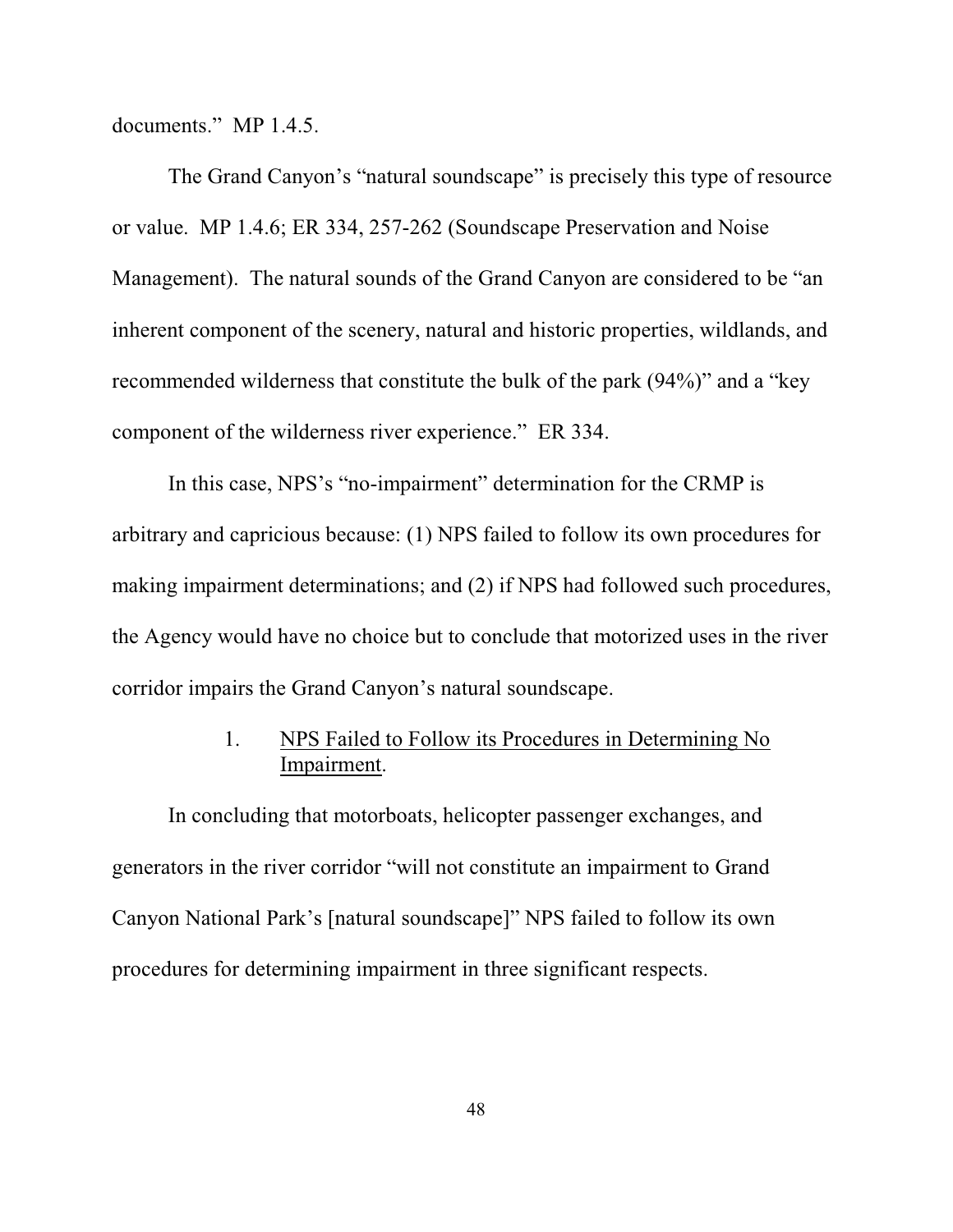#### a. NPS applied the wrong baseline.

First, NPS applied the wrong baseline or standard upon which to measure impacts to the Park's natural soundscape. The "natural ambient sound level – that is, the environment of sound that exists in the absence of human-caused noise – is the baseline condition, and the standard against which current conditions in soundscape [are to] be measured and evaluated." MP 8.2.3; ER 257 (Director's Order 47). In the Grand Canyon, this baseline condition is the natural sound of the river corridor in the absence of human-caused noise, i.e., the flowing water and rapids of the river, wind, storm activity, wildlife activity, and other natural sound generation such as rock and mud slides. ER  $334<sup>21</sup>$  Instead of measuring the total impacts of its ROD against the baseline natural sounds of the river, NPS adopted an incremental approach that looked only at the additive impacts to the river's natural soundscape "in the presence of audible human-caused noise including aircraft overflights." ER  $335<sup>22</sup>$  Thus, when NPS refers to "natural ambient sound

 $21$  A "system-wide survey of park visitors revealed that nearly as many visitors come to national parks to enjoy the natural soundscape (91 percent) as come to view the scenery (93 percent)." ER 257.

 $22$  Human noise sources within the river include "motorized watercraft, vehicle and tour bus noise from roads at launch/retrieval sites, camp activities, and aircraft overflights, with aircraft noise being the dominant noise source most often noticed by visitors." ER 334. Aircraft noise occurs from commercial air tours and their support operations, commercial jet traffic, military aircraft, general aviation,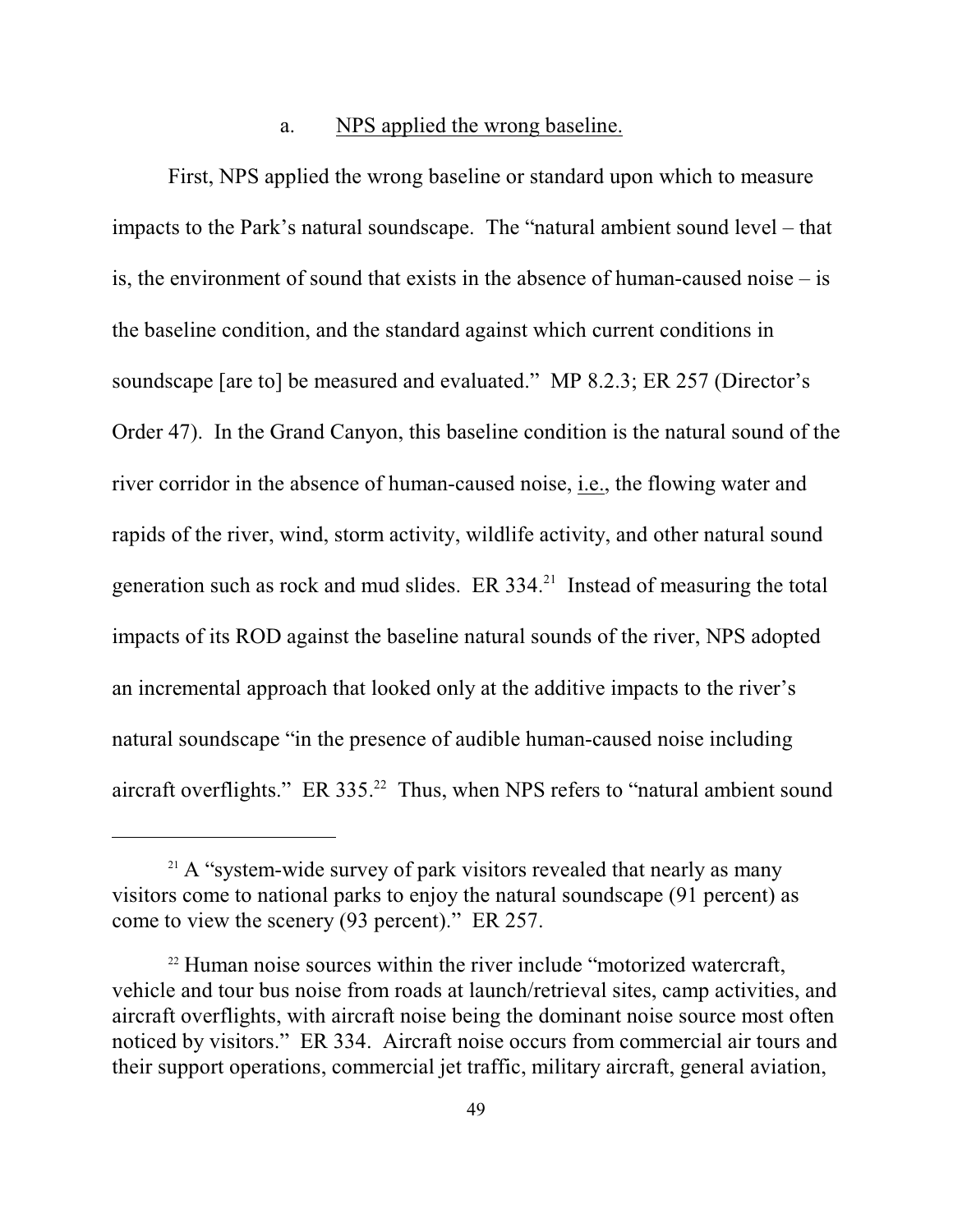levels" throughout the FEIS, NPS actually refers to the already degraded, existing impacts to the river's natural soundscape from audible human-caused noise. ER 335 (Table 3-4). By taking this approach, NPS masked the real, aggregate impacts (and thus impairment) to the river's natural soundscape.

This approach is illegal. In Grand Canyon Trust v. FAA, 290 F. 3d 339 (D.C. Cir. 2002), an agency attempted to minimize impacts to Zion National Park's natural soundscape by only evaluating proposed increases in overflights due to a new airport against Zion's already degraded, "existing" natural soundscape. Id. at 343. Like NPS here, the agency maintained that "there is little discernable increased noise intrusion to the Park . . .as compared to the existing airport, and that 'the increase in noise levels that would result from the [replacement airport] . . .is negligible." Id. The D.C. Circuit rejected this incremental approach, requiring the agency to take a hard look at the total, aggregate impacts to Zion's natural soundscape. Id. at 347; see Half Moon Bay Fisherman's Marketing Ass'n v. Carlucci, 857 F.2d 505, 510 (9th Cir. 1988) ("[w]ithout establishing the baseline conditions that exist . . . there is simply no way to determine what effect [an action] will have on the environment . . .").

and administrative use of aircraft. ER 353.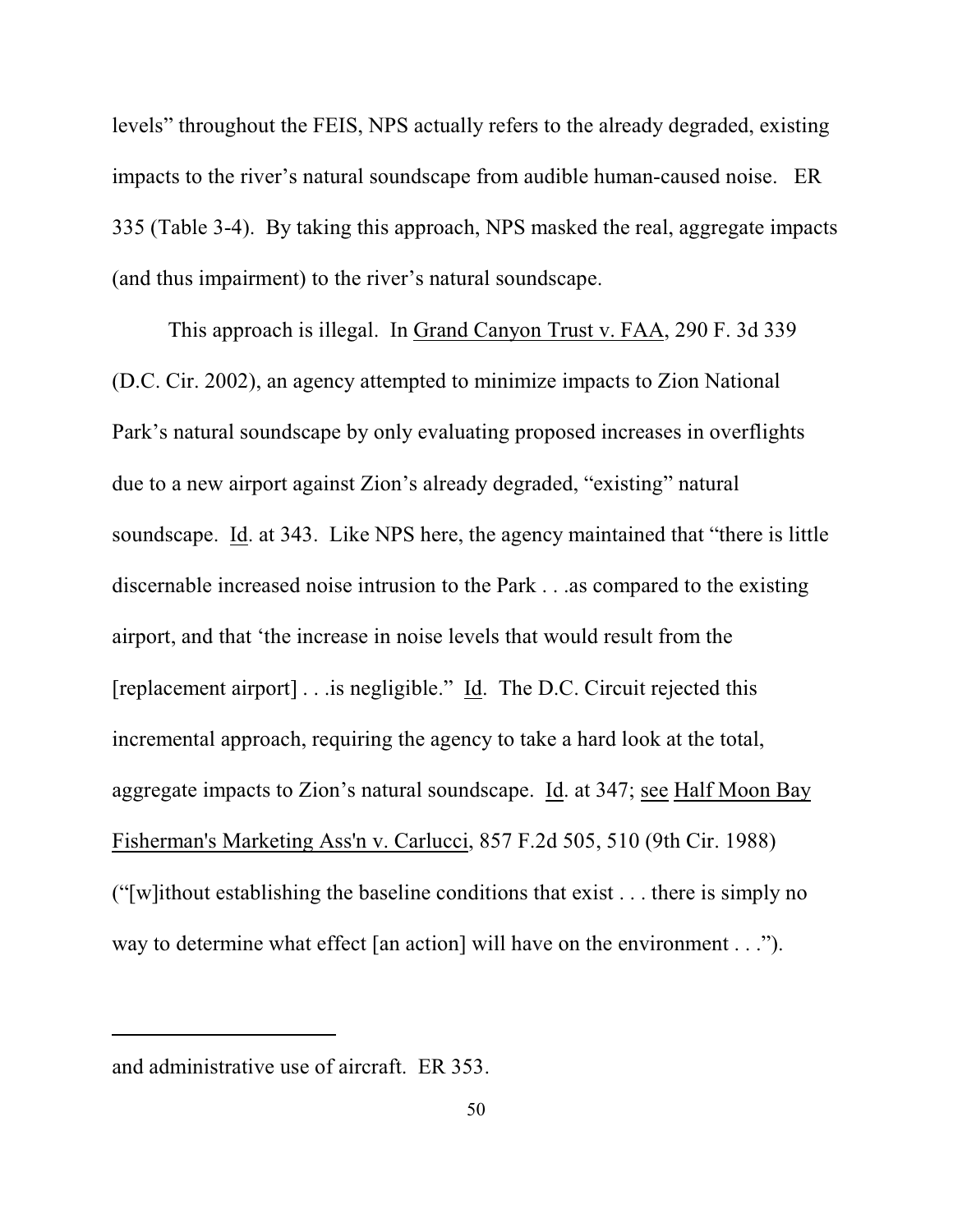Moreover, the sound study upon which NPS relied for its "baseline condition" was not intended or designed to measure the impacts of motorized uses of the River against the natural ambient sounds of the Park. ER 237-238. The purpose of the study, rather, was to "develop an acoustic profile at specific sites in Grand Canyon National Park." ER 2377. Data from 23 sites were transformed into an "acoustic profile" which documents the various sounds, i.e., aircraft, vehicles, wind, water, visitor voices, animals, at each location. Id. NPS mistakenly took these "acoustic profiles" or snapshot of the existing sounds along the river to be the environmental baseline upon which impacts to the Park's natural soundscape are measured. ER 239 ("These acoustic profiles provide a baseline presentation of the sound environment for each of the sites"); ER 335 (discussing impacts to natural ambient sound levels).

> b. NPS failed to incorporate the cumulative impacts to the Grand Canyon's natural soundscape when making its impairment determination.

Second, NPS's no-impairment determination is illegal because it failed to make a rational connection between the facts found in the FEIS, i.e., that the cumulative impacts to the Grand Canyon's natural soundscape are "significant," and the choice made, i.e., that there is no impairment to the Park's natural soundscape. Pacific Coast Fed. Of Fisherman's Assoc. v. Nat'l Marine Fisheries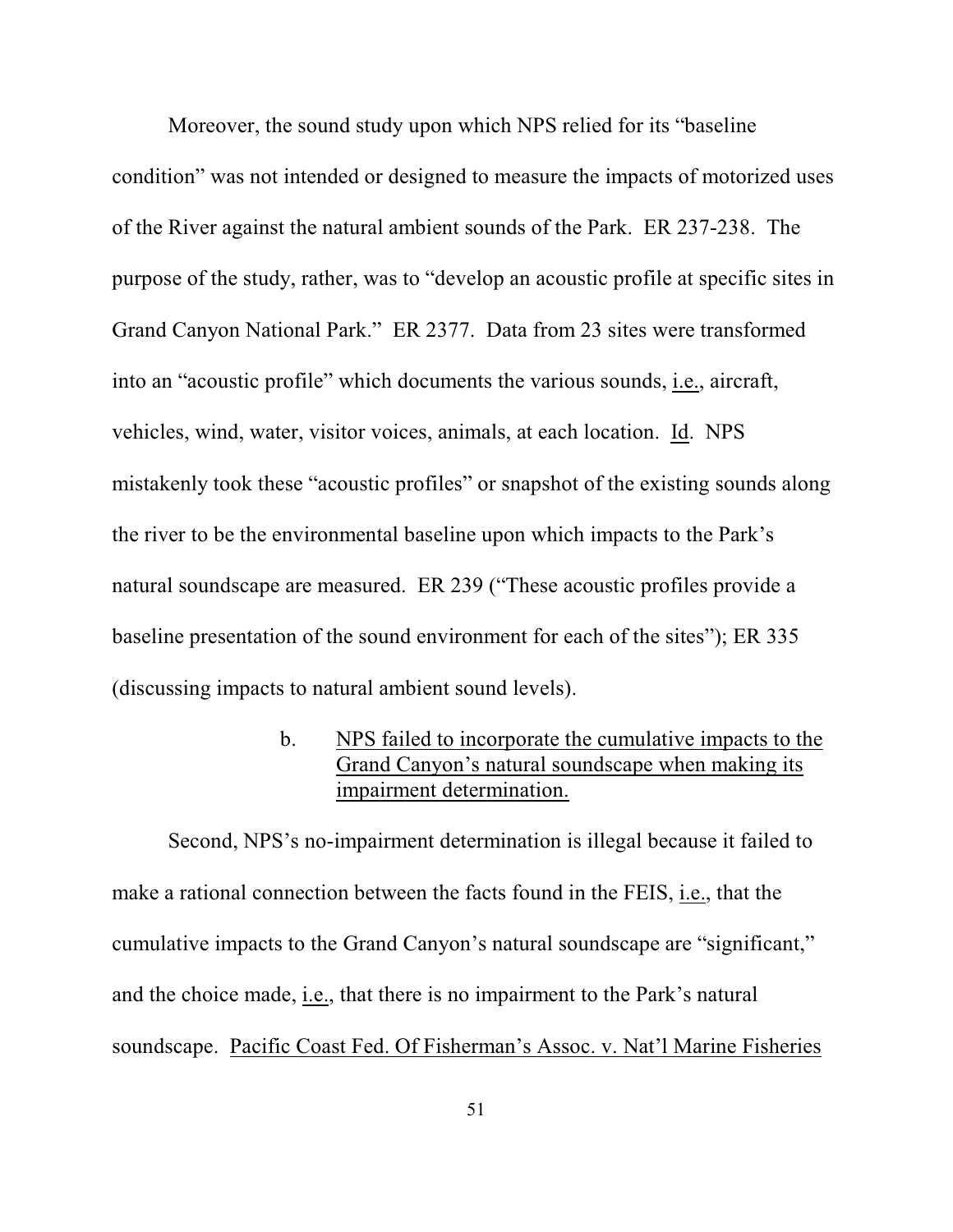Serv., 265 F.3d 1028, 1034 (9<sup>th</sup> Cir. 2001) (we must ask whether the agency "articulated a rational connection between the facts found and the choice made"). Before making an impairment determination, NPS must take into account the "cumulative effects of the impact in question." MP 1.4.5; ER 436 (ROD); SUWA, 387 F. Supp. 2d at 1190 (quoting MP 1.4.5).<sup>23</sup> While an "analysis" of cumulative impacts to the Grand Canyon's natural soundscape from aircraft overflights, air tours, and motorized use of the River is included in the FEIS, the NPS never took the logical next step and applied this cumulative impacts analysis to its impairment determination. See ER 436. The FEIS, for instance, concludes that the "cumulative effects [to the Grand Canyon's natural soundscape]. . .would be regional, adverse, long-term, and major." ER 355. Even with the additive impacts associated with motorized use of the River corridor, there "would still be 'significant adverse effects' on the [Grand Canyon's] natural soundscape." ER 355. Having acknowledged that significant cumulative, adverse effects on the Park's natural soundscape are occurring, NPS then summarily concludes, without

 $23$  Cumulative impacts are "the impacts on the environment which result from the incremental impact of the action when added to other past, present, and reasonably foreseeable future actions regardless of what agency (Federal or non-Federal) or person undertakes such other actions." 40 C.F.R. § 1508.7. Cumulative impacts can result from "individually minor but collectively significant actions taking place over a period of time." Id.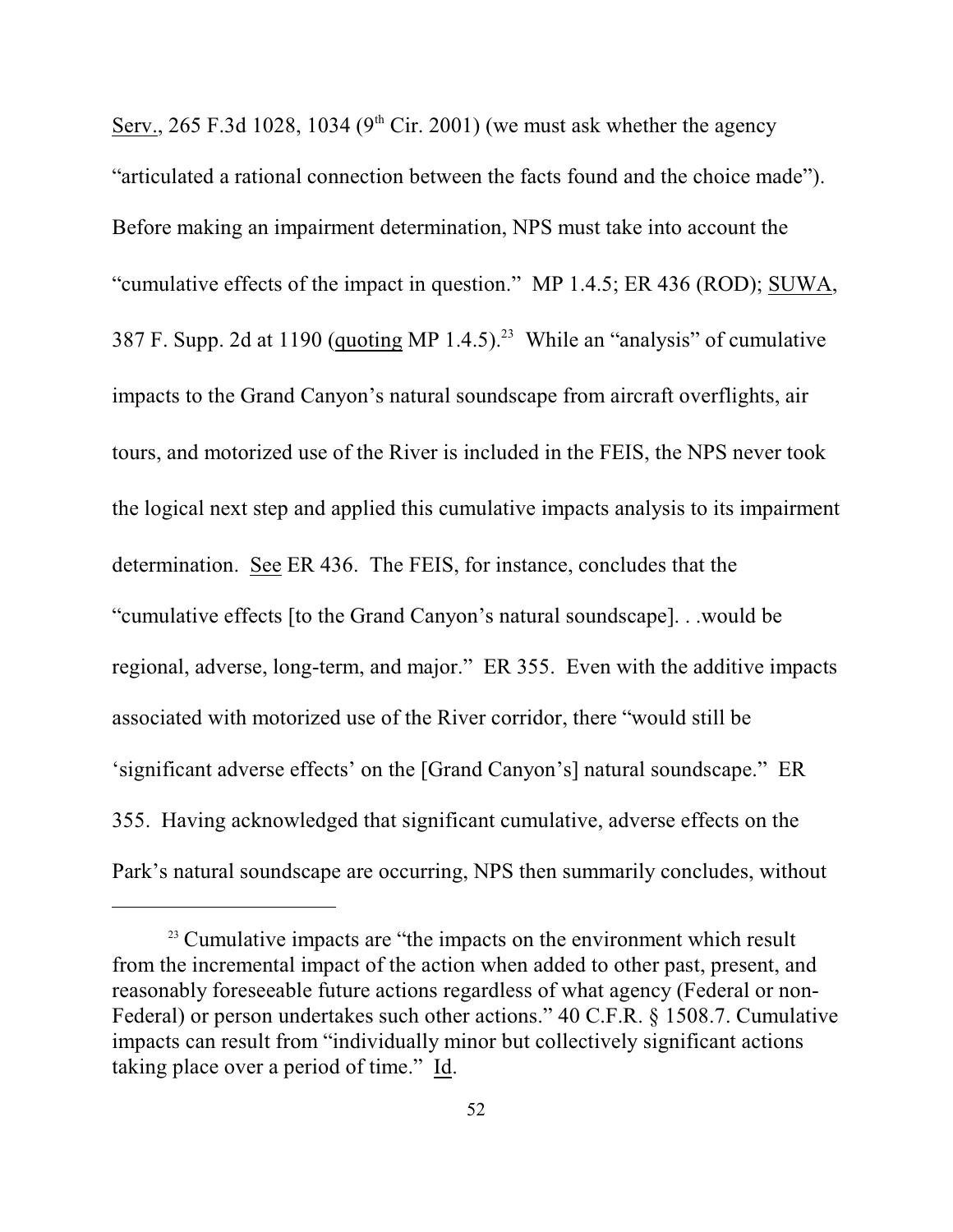rationale, that there would be no "impairment of the natural soundscape in Grand Canyon National Park." Id.<sup>24</sup>

When making an impairment determination, NPS must do more than merely reference a NEPA analysis and then ignore its findings. It must provide an adequate explanation – a rationale – for finding that the cumulative impacts do not rise to the level of impairment. Sierra Club v. Flowers, 423 F. Supp. 2d 1273, 1322 (S.D. Fla. 2006) ("The analysis of wetlands . . .was extensive; however the results were not applied in the Corps' decision making process"). As one court recently explained, "[m]erely describing an impact and stating a conclusion of non-impairment is insufficient, for this merely sets forth 'the facts found' and 'the choice made,' without revealing the 'rational connection – the agency's rationale for finding that the impact described is not impairment." Sierra Club v. Mainella, 459 F. Supp. 2d 76, 100 (D. D.C. 2006).

### c. NPS ignored the Colorado River Research Program, previous EISs, and previous CRMPs.

Third, NPS's impairment determination should be set aside because NPS failed to "consider any environmental assessments or environmental impact

<sup>&</sup>lt;sup>24</sup> Response to comments in the FEIS suggest that NPS artificially limited the scope of its decision on impairment to "activities associated with river recreation." ER 351.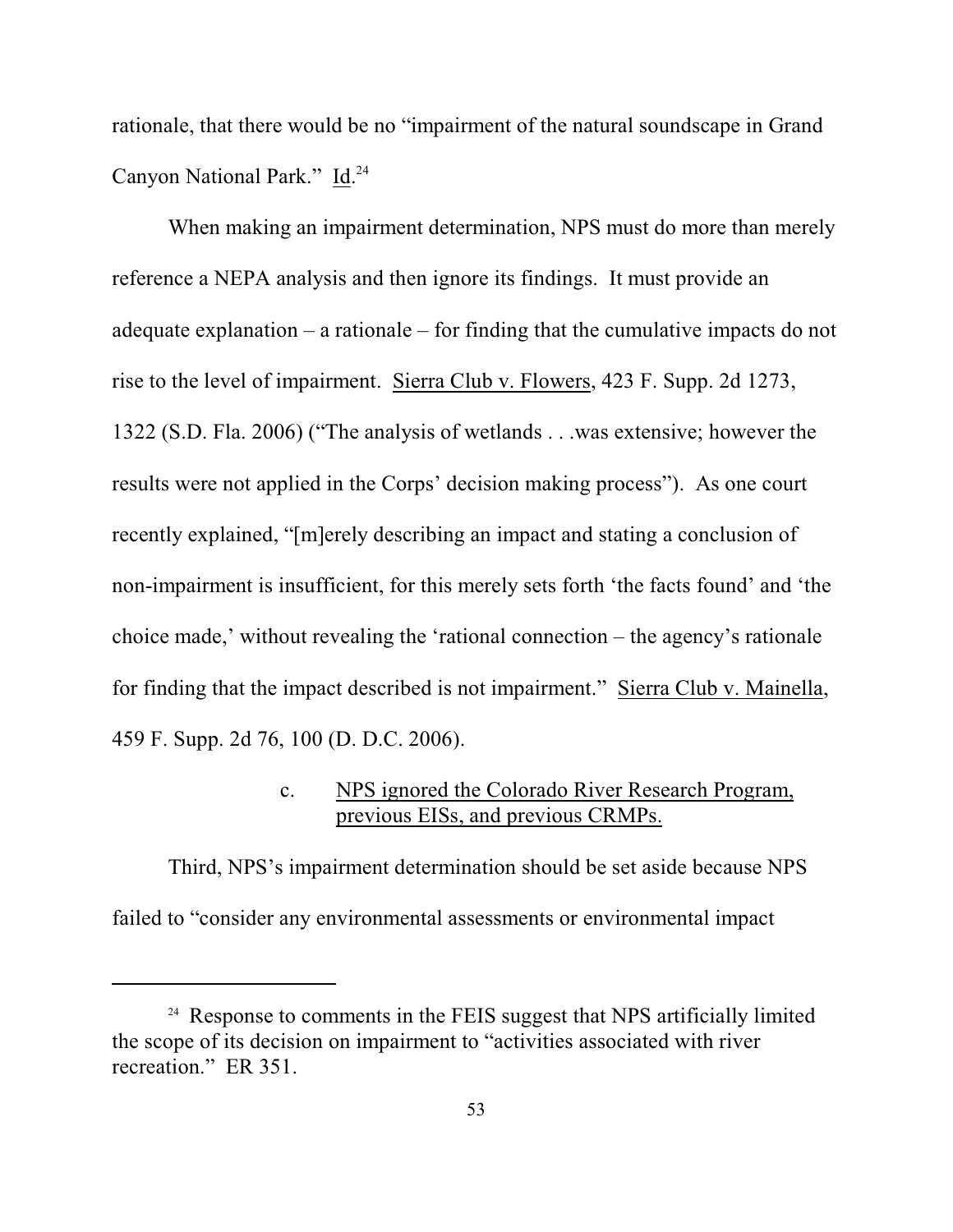statements required by . . .NEPA; relevant scientific studies, and other sources of information; and public comment" when making an impairment determination. See MP 1.4.7. In deciding to phase out motorboats in 1980, NPS prepared an FEIS and relied on findings from the Colorado River Research Program's 29 studies and ultimately found that the impacts to the Grand Canyon's natural soundscape and wilderness character from motorized uses were unacceptable and needed to be removed. See ER 113-159 (synthesis of findings); ER 73-78 (listing studies); ER 161-167 (1979 FEIS); ER 192-213(1979 CRMP).<sup>25</sup> However, when deciding that no-impairment to the Grand Canyon's natural soundscape will occur in this case, NPS inexplicably failed to consider (let alone reference) any of the 29 studies, earlier EISs, CRMPs, or the overwhelming amount of public support for the decision to remove motorized uses from the River corridor.

Nor does NPS provide any convincing statement of reasons, rationale, or explanation for abandoning the findings of its 1980 FEIS and CRMP which called for the phaseout of motorboats to comply with the MPs and preserve the river's wilderness character and natural soundscape. See ER 213, 167. Such a radical

 $25$  The district court stated that River Runners failed to "identify [the 29] specific studies for the Court to consider." ER 29. In fact, all 29 studies are included in the record, and River Runners referred to and discussed them in their briefs and statement of facts.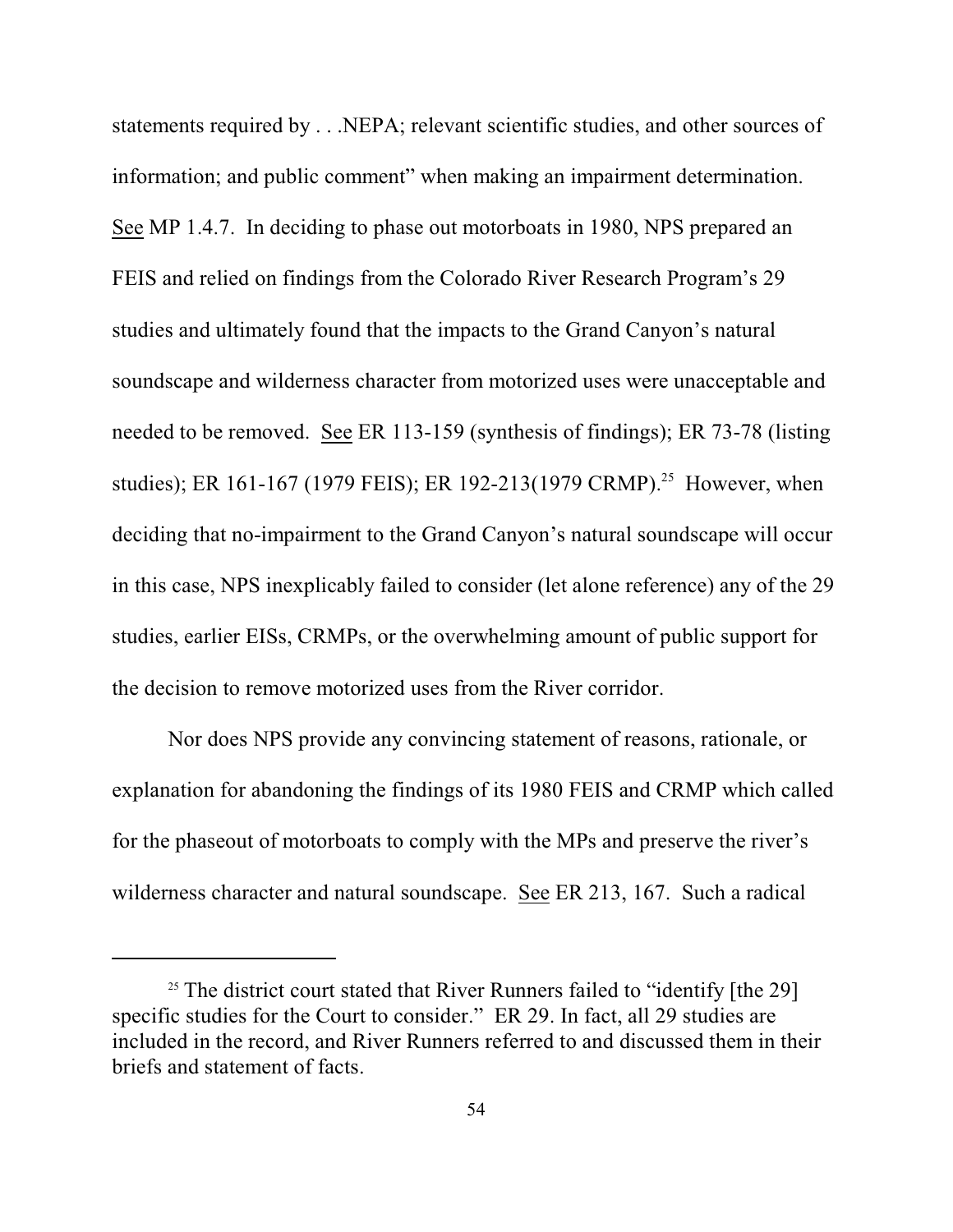shift in view, without apparent justification, is illegaly. See Bush-Qualye '92 Primary Comm. v. Fed. Election Comm'n, 104 F. 3d 448, 453 (D.C. Cir. 1997); Louisiana Public Service Corp. v. FERC, 184 F.3d 892, 897 (D.C. Cir. 1999).<sup>26</sup>

## 2. NPS's Authorization of Motorized Uses (Added to Other Noise) Impairs the Grand Canyon's Natural Soundscape.

Grand Canyon National Park is no longer "a place with unusual and noticeable natural quiet [with] . . .direct access to numerous opportunities for solitude." ER 243. It is no longer a place where one can get away from the "effects of modern civilization" and experience "outstanding opportunities for solitude or a primitive and unconfined type of recreation." See ER 341. Rather, according to NPS, the Grand Canyon's natural soundscape is "a disappearing resource that requires restoration, protection, and preservation." ER 334-335. Indeed, on any given summer day, the river is subjected to noise from motorboats

 $26$  In the district court, NPS defended its failure to consider the earlier NEPA documents and Colorado River Research Program on the basis that they were all premised on use of "two-stroke motors" and not the current "four-stroke motors" which are quieter (and cleaner). This statement is incorrect. Even a cursory review of the previous EISs, CRMPs, and Colorado River Research Program reveals that their scope, value, and relevance extends well-beyond the impacts of two-stroke engines. See ER 113-159. Moreover, the "1993 and 2003 studies" relied on by the district court (see ER 28-29) to support the NPS's analysis are not impact assessments that contradict the Colorado River Research Program, previous EISs, or previous CRMPs. Rather, they "provide acoustic data results from measurements taken along the Colorado River." ER 263, 236-237.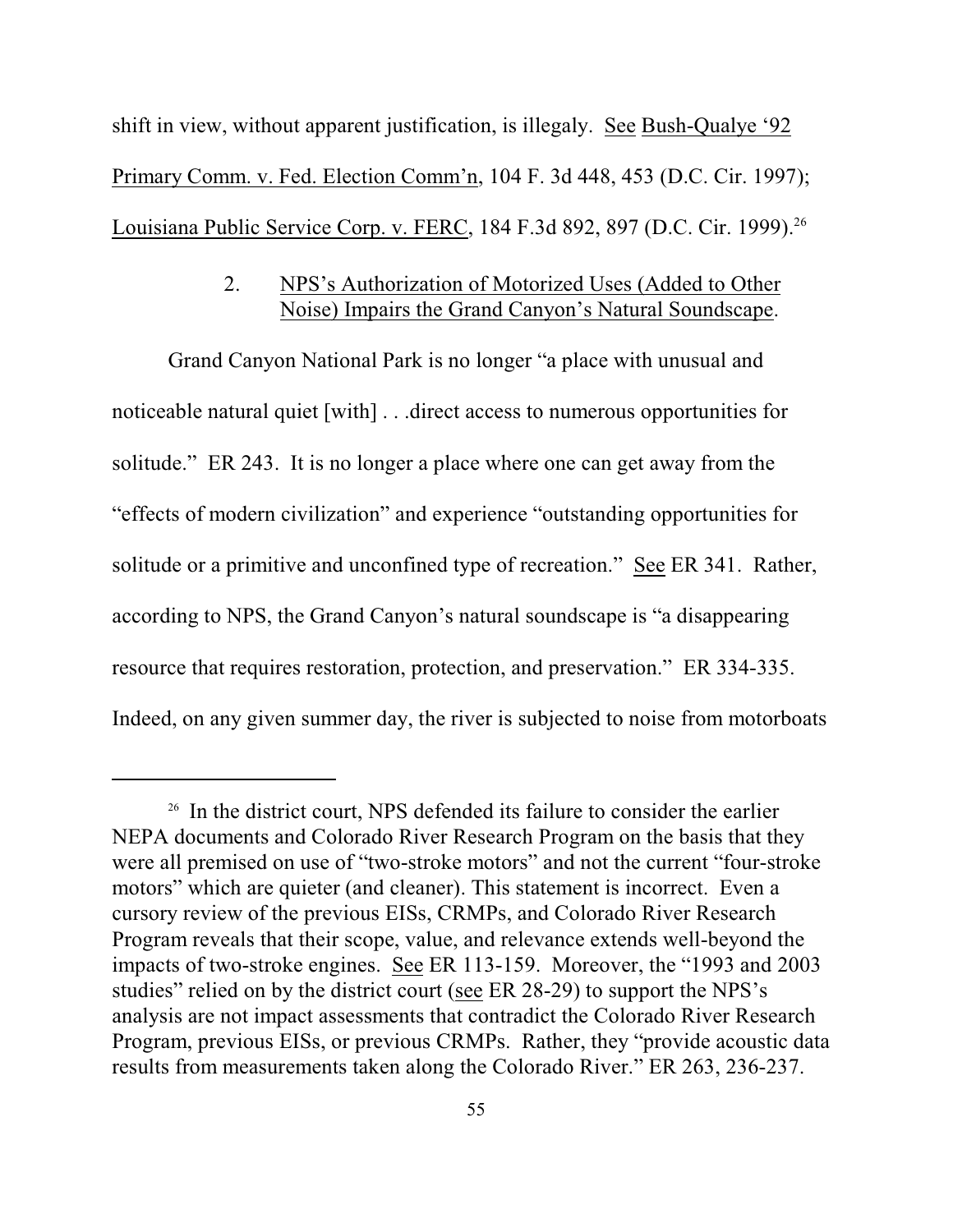(including pontoon boats), generators, helicopter passenger exchanges, vehicle and tour buses at launch and retrieval sites, air tours (both fixed wing and helicopter), commercial overflights, military jets, camping activities, and crowds. These collectively significant actions all combine to disrupt, destroy, and impair the natural sounds and solitude of the Grand Canyon. ER 334,355; MP 1.4.5 (defining impairment); ER 278-279 ( an action that causes an "unacceptable [noise] disturbance" or results "in sound pollution that intrudes upon the tranquility and peace of visitors" results in impairment). In short, the Grand Canyon's natural soundscape has, and continues, to die the proverbial death by a thousand cuts. Grand Canyon Trust, 290 F.3d at 343-347 (discussing similar impacts to Zion National Park).

NPS fails to improve the situation or even recognize that "impairment" is occurring. Rather, it adds insult to injury by authorizing motorboats, generators, and passenger helicopter exchanges in the river corridor. NPS asserts that more motors in the Grand Canyon is fine because "[e]ven if all river-related noise was removed from the park, the park would still experience adverse, major effects from aircraft overflights independent of [the] river management plan." ER 354.In other words, NPS contends that since the Grand Canyon's natural quiet is already adversely impacted by aircraft overflights (air tours, commercial planes, and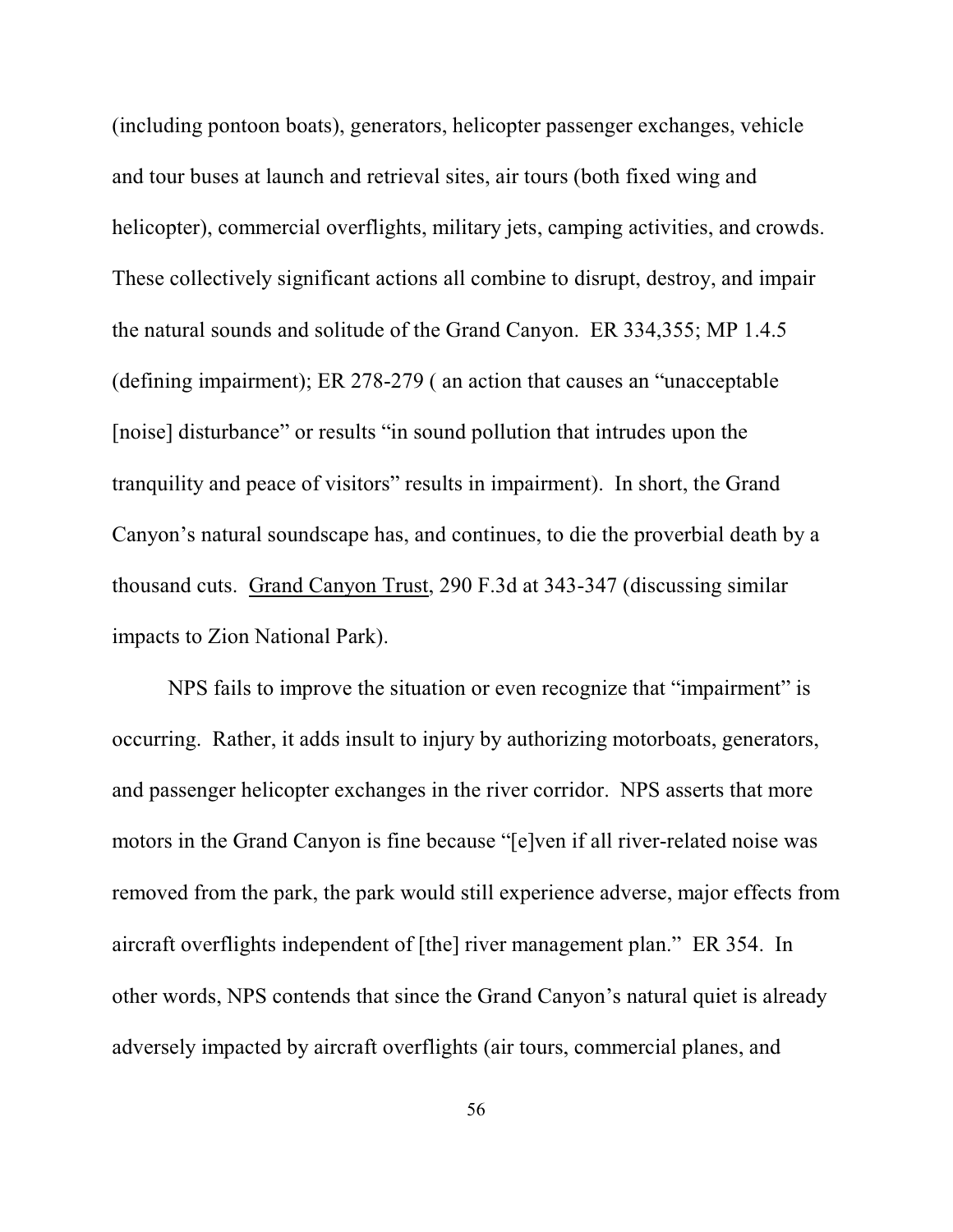military jets), there is no harm in authorizing additional motorized uses.

This piecemeal and defeatist approach to managing the natural soundscape and avoiding "impairment" is illogical and illegal. Grand Canyon, 290 F.3d at 256-261 (agency cannot ignore incremental impacts to park); Pacific Coast, 265 F.3d at 1036-1037 (rejecting agency's attempt to dilute impacts to avoid jeopardy); Hanly v. Kleindienst, 471 F. 2d 823, 831 ( $2<sup>nd</sup>$  Cir. 1972) (sometimes "even slight increase in adverse conditions that form an existing environmental milieu may sometimes threaten harm that is significant"). Not only is this approach inconsistent with MP 1.4.5, which requires NPS to take into account cumulative impacts when determining impairment, and NPS' own ROD (ER 436), but taken to its logical conclusion, its position would render superfluous Congress' prohibition on impairment in the Organic Act. As NPS concedes, there continues to be a "significant adverse effect" on the Park's "natural soundscape." ER  $355.^{27}$  This significant adverse effect constitutes impairment.

 $27$  The district court's treatment of the impairment issue conflates River Runners' request for declaratory relief that NPS violated the Organic Act with what type of injunctive relief is appropriate. ER 28 ("Plaintiffs contend that this cumulative analysis should have caused the NPS to eliminate sounds from motorized river traffic."). The Parties agreed at the district court level to bifurcate the liability and remedy phases. As such, should this Court find impairment, it should remand the to the district court for injunctive relief proceedings.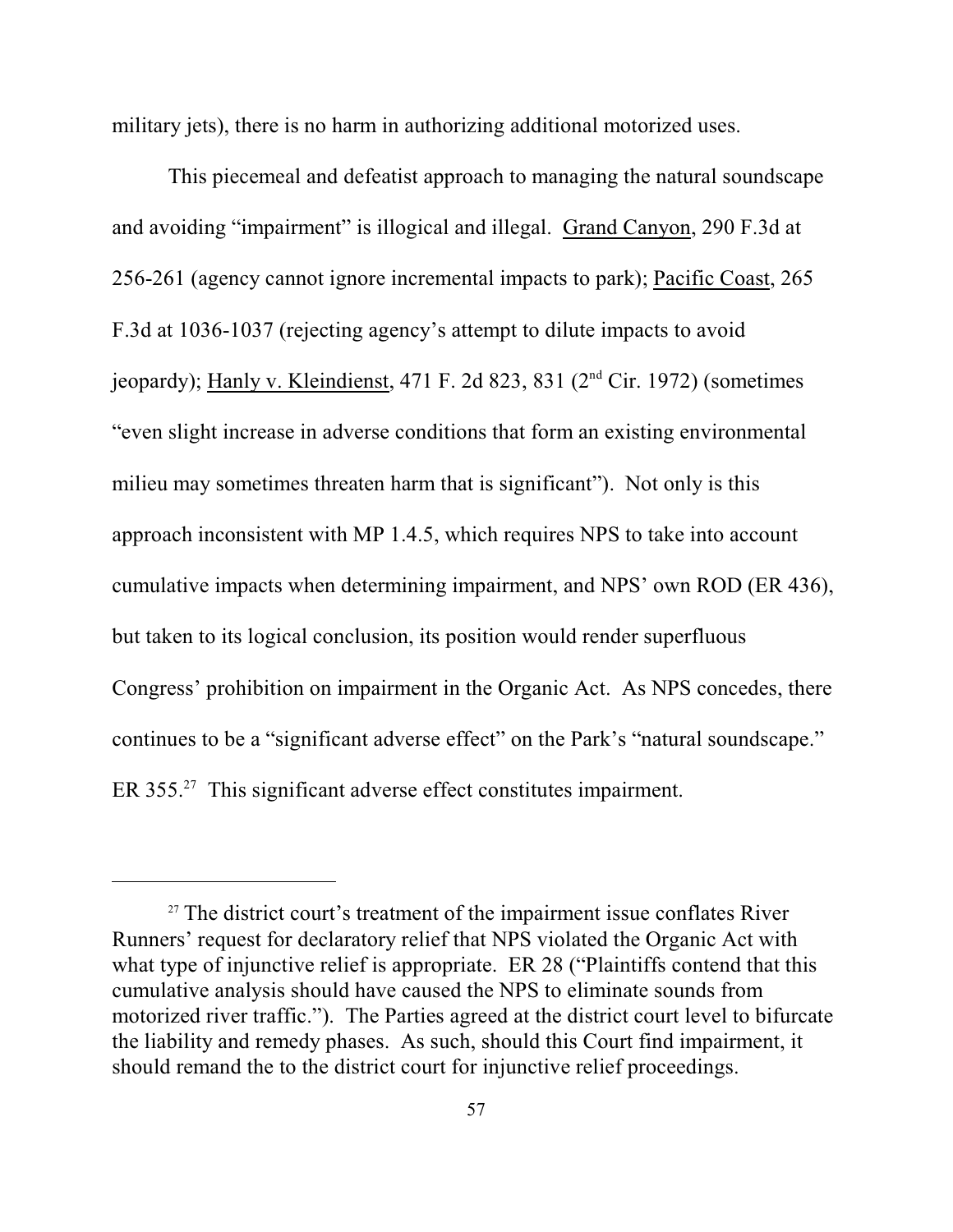#### **CONCLUSION**

River Runners respectfully request that this Court declare that NPS violated

the Concessions Act, the Organic Act, and its MPs, and remand this matter to the

district court with instructions to consider appropriate injunctive relief.

Respectfully submitted this \_\_\_day of May, 2008.

Julia A. Olson Wild Earth Advocates 2985 Adams Street Eugene, Oregon 97405 (541) 344-7066 (tel.) [jaoearth@aol.com](mailto:jaoearth@aol.com)

Matthew K. Bishop Western Environmental Law Center 104 E. Broadway, Suite 7 Helena, Montana 59601 (406) 443-3501 (tel.) [bishop@westernlaw.org](mailto:bishop@westernlaw.org)

Attorneys for Plaintiffs-Appellants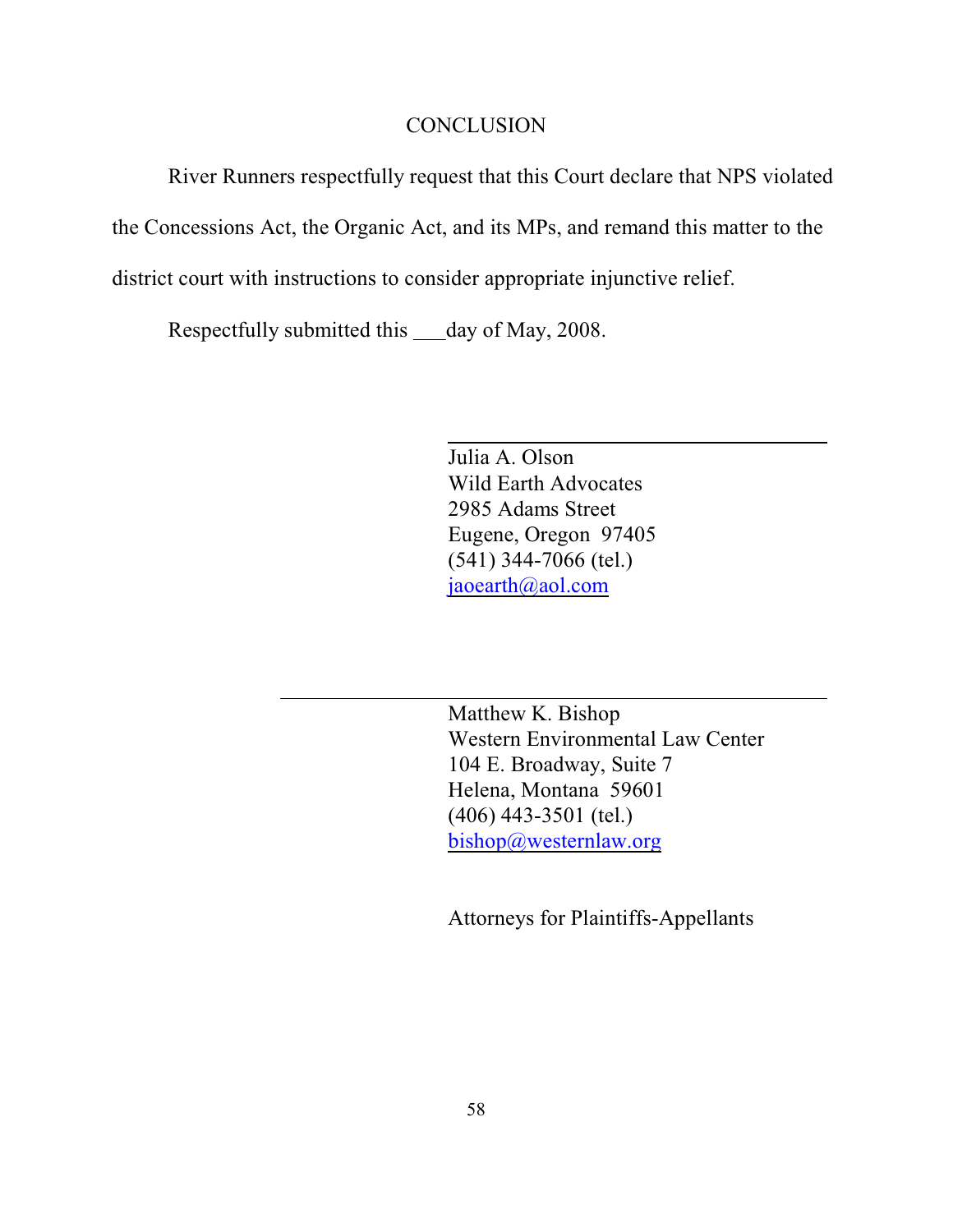# CERTIFICATE OF COMPLIANCE

 Pursuant to Fed. R. App. P. Rule 32 (A)(7)(C), undersigned counsel of record for River Runners hereby certifies that this opening brief is proportionally spaced, has a typeface of 14 points or more and contains 13,615 words. River Runners' counsel relied on Corel Word Perfect 12 to obtain the word count.

Julia A. Olson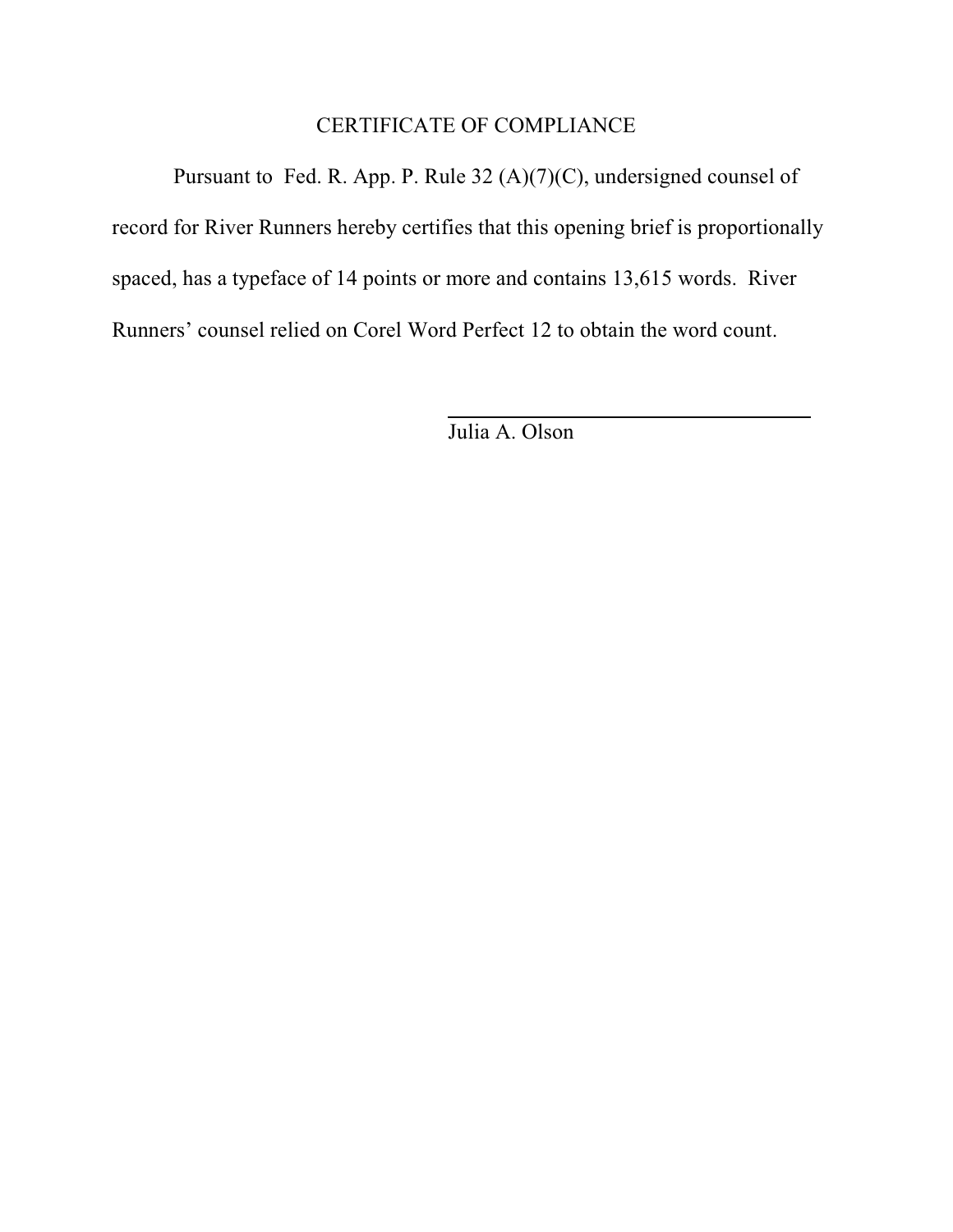# STATEMENT OF RELATED CASES

River Runners are unaware of any pending related cases to this matter.